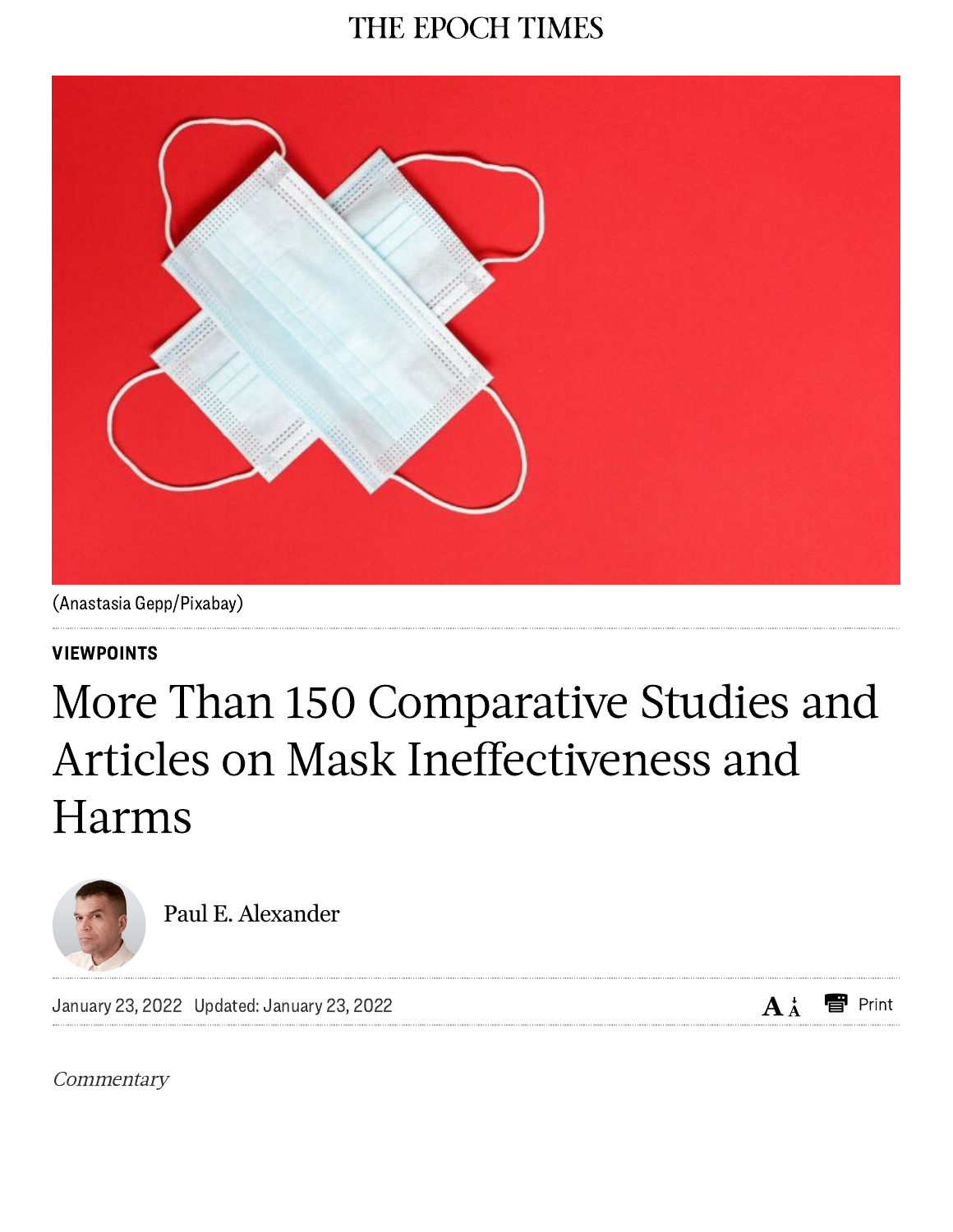It is not unreasonable to conclude that surgical and cloth masks, used as they currently are being used (without other forms of PPE protection), have no impact on controlling the transmission of Covid-19 virus. Current evidence implies that face [masks](https://www.theepochtimes.com/t-face-masks) can be actually harmful. The body of evidence indicates that face masks are largely ineffective.

My focus is on COVID face masks and the prevailing science that we have had for nearly 20 months. Yet I wish to address this mask topic at a 50,000-foot level on the lockdown restrictive policies in general. I build on the backs of the fine work done by Gupta, Kulldorff, and Bhattacharya on the Great Barrington [Declaration](https://gbdeclaration.org/) (GBD) and similar impetus by Dr. Scott Atlas (advisor to POTUS Trump) who, like myself, was a strong proponent for a focused type of protection that was based on an age-risk stratified approach.

Because we saw very early on that the lockdowns were the single greatest mistake in public health history. We knew the history and knew they would not work. We also knew very early of COVID's risk stratification. Sadly, our children will bear the [catastrophic](https://www.upi.com/Top_News/World-News/2021/02/01/Study-says-COVID-19-school-closures-will-cost-children-future-income/7531612190182/) [consequences](https://www.psychologytoday.com/us/blog/hope-resilience/202006/the-impact-prolonged-school-closures-children) and not just [educationally,](https://www.wsj.com/articles/student-test-scores-drop-in-math-since-covid-19-pandemic-11605974400#:~:text=American%20children%20started%20school%20this,pandemic%20shut%20schools%20in%20March.) of the deeply [flawed](https://www.independent.co.uk/news/uk/home-news/coronavirus-child-abuse-domestic-violence-family-charity-a9519186.html) school closure policy for [decades](https://data.unicef.org/covid-19-and-children/) to come (particularly our minority children who were least able to afford this). Many are still [pressured](https://www.aier.org/article/the-catastrophic-impact-of-covid-forced-societal-lockdowns/) to wear masks and punished for not doing so.

I present the masking 'body of evidence' below (n=167 studies and pieces of evidence), comprised of comparative effectiveness research as well as related evidence and high-level reporting. To date, the evidence has been stable and clear that masks do not work to control the virus and they can be harmful and especially to children.

# The Evidence on [COVID-19](https://www.theepochtimes.com/t-covid-19) Face Masks and Mask Mandates and Harms

# MASK-INEFFECTIVENESS

# 1) Effectiveness of Adding a Mask Recommendation to Other Public Health Measures to Prevent [SARS-CoV-2](https://www.acpjournals.org/doi/10.7326/M20-6817) Infection in Danish Mask Wearers, [Bundgaard,](https://www.acpjournals.org/doi/10.7326/M20-6817) 2021

"Infection with SARS-CoV-2 occurred in 42 participants recommended masks (1.8 percent) and 53 control participants (2.1 percent). The between-group difference was −0.3 percentage point (95 percent CI,  $-1.2$  to 0.4 percentage point; P = 0.38) (odds ratio, 0.82 [CI, 0.54 to 1.23]; P = 0.33). Multiple imputation accounting for loss to follow-up yielded similar results … the recommendation to wear surgical masks to supplement other public health measures did not reduce the SARS-CoV-2 infection rate among wearers by more than 50 percent in a community with modest infection rates, some degree of social distancing, and uncommon general mask use."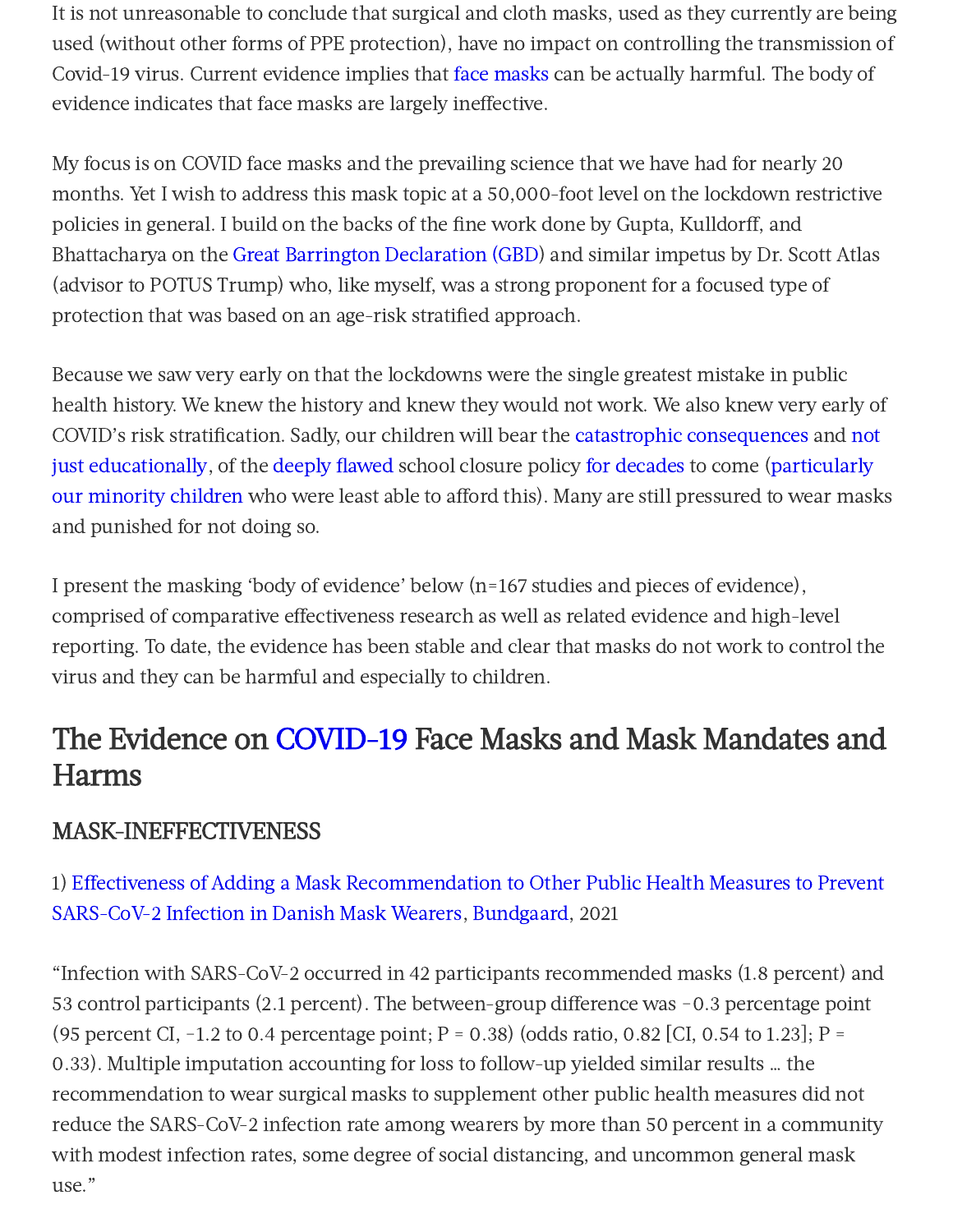#### 2) SARS-CoV-2 [Transmission](https://www.nejm.org/doi/full/10.1056/NEJMoa2029717) among Marine Recruits during Quarantine, Letizia, 2020

"Our study showed that in a group of predominantly young male military recruits, approximately 2 percent became positive for SARS-CoV-2, as determined by qPCR assay, during a 2-week, strictly enforced quarantine. Multiple, independent virus strain transmission clusters were identified … all recruits wore double-layered cloth masks at all times indoors and outdoors."

#### 3) Physical [interventions](https://www.cochranelibrary.com/cdsr/doi/10.1002/14651858.CD006207.pub5/full) to interrupt or reduce the spread of respiratory viruses, Jefferson, 2020

"There is low certainty evidence from nine trials (3507 participants) that wearing a mask may make little or no difference to the outcome of influenza-like illness (ILI) compared to not wearing a mask (risk ratio (RR) 0.99, 95 percent confidence interval (CI) 0.82 to 1.18. There is moderate certainty evidence that wearing a mask probably makes little or no difference to the outcome of laboratory-confirmed influenza compared to not wearing a mask (RR 0.91, 95 percent CI 0.66 to 1.26; 6 trials; 3005 participants) … the pooled results of randomised trials did not show a clear reduction in respiratory viral infection with the use of medical/surgical masks during seasonal influenza."

# 4) The Impact of Community Masking on COVID-19: A [Cluster-Randomized](https://www.poverty-action.org/sites/default/files/publications/Mask_RCT____Symptomatic_Seropositivity_083121.pdf) Trial in Bangladesh, Abaluck, 2021 [Heneghan](https://thefederalist.com/2021/09/15/stanford-faculty-smear-professor-who-accurately-summarized-data-on-masks/) et al.

A cluster-randomized trial of community-level mask promotion in rural Bangladesh from November 2020 to April 2021 (N=600 villages, N=342,126 adults. Heneghan writes: "In a [Bangladesh](https://www.poverty-action.org/sites/default/files/publications/Mask_RCT____Symptomatic_Seropositivity_083121.pdf) study, surgical masks reduced symptomatic COVID infections by between 0 and 22 percent, while the efficacy of cloth masks led to somewhere between an 11 percent increase to a 21 percent decrease. Hence, based on these randomized studies, adult masks appear to have  $e$ ither no or limited efficacy."

# 5) Evidence for Community Cloth Face Masking to Limit the Spread of SARS-CoV-2: A Critical Review, [Liu/CATO,](https://www.cato.org/sites/cato.org/files/2021-11/working-paper-64.pdf) 2021

"The available clinical evidence of facemask efficacy is of low quality and the best available clinical evidence has mostly failed to show efficacy, with fourteen of sixteen identified randomized controlled trials comparing face masks to no mask controls failing to find statistically significant benefit in the intent-to-treat populations. Of sixteen quantitative metaanalyses, eight were equivocal or critical as to whether evidence supports a public recommendation of masks, and the remaining eight supported a public mask intervention on limited evidence primarily on the basis of the precautionary principle."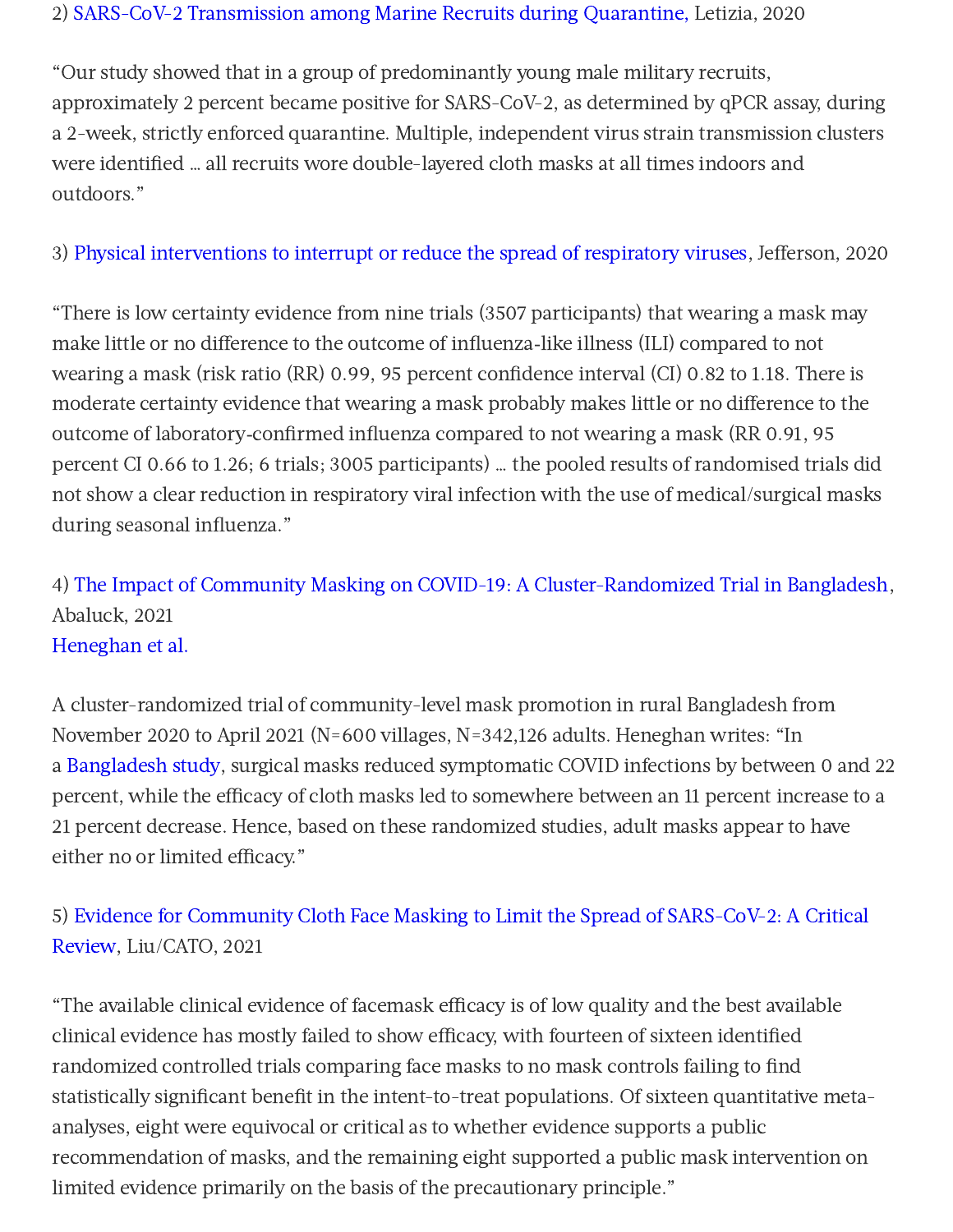# 6) Nonpharmaceutical Measures for Pandemic Influenza in Nonhealthcare Settings—Personal Protective and [Environmental](https://wwwnc.cdc.gov/eid/article/26/5/19-0994_article) Measures, CDC/Xiao, 2020

"Evidence from 14 randomized controlled trials of these measures did not support a substantial effect on transmission of laboratory-confirmed influenza ... none of the household studies reported a significant reduction in secondary laboratory-confirmed influenza virus infections in the face mask group … the overall reduction in ILI or laboratory-confirmed influenza cases in the face mask group was not significant in either studies."

#### 7) CIDRAP: [Masks-for-all](https://www.cidrap.umn.edu/news-perspective/2020/04/commentary-masks-all-covid-19-not-based-sound-data) for COVID-19 not based on sound data, Brosseau, 2020

"We agree that the data supporting the effectiveness of a cloth mask or face covering are very limited. We do, however, have data from laboratory studies that indicate cloth masks or face coverings offer very low filter collection efficiency for the smaller inhalable particles we believe are largely responsible for transmission, particularly from pre- or asymptomatic individuals who are not coughing or sneezing … though we support mask wearing by the general public, we continue to conclude that cloth masks and face coverings are likely to have limited impact on lowering COVID-19 transmission, because they have minimal ability to prevent the emission of small particles, offer limited personal protection with respect to small particle inhalation, and should not be recommended as a replacement for physical distancing or reducing time in enclosed spaces with many potentially infectious people."

#### 8) [Universal](https://www.nejm.org/doi/full/10.1056/NEJMp2006372) Masking in Hospitals in the Covid-19 Era, Klompas/NEJM, 2020

"We know that wearing a mask outside health care facilities offers little, if any, protection from infection. Public health authorities define a significant exposure to Covid-19 as face-to-face contact within 6 feet with a patient with symptomatic Covid-19 that is sustained for at least a few minutes (and some say more than 10 minutes or even 30 minutes). The chance of catching Covid-19 from a passing interaction in a public space is therefore minimal. In many cases, the desire for widespread masking is a reflexive reaction to anxiety over the pandemic …. The calculus may be different, however, in health care settings. First and foremost, a mask is a core component of the personal protective equipment (PPE) clinicians need when caring for symptomatic patients with respiratory viral infections, in conjunction with gown, gloves, and eye protection … universal masking alone is not a panacea. A mask will not protect providers caring for a patient with active Covid-19 if it's not accompanied by meticulous hand hygiene, eye protection, gloves, and a gown. A mask alone will not prevent health care workers with early Covid-19 from contaminating their hands and spreading the virus to patients and colleagues. Focusing on universal masking alone may, paradoxically, lead to more transmission of Covid-19 if it diverts attention from implementing more fundamental infection-control measures."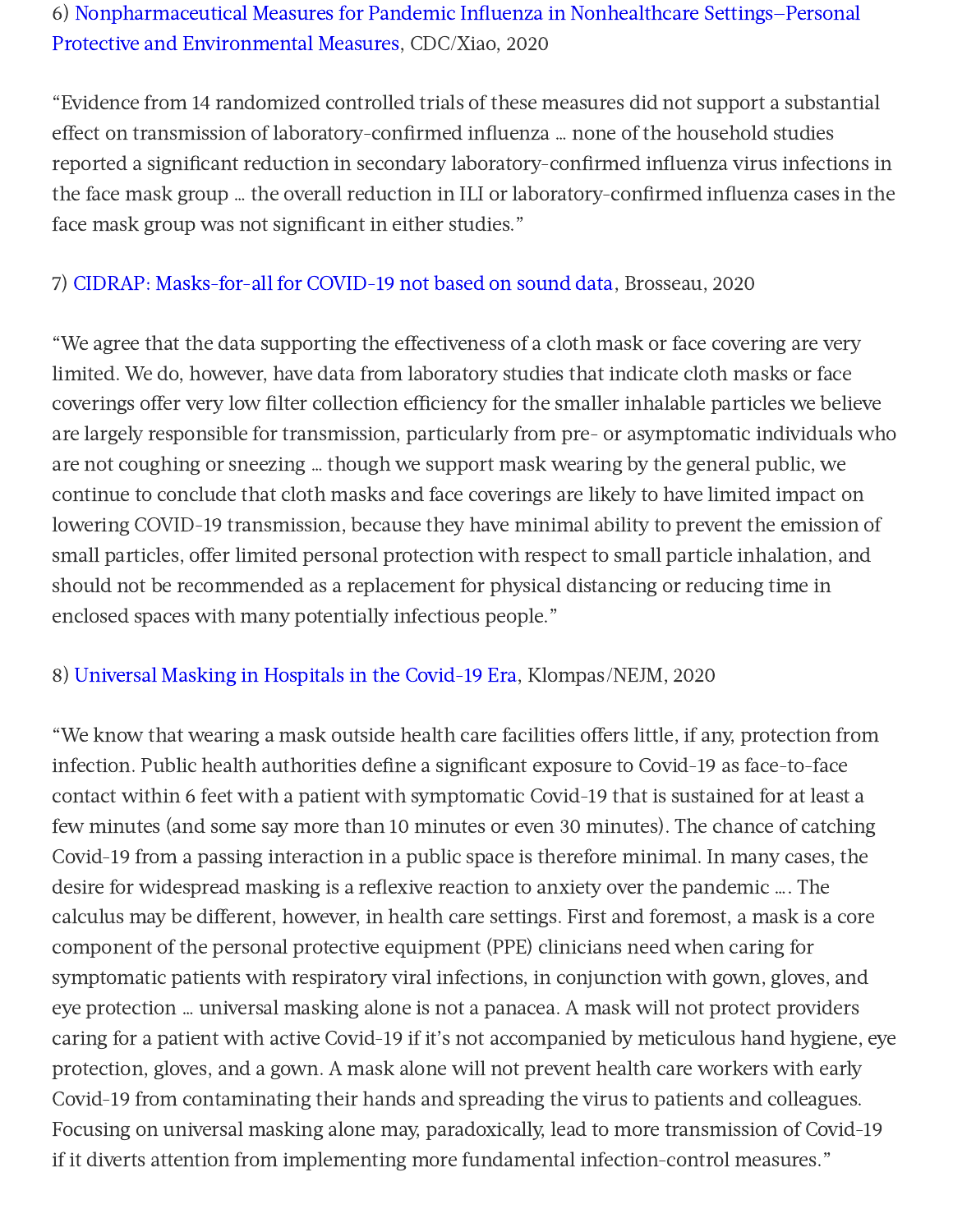# 9) Masks for prevention of viral respiratory infections among health care workers and the public: PEER umbrella [systematic](https://pubmed.ncbi.nlm.nih.gov/32675098/#affiliation-1) review, [Dugré](https://pubmed.ncbi.nlm.nih.gov/?term=Dugr%C3%A9+N&cauthor_id=32675098), 2020

"This systematic review found limited evidence that the use of masks might reduce the risk of viral respiratory infections. In the community setting, a possible reduced risk of influenza-like illness was found among mask users. In health care workers, the results show no difference between N95 masks and surgical masks on the risk of confirmed influenza or other confirmed viral respiratory infections, although possible benefits from N95 masks were found for preventing influenza-like illness or other clinical respiratory infections. Surgical masks might be superior to cloth masks but data are limited to 1 trial."

10) Effectiveness of personal protective measures in reducing pandemic influenza transmission: A systematic review and meta-analysis, [Saunders-Hastings,](https://www.sciencedirect.com/science/article/pii/S1755436516300858?via=ihub) 2017

"Facemask use provided a non-significant protective effect (OR =  $0.53$ ; 95 percent CI 0.16-1.71; I2 = 48 percent) against 2009 pandemic influenza infection."

# 11) Experimental investigation of indoor aerosol dispersion and accumulation in the context of COVID-19: Effects of masks and [ventilation,](https://aip.scitation.org/doi/10.1063/5.0057100) Shah, 2021

"Nevertheless, high-efficiency masks, such as the KN95, still offer substantially higher apparent filtration efficiencies (60 percent and 46 percent for R95 and KN95 masks, respectively) than the more commonly used cloth (10 percent) and surgical masks (12 percent), and therefore are still the recommended choice in mitigating airborne disease transmission indoors."

# 12) Exercise with facemask; Are we handling a devil's sword?- A physiological hypothesis, [Chandrasekaran,](https://pubmed.ncbi.nlm.nih.gov/32590322/) 2020

"Exercising with facemasks may reduce available Oxygen and increase air trapping preventing substantial carbon dioxide exchange. The hypercapnic hypoxia may potentially increase acidic environment, cardiac overload, anaerobic metabolism and renal overload, which may substantially aggravate the underlying pathology of established chronic diseases. Further contrary to the earlier thought, no evidence exists to claim the facemasks during exercise offer additional protection from the droplet transfer of the virus."

13) Surgical face masks in modern operating rooms–a costly and [unnecessary](https://pubmed.ncbi.nlm.nih.gov/1680906/) ritual?, Mitchell, 1991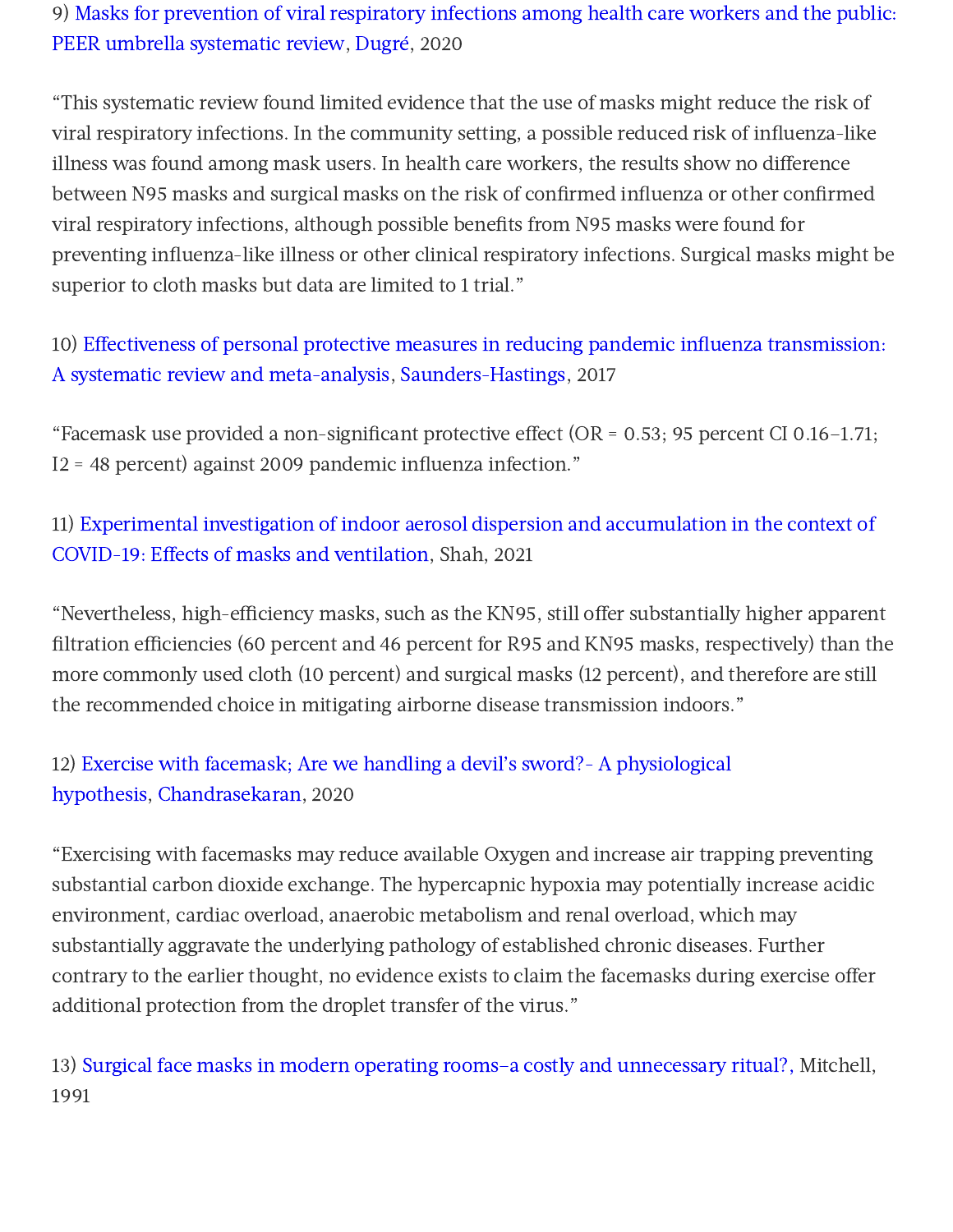"Following the commissioning of a new suite of operating rooms air movement studies showed a flow of air away from the operating table towards the periphery of the room. Oral microbial flora dispersed by unmasked male and female volunteers standing one metre from the table failed to contaminate exposed settle plates placed on the table. The wearing of face masks by nonscrubbed staff working in an operating room with forced ventilation seems to be unnecessary."

14) Facemask against viral respiratory infections among Hajj pilgrims: A challenging cluster[randomized](https://journals.plos.org/plosone/article?id=10.1371/journal.pone.0240287) trial, Alfelali, 2020

"By intention-to-treat analysis, facemask use did not seem to be effective against laboratoryconfirmed viral respiratory infections (odds ratio [OR], 1.4; 95 percent confidence interval [CI], 0.9 to 2.1,  $p = 0.18$ ) nor against clinical respiratory infection (OR, 1.1; 95 percent CI, 0.9 to 1.4,  $p =$  $0.40$ ."

15) Simple respiratory [protection–evaluation](https://pubmed.ncbi.nlm.nih.gov/20584862/) of the filtration performance of cloth masks and common fabric materials against 20-1000 nm size particles, [Rengasamy](https://pubmed.ncbi.nlm.nih.gov/?term=Rengasamy+S&cauthor_id=20584862), 2010

"Results obtained in the study show that common fabric materials may provide marginal protection against nanoparticles including those in the size ranges of virus-containing particles in exhaled breath."

16) Respiratory performance offered by N95 respirators and surgical masks: human subject evaluation with NaCl aerosol [representing](https://pubmed.ncbi.nlm.nih.gov/18326870/) bacterial and viral particle size range, Lee, 2008

"The study indicates that N95 filtering facepiece respirators may not achieve the expected protection level against bacteria and viruses. An exhalation valve on the N95 respirator does not affect the respiratory protection; it appears to be an appropriate alternative to reduce the breathing resistance."

17) Aerosol penetration and leakage [characteristics](https://pubmed.ncbi.nlm.nih.gov/8239046/) of masks used in the health care industry, Weber, 1993

"We conclude that the protection provided by surgical masks may be insufficient in environments containing potentially hazardous sub-micrometer-sized aerosols."

18) Disposable surgical face masks for [preventing](https://pubmed.ncbi.nlm.nih.gov/27115326/) surgical wound infection in clean surgery, Vincent, 2016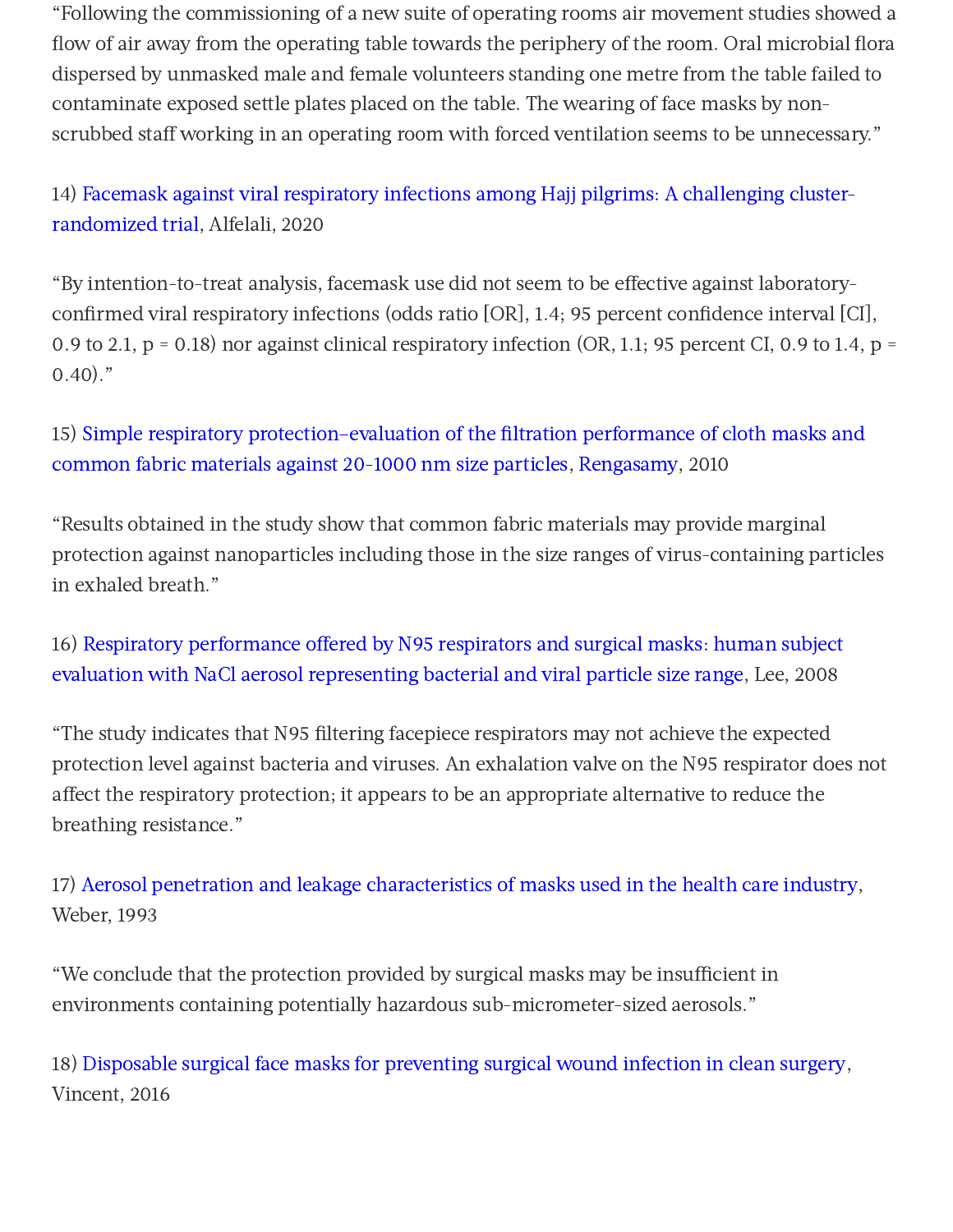"We included three trials, involving a total of 2106 participants. There was no statistically significant difference in infection rates between the masked and unmasked group in any of the trials … from the limited results it is unclear whether the wearing of surgical face masks by members of the surgical team has any impact on surgical wound infection rates for patients undergoing clean surgery."

#### 19) [Disposable](https://pubmed.ncbi.nlm.nih.gov/16295987/) surgical face masks: a systematic review, Lipp, 2005

"From the limited results it is unclear whether wearing surgical face masks results in any harm or benefit to the patient undergoing clean surgery."

# 20) Comparison of the Filter Efficiency of Medical Nonwoven Fabrics against Three Different Microbe Aerosols, [Shimasaki](https://pubmed.ncbi.nlm.nih.gov/29910210/) , 2018

"We conclude that the filter efficiency test using the phi-X174 phage aerosol may overestimate the protective performance of nonwoven fabrics with filter structure compared to that against real pathogens such as the influenza virus."

# 21) The use of masks and respirators to prevent transmission of influenza: a systematic review of the scientific evidence, [Bin-Reza,](https://pubmed.ncbi.nlm.nih.gov/22188875/) 2012

The use of masks and respirators to preventtransmission of influenza: a systematic review of thescientific evidence"None of the studies established a conclusive relationship between mask/respirator use and protection against influenza infection. Some evidence suggests that mask use is best undertaken as part of a package of personal protection especially hand hygiene."

# 22) Facial protection for healthcare workers during [pandemics:](https://pubmed.ncbi.nlm.nih.gov/32371574/) a scoping review, Godoy, 2020

"Compared with surgical masks, N95 respirators perform better in laboratory testing, may provide superior protection in inpatient settings and perform equivalently in outpatient settings. Surgical mask and N95 respirator conservation strategies include extended use, reuse or decontamination, but these strategies may result in inferior protection. Limited evidence suggests that reused and improvised masks should be used when medical-grade protection is unavailable."

23) [Assessment](https://jamanetwork.com/journals/jamanetworkopen/fullarticle/2766070) of Proficiency of N95 Mask Donning Among the General Public in Singapore, Yeung, 2020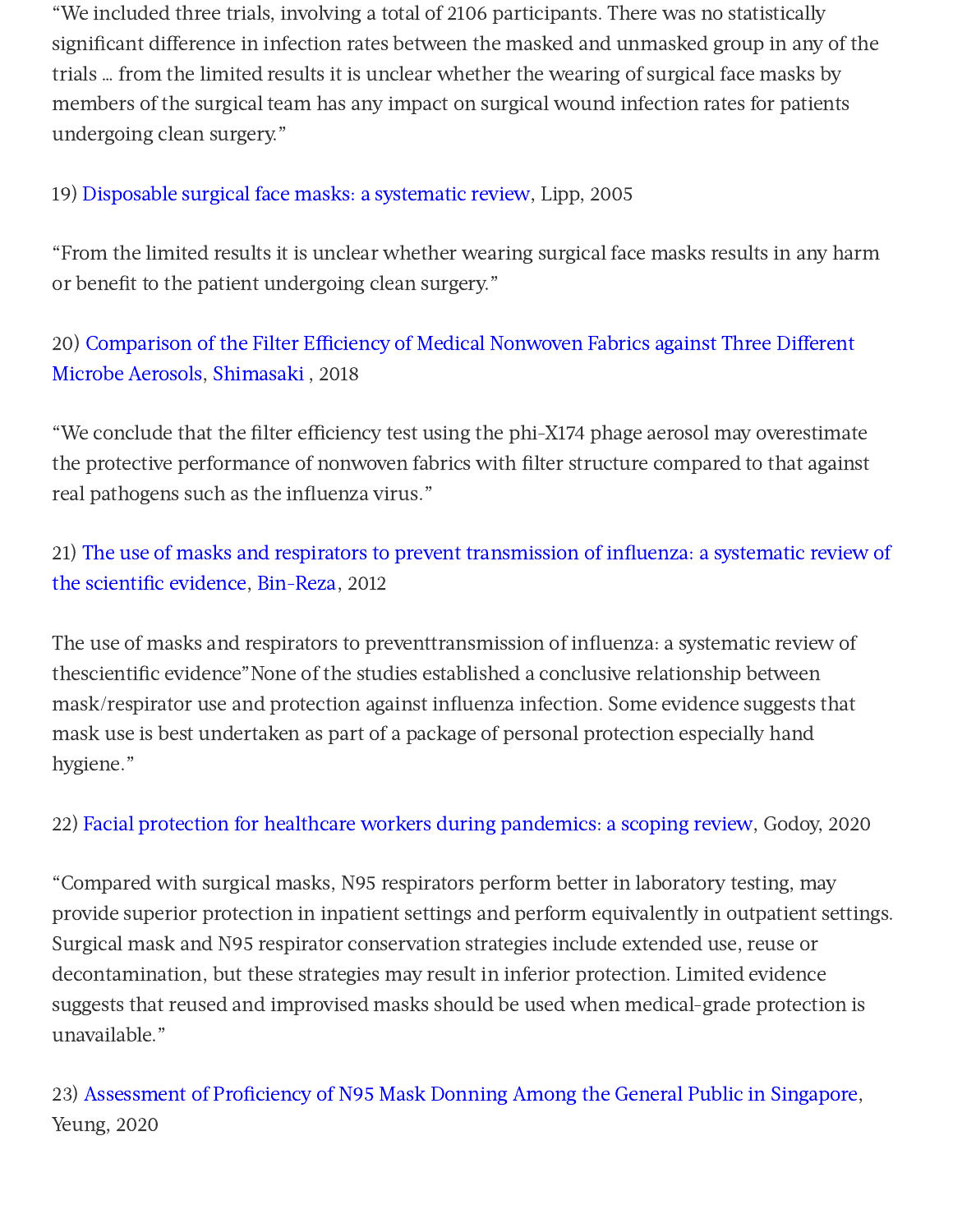"These findings support ongoing recommendations against the use of N95 masks by the general public during the COVID-19 pandemic[.5](https://jamanetwork.com/journals/jamanetworkopen/fullarticle/2766070#zld200059r5) N95 mask use by the general public may not translate into effective protection but instead provide false reassurance. Bevond N95 masks, proficiency among the general public in donning surgical masks needs to be assessed."

24) Evaluating the efficacy of cloth facemasks in reducing [particulate](https://pubmed.ncbi.nlm.nih.gov/27531371/) matter exposure, Shakya, 2017

"Standard N95 mask performance was used as a control to compare the results with cloth masks, and our results suggest that cloth masks are only marginally beneficial in protecting individuals from particles<2.5 μm."

25) Use of surgical face masks to reduce the incidence of the common cold among health care workers in Japan: a [randomized](https://pubmed.ncbi.nlm.nih.gov/19216002/) controlled trial, Jacobs, 2009

"Face mask use in health care workers has not been demonstrated to provide benefit in terms of cold symptoms or getting colds."

26) N95 Respirators vs Medical Masks for Preventing Influenza Among Health Care Personnel, [Radonovich,](https://jamanetwork.com/journals/jama/fullarticle/2749214) 2019

"Among outpatient health care personnel, N95 respirators vs medical masks as worn by participants in this trial resulted in no significant difference in the incidence of laboratoryconfirmed influenza."

27) Does Universal Mask Wearing Decrease or Increase the Spread of [COVID-19?,](https://wattsupwiththat.com/2020/07/25/does-universal-mask-wearing-decrease-or-increase-the-spread-of-covid-19/) Watts up with that? 2020

"A survey of peer-reviewed studies shows that universal mask wearing (as opposed to wearing masks in specific settings) does not decrease the transmission of respiratory viruses from people wearing masks to people who are not wearing masks."

28) [Masking:](https://www.aier.org/article/masking-a-careful-review-of-the-evidence/) A Careful Review of the Evidence, Alexander, 2021

"In fact, it is not unreasonable at this time to conclude that surgical and cloth masks, used as they currently are, have absolutely no impact on controlling the transmission of Covid-19 virus, and current evidence implies that face masks can be actually harmful."

29) Community and Close Contact Exposures Associated with COVID-19 Among Symptomatic Adults ≥18 Years in 11 [Outpatient](https://www.cdc.gov/mmwr/volumes/69/wr/pdfs/mm6936a5-H.pdf) Health Care Facilities — United States, July 2020, Fisher, 2020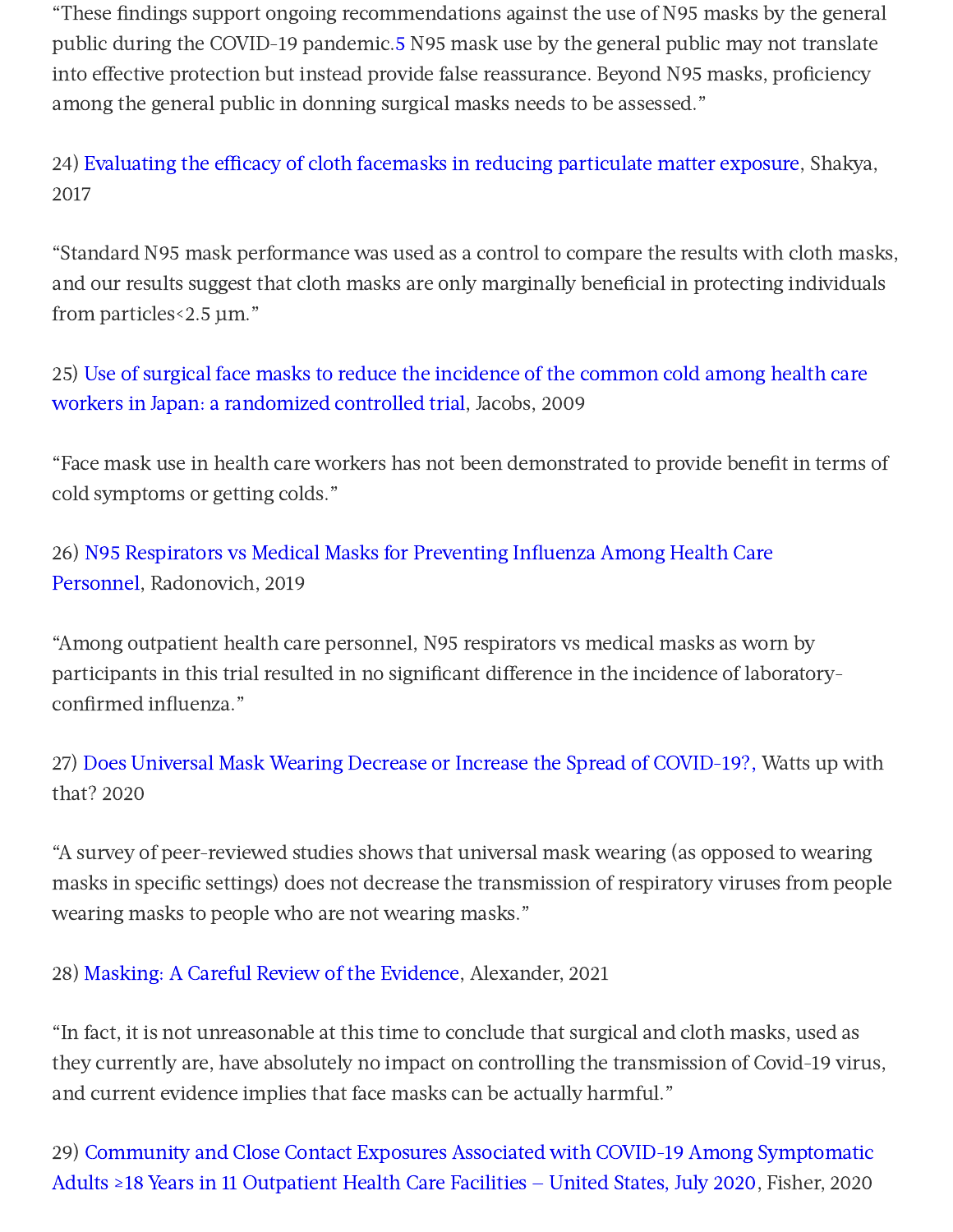Reported characteristics of symptomatic adults ≥18 years who were outpatients in 11 US academic health care facilities and who received positive and negative SARS-CoV-2 test results (N = 314)\* — United States, July 1–29, 2020, revealed that 80 percent of infected persons wore face masks almost all or [most](https://thefederalist.com/2020/10/12/cdc-study-finds-overwhelming-majority-of-people-getting-coronavirus-wore-masks/) of the time.

30) Impact of [non-pharmaceutical](https://www.medrxiv.org/content/10.1101/2020.05.01.20088260v1.full.pdf) interventions against COVID-19 in Europe: a quasiexperimental study, Hunter, 2020

Face masks in public was not associated with reduced incidence.

31) Masking lack of [evidence](https://www.cebm.net/covid-19/masking-lack-of-evidence-with-politics/) with politics, CEBM, Heneghan, 2020

"It would appear that despite two decades of pandemic preparedness, there is considerable uncertainty as to the value of wearing masks. For instance, high rates of infection with cloth masks could be due to harms caused by cloth masks, or benefits of medical masks. The numerous systematic reviews that have been recently published all include the same evidence base so unsurprisingly broadly reach the same conclusions."

32) [Transmission](https://www.thelancet.com/journals/laninf/article/PIIS1473-3099(20)30985-3/fulltext) of COVID-19 in 282 clusters in Catalonia, Spain: a cohort study, Marks, 2021

"We observed no association of risk of transmission with reported mask usage by contacts, with the age or sex of the index case, or with the presence of respiratory symptoms in the index case at the initial study visit."

# 33) [Non-pharmaceutical](https://apps.who.int/iris/bitstream/handle/10665/329438/9789241516839-eng.pdf?ua=1) public health measures for mitigating the risk and impact of epidemic and pandemic influenza, WHO, 2020

"Ten RCTs were included in the meta-analysis, and there was no evidence that face masks are effective in reducing transmission of laboratory-confirmed influenza."

34) The Strangely [Unscientific](https://www.aier.org/article/the-strangely-unscientific-masking-of-america/) Masking of America, Younes, 2020

"One report reached its conclusion based on observations of a "dummy head attached to a breathing simulator." [Another](https://www.acpjournals.org/doi/10.7326/0003-4819-151-7-200910060-00142) analyzed use of surgical masks on people [experiencing](https://www.sciencedirect.com/science/article/abs/pii/S0195670113000698) at least two symptoms of acute respiratory illness. Incidentally, not one of these [studies](https://www.ncbi.nlm.nih.gov/pmc/articles/PMC2190272/) involved cloth masks or accounted for real-world mask usage (or misusage) among lay people, and none established efficacy of widespread mask-wearing by people not exhibiting symptoms. There was simply no evidence whatsoever that healthy people ought to wear masks when going about their lives, especially outdoors."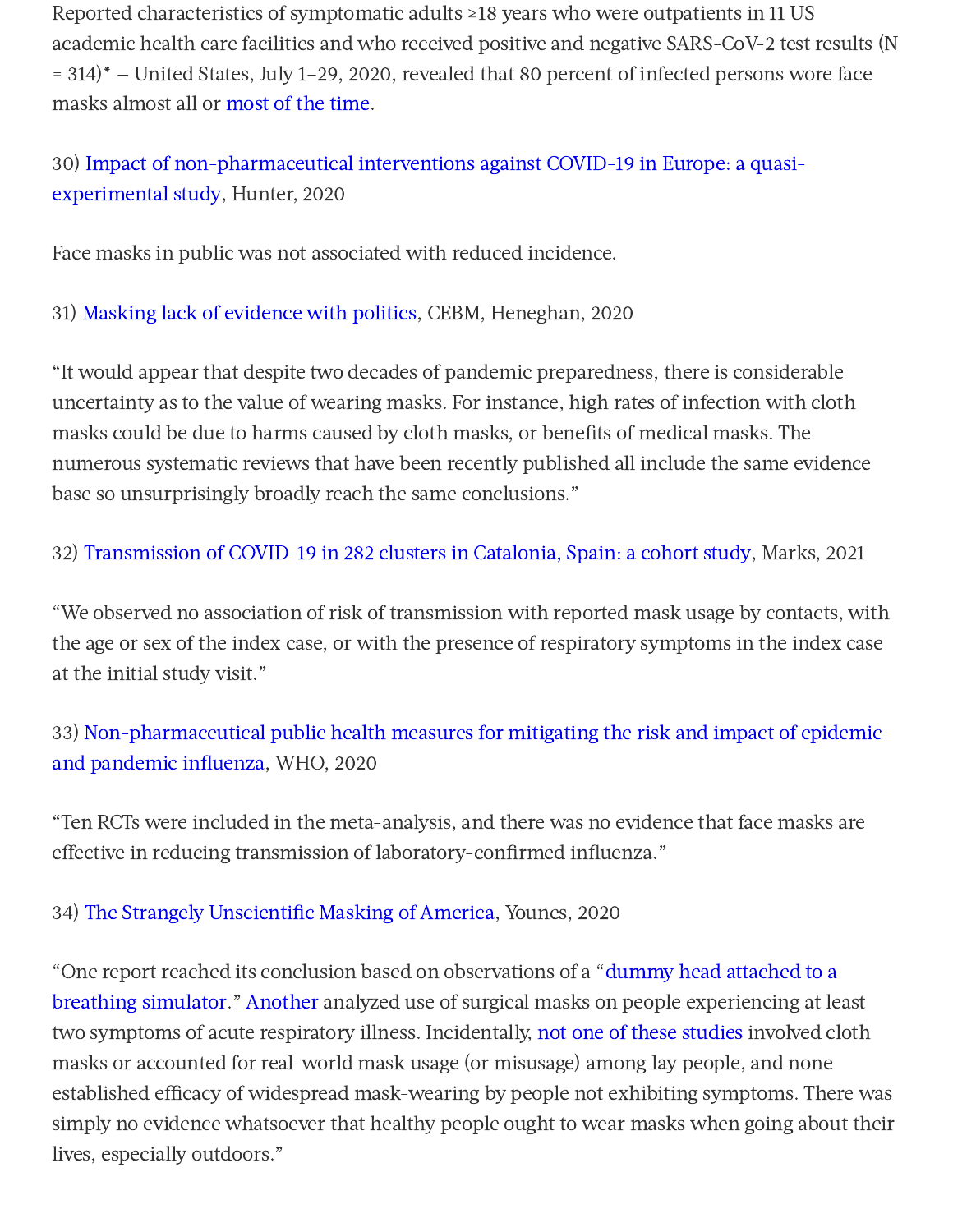# 35) Facemasks and similar barriers to prevent respiratory illness such as COVID-19: A rapid [systematic](https://www.medrxiv.org/content/10.1101/2020.04.01.20049528v1) review, Brainard, 2020

"31 eligible studies (including 12 RCTs). Narrative synthesis and random-effects meta-analysis of attack rates for primary and secondary prevention in 28 studies were performed. Based on the RCTs we would conclude that wearing facemasks can be very slightly protective against primary infection from casual community contact, and modestly protective against household infections when both infected and uninfected members wear facemasks. However, the RCTs often suffered from poor compliance and controls using facemasks."

#### 36) The Year of [Disguises](https://www.aier.org/article/the-year-of-disguises/), Koops, 2020

"The healthy people in our society should not be punished for being healthy, which is exactly what lockdowns, distancing, mask mandates, etc. do …. Children should not be wearing face coverings. We all need constant interaction with our environments and that is especially true for children. This is how their immune system develops. They are the lowest of the low-risk groups. Let them be kids and let them develop their immune systems …. The "Mask Mandate" idea is a truly ridiculous, knee-jerk reaction and needs to be withdrawn and thrown in the waste bin of disastrous policy, along with lockdowns and school closures. You can vote for a person without blindly supporting all of their proposals!"

#### 37) Open Schools, Covid-19, and Child and Teacher [Morbidity](https://www.nejm.org/doi/10.1056/NEJMc2026670) in Sweden, Ludvigsson, 2020

"1,951,905 children in Sweden (as of December 31, 2019) who were 1 to 16 years of age, were examined … social distancing was encouraged in Sweden, but wearing face masks was not …. No child with Covid-19 died."

#### 38) [Double-Masking](https://www.bloomberg.com/news/articles/2021-03-05/double-masking-benefits-are-limited-japan-supercomputer-finds) Benefits Are Limited, Japan Supercomputer Finds, Reidy, 2021

"Wearing two masks offers limited benefits in preventing the spread of droplets that could carry the coronavirus compared to one well-fitted disposable mask, according to a Japanese study that modeled the dispersal of droplets on a supercomputer."

# 39) Physical interventions to interrupt or reduce the spread of respiratory viruses. Part 1—Face masks, eye protection and person distancing: systematic review and [meta-analysis,](https://www.medrxiv.org/content/10.1101/2020.03.30.20047217v2) Jefferson, 2020

"There was insufficient evidence to provide a recommendation on the use of facial barriers without other measures. We found insufficient evidence for a difference between surgical masks and N95 respirators and limited evidence to support effectiveness of quarantine."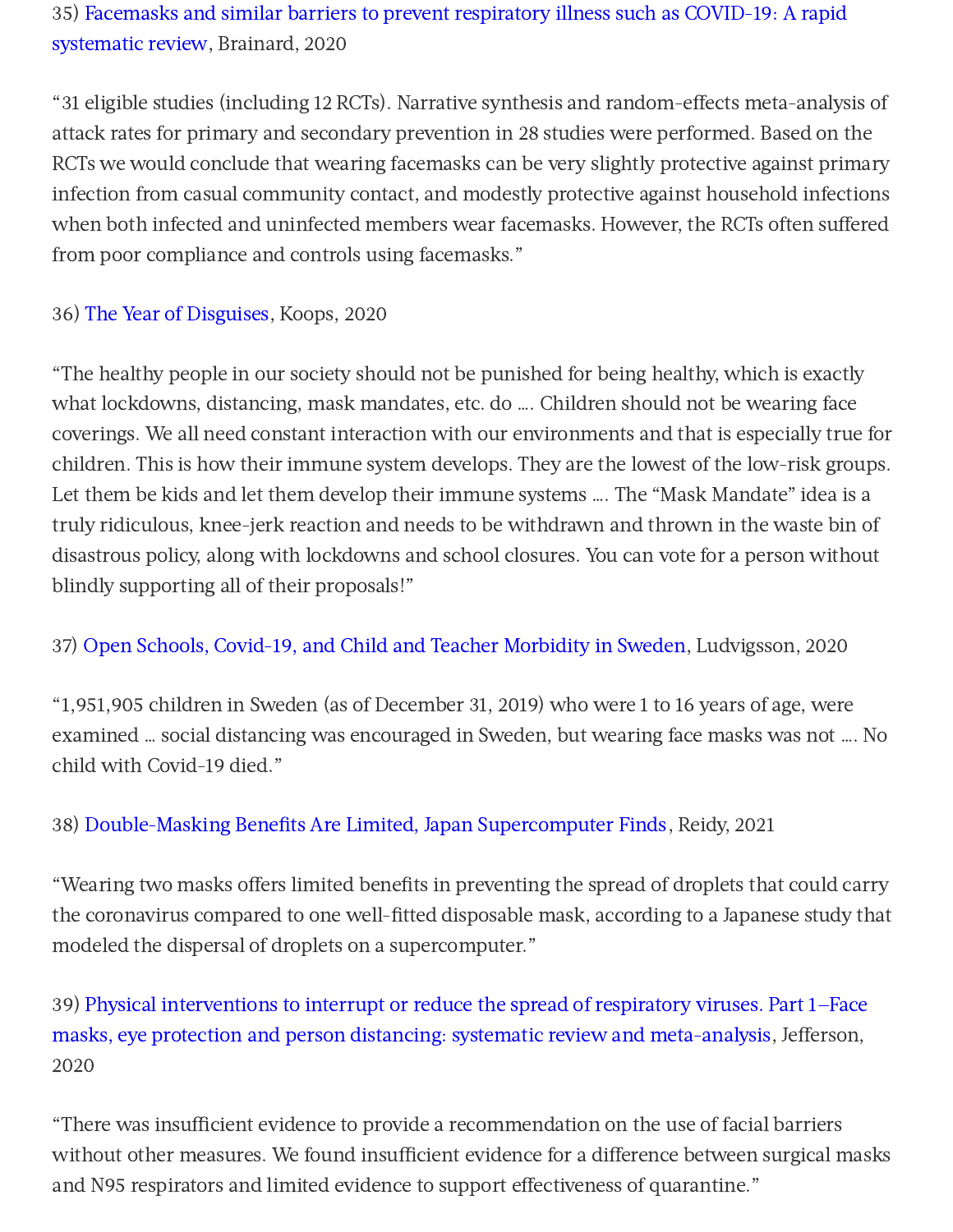# 40) Should individuals in the community without respiratory symptoms wear facemasks to reduce the spread of [COVID-19?,](https://www.fhi.no/globalassets/dokumenterfiler/rapporter/2020/should-individuals-in-the-community-without-respiratory-symptoms-wear-facemasks-to-reduce-the-spread-of-covid-19-report-2020.pdf) NIPH, 2020

"Non-medical facemasks include a variety of products. There is no reliable evidence of the effectiveness of non-medical facemasks in community settings. There is likely to be substantial variation in effectiveness between products. However, there is only limited evidence from laboratory studies of potential differences in effectiveness when different products are used in the community."

#### 41) Is a mask [necessary](https://www.ncbi.nlm.nih.gov/pmc/articles/PMC2493952/pdf/annrcse01509-0009.pdf) in the operating theatre?, Orr, 1981

"It would appear that minimum contamination can best be achieved by not wearing a mask at all but operating in silence. Whatever its relation to contamination, bacterial counts, or the dissemination of squames, there is no direct evidence that the wearing of masks reduces wound infection."

#### 42) The surgical mask is a bad fit for risk [reduction](https://www.ncbi.nlm.nih.gov/pmc/articles/PMC4868614/), Neilson, 2016

"As recently as 2010, the US National Academy of Sciences declared that, in the community setting, "face masks are not designed or certified to protect the wearer from exposure to respiratory hazards." A number of studies have shown the inefficacy of the surgical mask in household settings to prevent transmission of the influenza virus."

# 43) Facemask versus No Facemask in Preventing Viral Respiratory Infections During Hajj: A Cluster [Randomised](https://papers.ssrn.com/sol3/papers.cfm?abstract_id=3349234) Open Label Trial, Alfelali, 2019

"Facemask use does not prevent clinical or laboratory-confirmed viral respiratory infections among Haji pilgrims."

#### 44) Facemasks in the COVID-19 era: A health [hypothesis,](https://www.ncbi.nlm.nih.gov/pmc/articles/PMC7680614/) [Vainshelboim,](https://www.ncbi.nlm.nih.gov/pubmed/?term=Vainshelboim%20B%5BAuthor%5D&cauthor=true&cauthor_uid=33303303) 2021

"The existing scientific evidences challenge the safety and efficacy of wearing facemask as preventive intervention for COVID-19. The data suggest that both medical and non-medical facemasks are ineffective to block human-to-human transmission of viral and infectious disease such SARS-CoV-2 and COVID-19, supporting against the usage of facemasks. Wearing facemasks has been demonstrated to have substantial adverse physiological and psychological effects. These include hypoxia, hypercapnia, shortness of breath, increased acidity and toxicity, activation of fear and stress response, rise in stress hormones, immunosuppression, fatigue, headaches, decline in cognitive performance, predisposition for viral and infectious illnesses, chronic stress, anxiety and depression."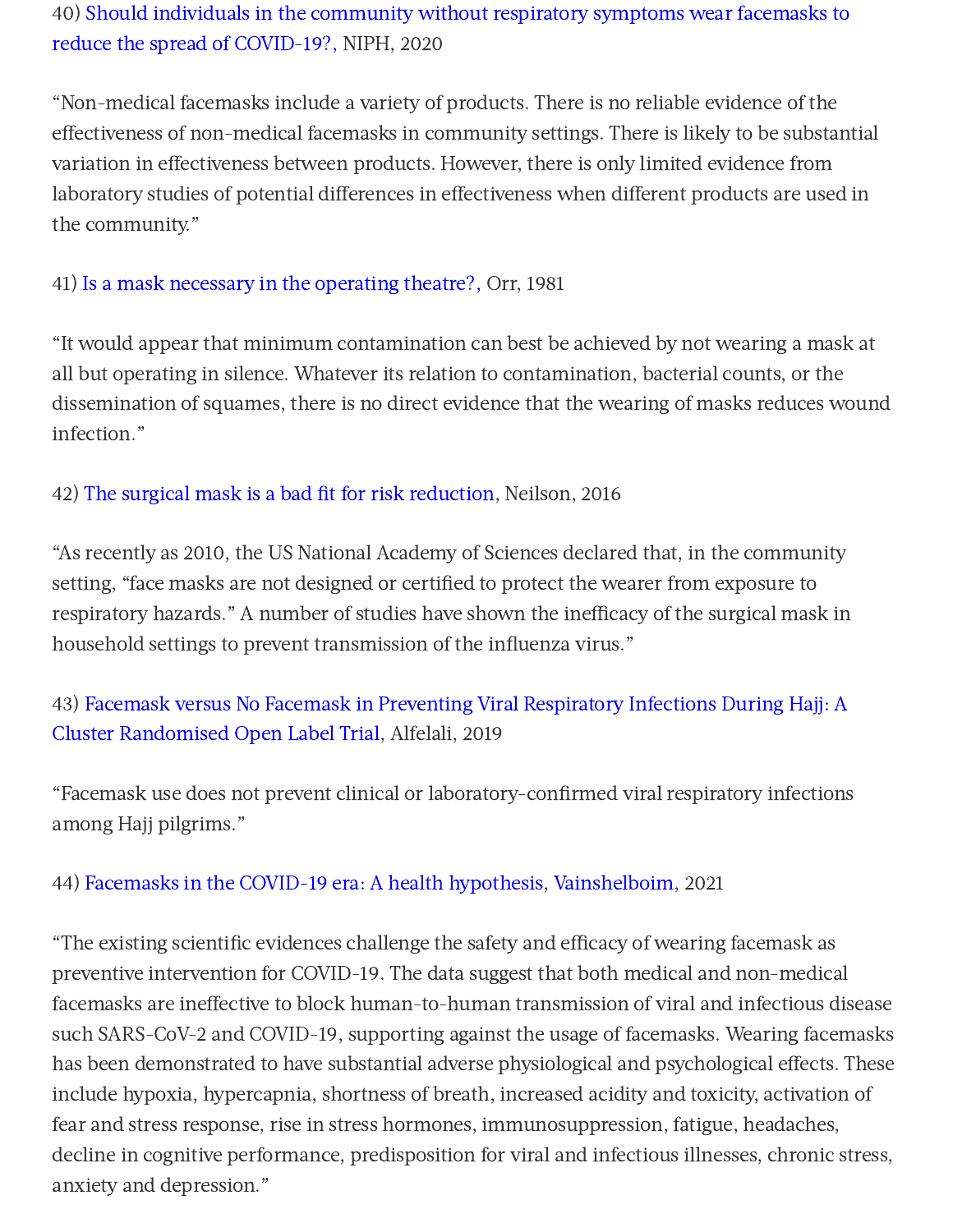45) The use of masks and respirators to prevent transmission of influenza: a systematic review of the scientific evidence, [Bin-Reza,](https://pubmed.ncbi.nlm.nih.gov/22188875/) 2011

"None of the studies established a conclusive relationship between mask/respirator use and protection against influenza infection. Some evidence suggests that mask use is best undertaken as part of a package of personal protection especially hand hygiene."

46) Are Face Masks Effective? The Evidence., Swiss Policy Research, 2021

"Most studies found little to no evidence for the effectiveness of face masks in the general population, neither as personal protective equipment nor as a source control."

47) [Postoperative](https://link.springer.com/article/10.1007/BF01658736) wound infections and surgical face masks: A controlled study, [Tunevall,](https://link.springer.com/article/10.1007/BF01658736#auth-Th__G_ran-Tunevall) 1991

"These results indicate that the use of face masks might be reconsidered. Masks may be used to protect the operating team from drops of infected blood and from airborne infections, but have not been proven to protect the patient operated by a healthy operating team."

48) Mask mandate and use efficacy in state-level COVID-19 [containment,](https://www.medrxiv.org/content/10.1101/2021.05.18.21257385v1) Guerra, 2021

"Mask mandates and use are not associated with slower state-level COVID-19 spread during COVID-19 growth surges."

49) Twenty Reasons [Mandatory](https://www.globalresearch.ca/twenty-reasons-mandatory-face-masks-are-unsafe-ineffective-and-immoral/5735171) Face Masks are Unsafe, Ineffective and Immoral, Manley, 2021

"A [CDC-funded](https://wwwnc.cdc.gov/eid/article/26/5/19-0994_article) review on masking in May 2020 came to the conclusion: "Although mechanistic studies support the potential effect of hand hygiene or face masks, evidence from 14 randomized controlled trials of these measures did not support a substantial effect on transmission of laboratory-confirmed influenza …. None of the household studies reported a significant reduction in secondary laboratory-confirmed influenza virus infections in the face mask group." If masks can't stop the regular flu, how can they stop SAR-CoV-2?"

50) A cluster randomised trial of cloth masks compared with medical masks in healthcare workers, [MacIntyre,](https://pubmed.ncbi.nlm.nih.gov/25903751/) 2015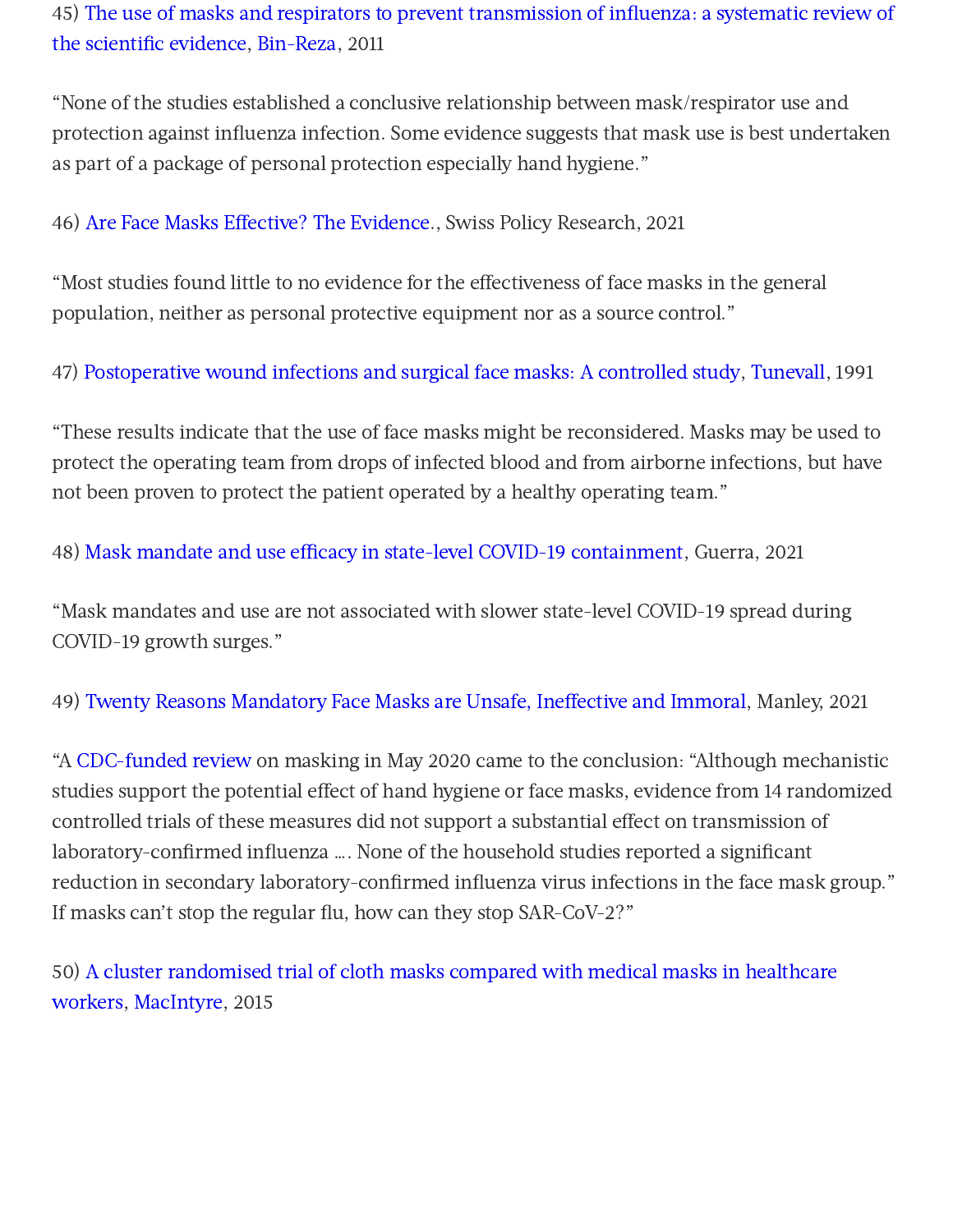"First RCT of cloth masks, and the results caution against the use of cloth masks. This is an important finding to inform occupational health and safety. Moisture retention, reuse of cloth masks and poor filtration may result in increased risk of infection … the rates of all infection outcomes were highest in the cloth mask arm, with the rate of ILI statistically significantly higher in the cloth mask arm (relative risk (RR)=13.00, 95 percent CI 1.69 to 100.07) compared with the medical mask arm. Cloth masks also had significantly higher rates of ILI compared with the control arm. An analysis by mask use showed ILI (RR=6.64, 95 percent CI 1.45 to 28.65) and laboratory-confirmed virus (RR=1.72, 95 percent CI 1.01 to 2.94) were significantly higher in the cloth masks group compared with the medical masks group. Penetration of cloth masks by particles was almost 97 percent and medical masks 44 percent."

51) [Horowitz:](https://www.theblaze.com/op-ed/horowitz-data-from-india-continues-to-blow-up-the-delta-fear-narrative?utm_source=theblaze-breaking&utm_medium=email&utm_campaign=20210722Trending-HorowitzIndiaDelta&utm_term=ACTIVE%20LIST%20-%20TheBlaze%20Breaking%20News) Data from India continues to blow up the 'Delta' fear narrative, Blazemedia, 2021

"Rather than proving the need to sow more panic, fear, and control over people, the story from India — the source of the "Delta" variant — continues to refute every current premise of COVID fascism …. Masks failed to stop the spread there."

52) An outbreak caused by the SARS-CoV-2 Delta variant (B.1.617.2) in a secondary care hospital in Finland, May 2021, [Hetemäki,](https://www.eurosurveillance.org/content/10.2807/1560-7917.ES.2021.26.30.2100636) 2021

Reporting on a [nosocomial](https://www.eurosurveillance.org/content/10.2807/1560-7917.ES.2021.26.30.2100636) hospital outbreak in Finland, Hetemäli et al. observed that "both symptomatic and asymptomatic infections were found among vaccinated health care workers, and secondary transmission occurred from those with symptomatic infections despite use of personal protective equipment."

53) Nosocomial outbreak caused by the SARS-CoV-2 Delta variant in a highly vaccinated [population,](https://www.eurosurveillance.org/content/10.2807/1560-7917.ES.2021.26.39.2100822#html_fulltext) Israel, July 2021, Shitrit, 2021

In a hospital [outbreak](https://www.eurosurveillance.org/content/10.2807/1560-7917.ES.2021.26.39.2100822#html_fulltext) investigation in Israel, Shitrit et al. observed "high transmissibility of the SARS-CoV-2 Delta variant among twice vaccinated and masked individuals." They added that "this suggests some waning of immunity, albeit still providing protection for individuals without comorbidities." Again, despite use of personal protective equipment.

54) 47 studies confirm ineffectiveness of masks for COVID and 32 more confirm their negative health effects. Lifesite news staff. 2021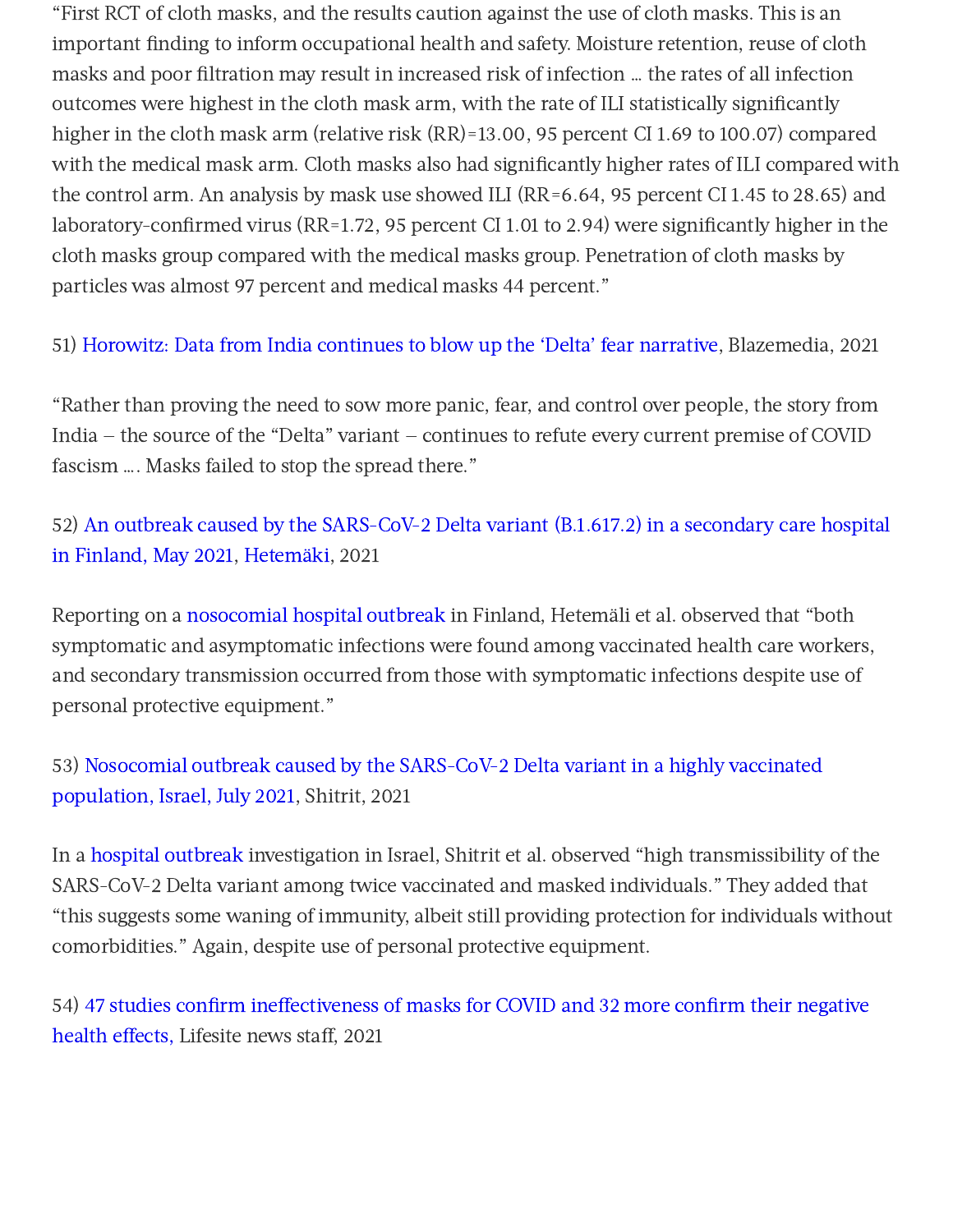"No studies were needed to justify this practice since most understood viruses were far too small to be stopped by the wearing of most masks, other than sophisticated ones designed for that task and which were too costly and complicated for the general public to properly wear and keep changing or cleaning. It was also understood that long mask wearing was unhealthy for wearers for common sense and basic science reasons."

#### 55) Are EUA Face Masks Effective in Slowing the Spread of a Viral [Infection?,](http://www.kathydopp.info/COVIDinfo/FaceMasks) Dopp, 2021

The vast evidence shows that masks are ineffective.

56) CDC Study finds [overwhelming](https://thefederalist.com/2020/10/12/cdc-study-finds-overwhelming-majority-of-people-getting-coronavirus-wore-masks/) majority of people getting coronavirus wore masks, Boyd/Federalist, 2021

"A Centers for Disease Control [report](https://www.cdc.gov/mmwr/volumes/69/wr/pdfs/mm6936a5-H.pdf) released in September shows that masks and face coverings are not effective in preventing the spread of COVID-19, even for those people who consistently wear them."

#### 57) Most Mask Studies Are [Garbage,](https://eugyppius.substack.com/p/most-mask-studies-are-garbage) Eugyppius, 2021

"The other kind of study, the proper kind, would be a randomised controlled trial. You compare the rates of infection in a masked cohort against rates of infection in an unmasked cohort. Here things have gone much, much worse for mask brigade. They spent months trying to prevent the publication of the Danish [randomised](https://pubmed.ncbi.nlm.nih.gov/33205991/) controlled trial, which found that masks do zero. When that paper finally squeaked into print, they spent more months trying desperately to poke holes in it. You could feel their boundless relief when the [Bangladesh](https://www.poverty-action.org/publication/impact-community-masking-covid-19-cluster-randomized-trial-bangladesh) study finally appeared to save them in early September. Every last Twitter blue-check could now proclaim that Science Shows Masks Work. Such was their hunger for any scrap of evidence to prop up their prior convictions, that none of them noticed the sad nature of the Science in question. The study found a mere 10 percent reduction in seroprevalence among the masked cohort, an effect so small that it fell within the confidence interval. Even the study authors couldn't exclude the possibility that masks in fact do zero."

58) Using face masks in the [community:](https://www.ecdc.europa.eu/sites/default/files/documents/covid-19-face-masks-community-first-update.pdf) first update, ECDC, 2021

"No high-quality evidence in favor of face masks and recommended their use only based on the '[precautionary](https://swprs.org/face-masks-evidence/) principle."

59) Do physical measures such as hand-washing or wearing masks stop or slow down the spread of [respiratory](https://www.cochrane.org/CD006207/ARI_do-physical-measures-such-hand-washing-or-wearing-masks-stop-or-slow-down-spread-respiratory-viruses) viruses?, Cochrane, 2020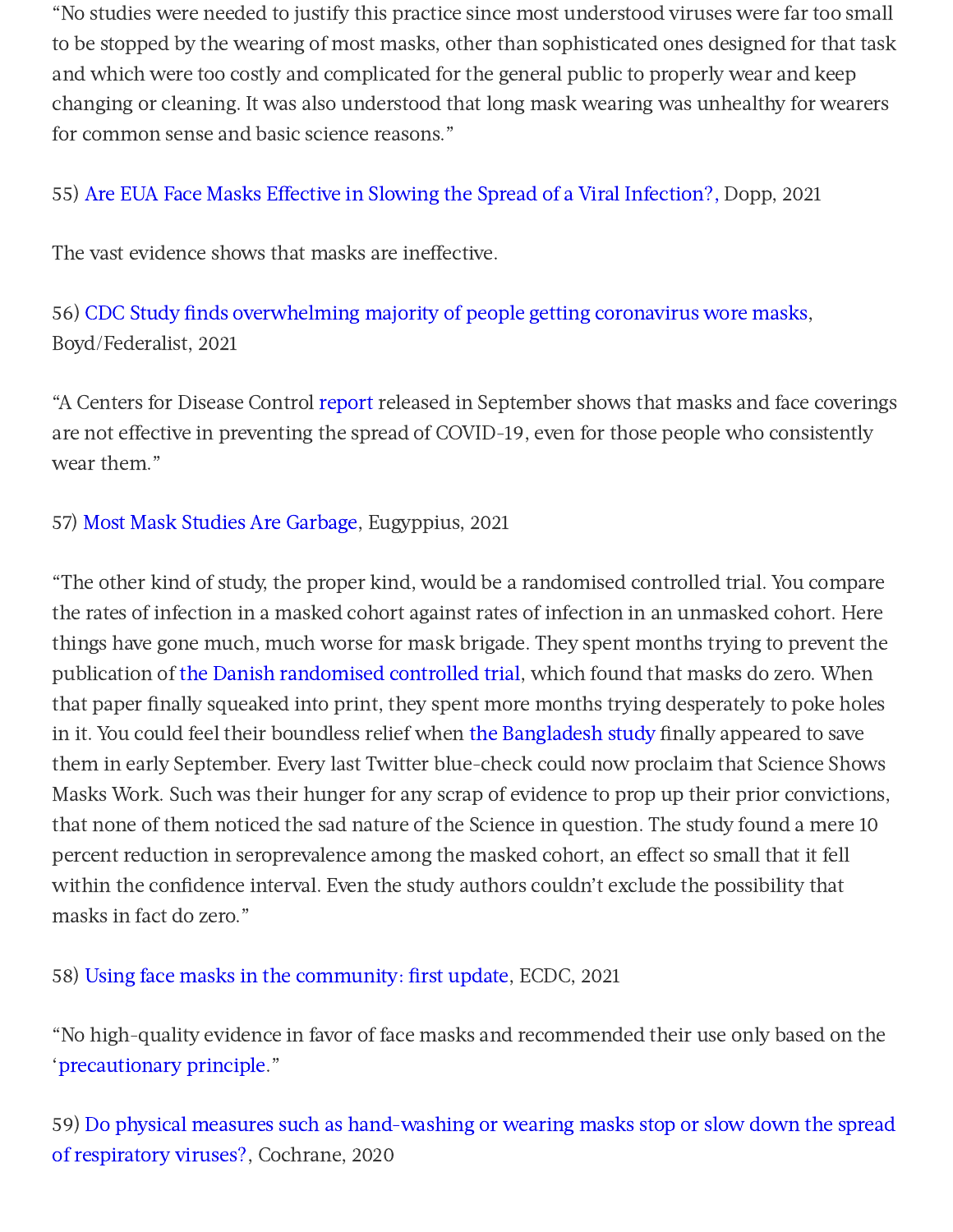"Seven studies took place in the community, and two studies in healthcare workers. Compared with wearing no mask, wearing a mask may make little to no difference in how many people caught a flu-like illness (9 studies: 3507 people); and probably makes no difference in how many people have flu confirmed by a laboratory test (6 studies: 3005 people). Unwanted effects were rarely reported, but included discomfort."

#### 60) Mouth-nose protection in public: No evidence of effectiveness, Thieme/ Kappstein, 2020

"The use of masks in public spaces is questionable simply because of the lack of scientific data. If one also considers the necessary precautions, masks must even be considered a risk of infection in public spaces according to the rules known from hospitals …. If masks are worn by the population, the risk of infection is potentially increased, regardless of whether they are medical masks or whether they are so-called community masks designed in any way. If one considers the precautionary measures that the RKI as well as the international health authorities have pronounced, all authorities would even have to inform the population that masks should not be worn in public spaces at all. Because no matter whether it is a duty for all citizens or voluntarily borne by the citizens who want it for whatever reason, it remains a fact that masks can do more harm than good in public."

#### 61) US mask [guidance](https://nypost.com/2021/10/02/us-mask-guidance-for-kids-is-the-strictest-across-the-world/) for kids is the strictest across the world, [Skelding](https://nypost.com/2021/10/02/us-mask-guidance-for-kids-is-the-strictest-across-the-world/), 2021

"Kids need to see faces," Jay Bhattacharya, a professor of medicine at Stanford University, told The Post. "Youngsters watch people's mouths to learn to speak, read and understand emotions," he said. "We have this idea that this disease is so bad that we must adopt any means necessary to stop it from spreading," he said. "It's not that masks in schools have no costs. They actually do have substantial costs."

#### 62) Masking young children in school harms language [acquisition,](https://www.americanthinker.com/blog/2021/09/masking_young_children_in_school_harms_language_acquisition.html) Walsh, 2021

"This is important because children and/or students do not have the speech or language ability that adults have — they are not equally able and the ability to see the face and especially the mouth is critical to language acquisition which children and/or students are engaged in at all times. Furthermore, the ability to see the mouth is not only essential to communication but also essential to brain development."

#### 63) The Case Against Masks for [Children](https://thehighwire.com/videos/do-masks-protect-kids-from-covid/), Makary, 2021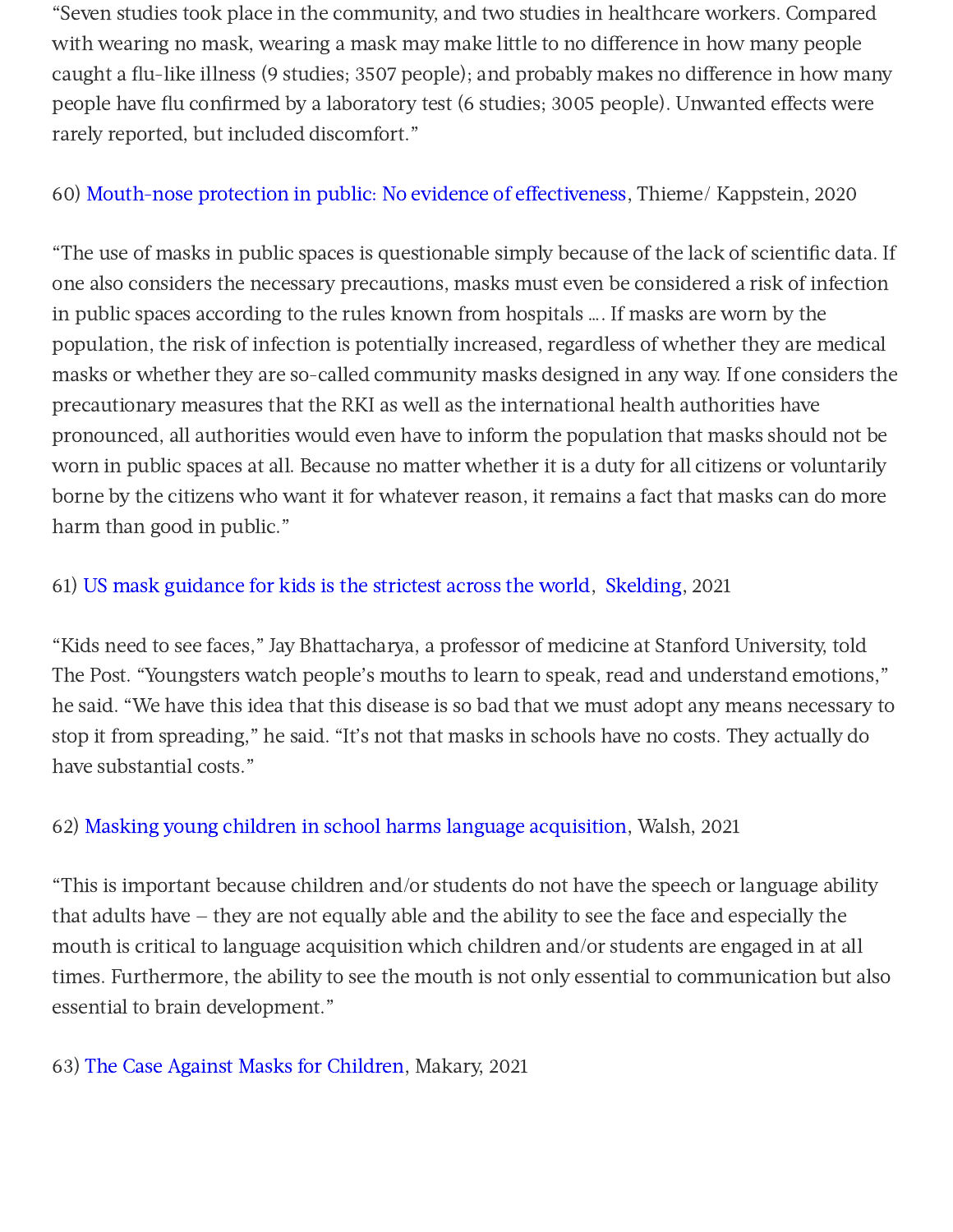"It's abusive to force kids who struggle with them to sacrifice for the sake of unvaccinated adults …. Do masks reduce Covid transmission in children? Believe it or not, we could find only a single retrospective study on the question, and its results were inconclusive. Yet two weeks ago the Centers for Disease Control and Prevention sternly decreed that 56 million U.S. children and adolescents, vaccinated or not, should cover their faces regardless of the prevalence of infection in their community. Authorities in many places took the cue to impose mandates in schools and elsewhere, on the theory that masks can't do any harm. That isn't true. Some children are fine wearing a mask, but others struggle. Those who have myopia can have difficulty seeing because the mask fogs their glasses. (This has long been a problem for medical students in the operating room.) Masks can cause severe acne and other skin problems. The discomfort of a mask distracts some children from learning. By increasing airway resistance during exhalation, masks can lead to increased levels of carbon dioxide in the blood. And masks can be vectors for [pathogens](https://www.sciencedirect.com/science/article/pii/S2214031X18300809) if they become moist or are used for too long."

#### 64) Face Covering [Mandates](https://rumble.com/vkyutx-face-covering-mandates-and-why-they-arent-effective.html), Peavey, 2021

"Face Covering Mandates And Why They AREN'T Effective."

#### 65) Do [masks](https://www.city-journal.org/do-masks-work-a-review-of-the-evidence) work? A Review of the [evidence,](https://www.city-journal.org/do-masks-work-a-review-of-the-evidence) Anderson, 2021

"In truth, the CDC's, U.K.'s, and WHO's earlier guidance was much more consistent with the best medical research on masks' effectiveness in preventing the spread of viruses. That research suggests that Americans' many months of mask-wearing has likely provided little to no health benefit and might even have been counterproductive in preventing the spread of the novel coronavirus."

#### 66) Most face masks won't stop [COVID-19](https://www.studyfinds.org/face-masks-wont-stop-covid-indoors/) indoors, study warns, Anderer, 2021

"New research reveals that cloth masks filter just 10 percent of exhaled aerosols, with many people not wearing coverings that fit their face properly."

67) How face masks and [lockdowns](https://swprs.org/the-face-mask-folly-in-retrospect/) failed/the face mask folly in retrospect, Swiss Policy Research, 2021

"Mask mandates and lockdowns have had no discernible impact."

68) CDC Releases School COVID [Transmission](https://www.westernjournal.com/cdc-releases-school-covid-transmission-study-buries-one-damning-parts/) Study But Buries One of the Most Damning Parts, Davis, 2021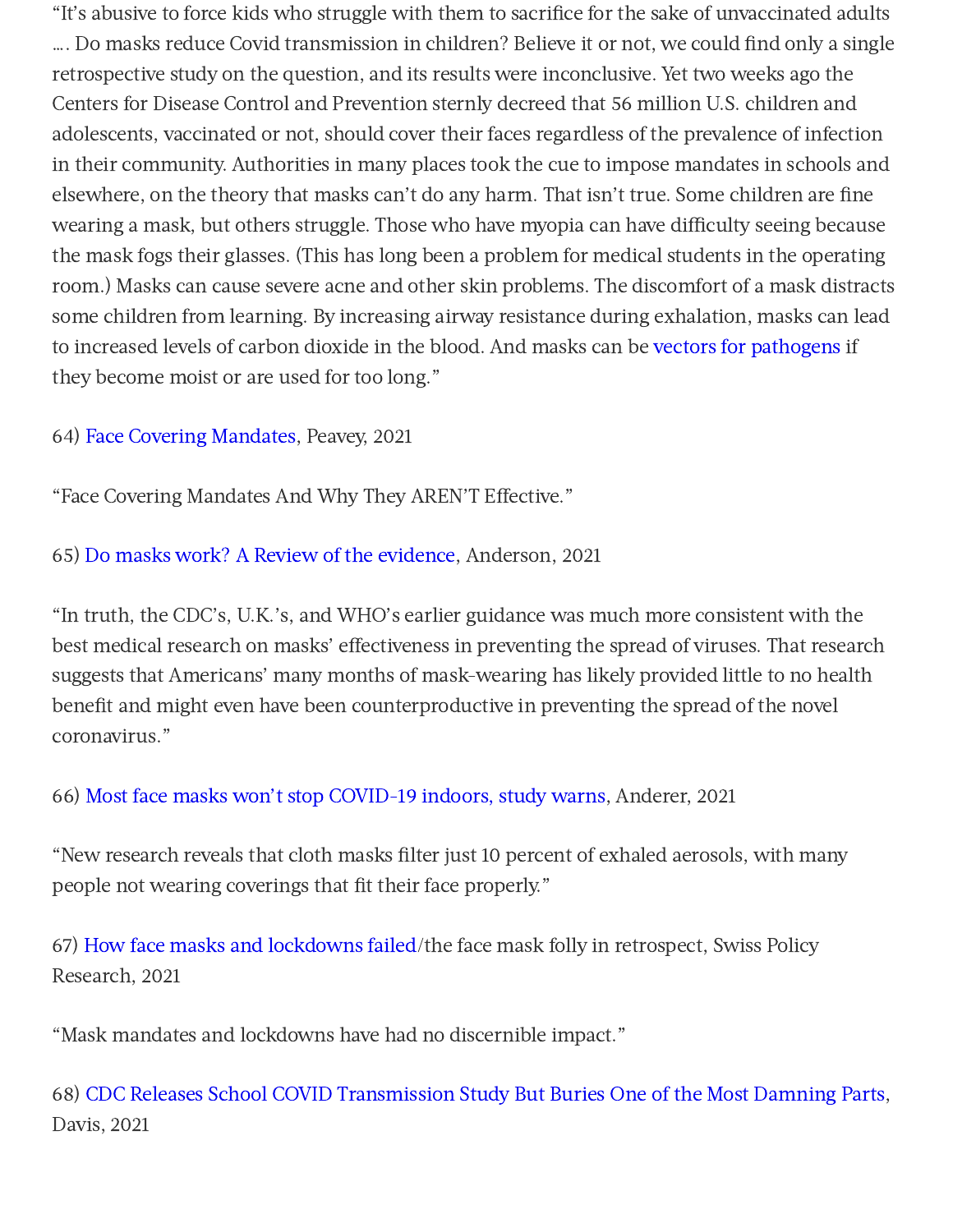"The 21 percent lower incidence in schools that required mask use among students was not statistically significant compared with schools where mask use was optional …. With tens of millions of American kids headed back to school in the fall, their parents and political leaders owe it to them to have a clear-sighted, scientifically rigorous discussion about which anti-COVID measures actually work and which might put an extra burden on vulnerable young people without meaningfully or demonstrably slowing the spread of the virus … that a masking requirement of students failed to show independent benefit is a finding of consequence and great interest."

# 69) World Health Organization internal meeting, [COVID-19—virtual](https://www.who.int/docs/default-source/coronaviruse/transcripts/who-audio-emergencies-coronavirus-press-conference-full-30mar2020.pdf?sfvrsn=6b68bc4a_2) press conference—30 March 2020, 2020

"This is a question on Austria. The Austrian Government has a desire to make everyone wear a mask who's going into the shops. I understood from our previous briefings with you that the general public should not wear masks because they are in short supply. What do you say about the new Austrian measures? … I'm not specifically aware of that measure in Austria. I would assume that it's aimed at people who potentially have the disease not passing it to others. In general WHO recommends that the wearing of a mask by a member of the public is to prevent that individual giving the disease to somebody else. We don't generally recommend the wearing to masks in public by otherwise well individuals because it has not been up to now associated with any particular benefit."

#### 70) Face masks to prevent [transmission](https://www.cambridge.org/core/journals/epidemiology-and-infection/article/face-masks-to-prevent-transmission-of-influenza-virus-a-systematic-%20review/64D368496EBDE0AFCC6639CCC9D8BC05) of influenza virus: a systematic review, Cowling, 2010

"Review highlights the limited evidence base supporting the efficacy or effectiveness of face masks to reduce influenza virus transmission." "None of the studies reviewed showed a benefit from wearing a mask, in either HCW or community members in [households](https://www.rcreader.com/commentary/masks-dont-work-covid-a-review-of-science-relevant-to-covide-19-social-policy) (H)."

# 71) Effectiveness of N95 respirators versus surgical masks in protecting health care workers from acute respiratory infection: a systematic review and [meta-analysis,](https://www.cmaj.ca/content/188/8/567) Smith, 2016

"Although N95 respirators appeared to have a protective advantage over surgical masks in laboratory settings, our meta-analysis showed that there were insufficient data to determine definitively whether N95 respirators are superior to surgical masks in protecting health care workers against transmissible acute respiratory infections in clinical settings."

72) Effectiveness of Masks and Respirators Against Respiratory Infections in Healthcare Workers: A Systematic Review and [Meta-Analysis,](https://academic.oup.com/cid/article/65/11/1934/4068747) Offeddu, 2017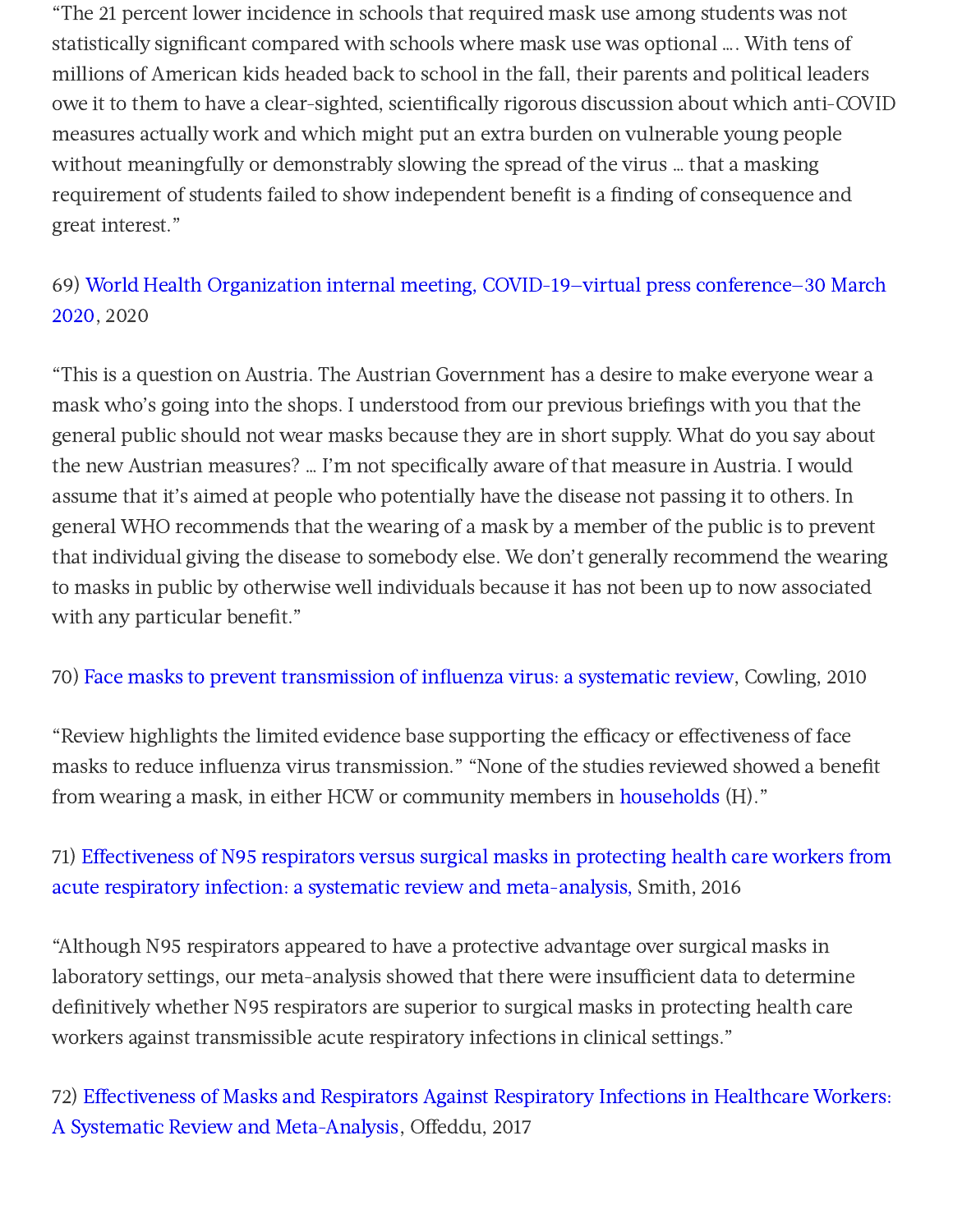"We found evidence to support universal medical mask use in hospital settings as part of infection control measures to reduce the risk of CRI and ILI among HCWs. Overall, N95 respirators may convey greater protection, but universal use throughout a work shift is likely to be less acceptable due to greater discomfort …. Our analysis confirms the effectiveness of medical masks and respirators against SARS. Disposable, cotton, or paper masks are not recommended. The confirmed effectiveness of medical masks is crucially important for lower-resource and emergency settings lacking access to N95 respirators. In such cases, single-use medical masks are preferable to cloth masks, for which there is no evidence of protection and which might facilitate transmission of pathogens when used repeatedly without adequate sterilization …. We found no clear benefit of either medical masks or N95 respirators against pH1N1 …. Overall, the evidence to inform policies on mask use in HCWs is poor, with a small number of studies that is prone to reporting biases and lack of statistical power."

# 73) N95 [Respirators](https://jamanetwork.com/journals/jama/fullarticle/2749214) vs Medical Masks for Preventing Influenza Among Health Care Personnel, Radonovich, 2019

"Use of N95 respirators, compared with medical masks, in the outpatient setting resulted in no significant difference in the rates of laboratory-confirmed influenza."

#### 74) Masks Don't Work: A Review of Science Relevant to [COVID-19](https://www.rcreader.com/commentary/masks-dont-work-covid-a-review-of-science-relevant-to-covide-19-social-policy) Social Policy, Rancourt, 2020

The use of N95 respirators compared with surgical masks is not associated with a lower risk of laboratory-confirmed influenza. It suggests that N95 respirators should not be recommended for general public and nonhigh-risk medical staff those are not in close contact with influenza patients or suspected patients. "No RCT study with verified outcome shows a benefit for HCW or community members in households to wearing a mask or respirator. There is no such study. There are no exceptions. Likewise, no study exists that shows a benefit from a broad policy to wear masks in public (more on this below). Furthermore, if there were any benefit to wearing a mask, because of the blocking power against droplets and aerosol particles, then there should be more benefit from wearing a respirator (N95) compared to a surgical mask, yet several large meta-analyses, and all the RCT, prove that there is no such relative benefit."

75) More Than a Dozen Credible Medical Studies Prove Face Masks Do Not Work Even in Hospitals!, [Firstenberg,](https://visionlaunch.com/more-than-a-dozen-credible-medical-studies-prove-face-masks-do-not-work-even-in-hospitals/) 2020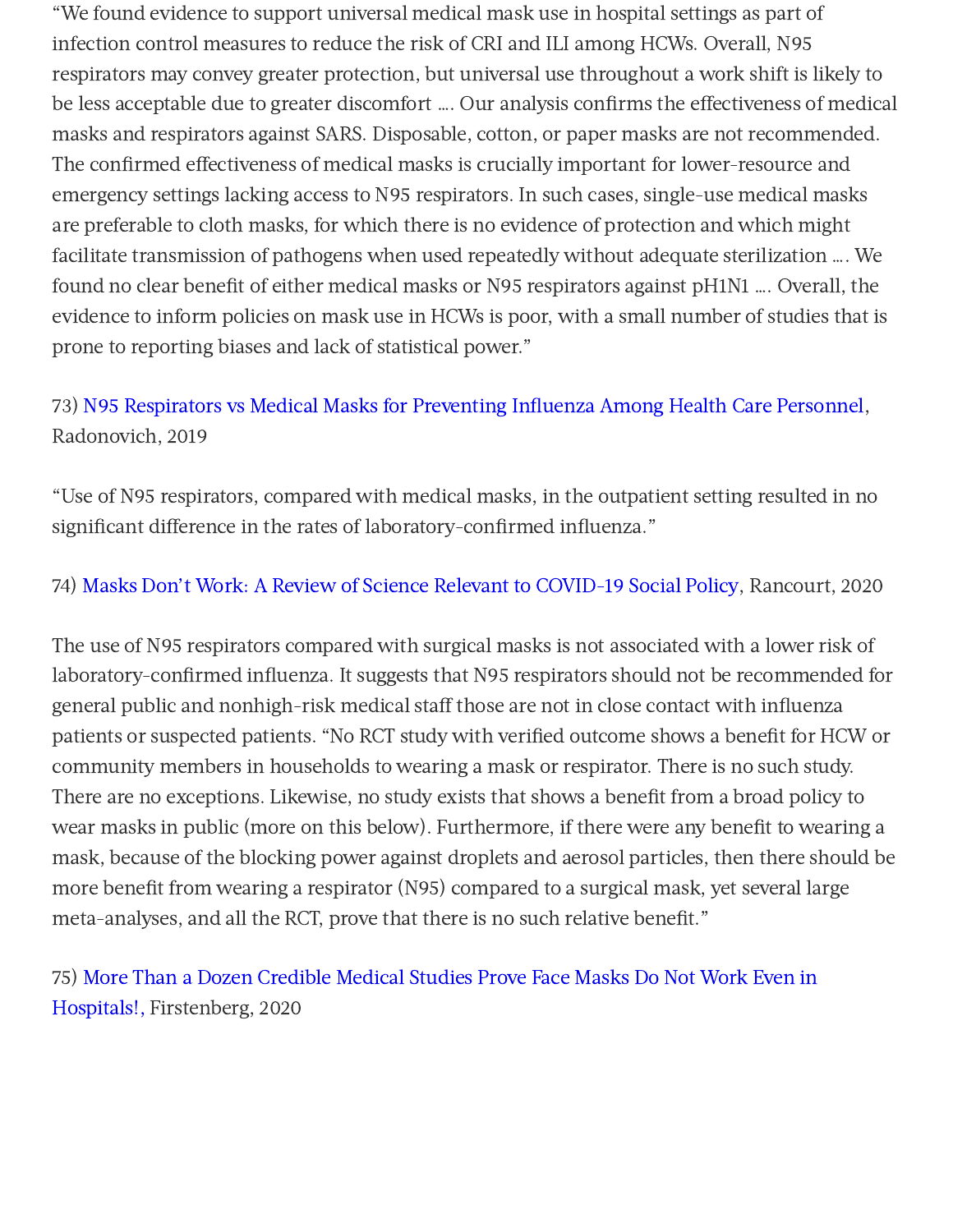"Mandating masks has not kept death rates down anywhere. The 20 U.S. states that have never ordered people to wear face masks indoors and out have dramatically lower COVID-19 death rates than the 30 states that have mandated masks. Most of the no-mask states have COVID-19 death rates below 20 per 100,000 population, and none have a death rate higher than 55. All 13 states that have death rates higher 55 are states that have required the wearing of masks in all public places. It has not protected them."

76) Does evidence based medicine support the effectiveness of surgical facemasks in preventing [postoperative](https://pubmed.ncbi.nlm.nih.gov/20524498/) wound infections in elective surgery?, Bahli, 2009

"From the limited randomized trials it is still not clear that whether wearing surgical face masks harms or benefit the patients undergoing elective surgery."

77) Peritonitis [prevention](https://pubmed.ncbi.nlm.nih.gov/10898061/) in CAPD: to mask or not?, [Figueiredo](https://pubmed.ncbi.nlm.nih.gov/?term=Figueiredo+AE&cauthor_id=10898061), 2000

"The current study suggests that routine use of face masks during CAPD bag exchanges may be unnecessary and could be discontinued."

78) The operating room [environment](https://pubmed.ncbi.nlm.nih.gov/1157412/) as affected by people and the surgical face mask, Ritter, 1975

"The wearing of a surgical face mask had no effect upon the overall operating room environmental contamination and probably work only to redirect the projectile effect of talking and breathing. People are the major source of environmental contamination in the operating room."

79) The efficacy of standard surgical face masks: an [investigation](https://pubmed.ncbi.nlm.nih.gov/7379387/) using "tracer particles, [Ha'eri](https://pubmed.ncbi.nlm.nih.gov/?term=Ha%27eri+GB&cauthor_id=7379387), 1980

"Particle contamination of the wound was demonstrated in all experiments. Since the microspheres were not identified on the exterior of these face masks, they must have escaped around the mask edges and found their way into the wound."

80) Wearing of caps and masks not necessary during cardiac [catheterization](https://www.semanticscholar.org/paper/Wearing-of-caps-and-masks-not-necessary-during-Laslett-Sabin/1fbc3fe197f1b83940571bece7143e2af73d6d88), Laslett, 1989

"Prospectively evaluated the experience of 504 patients undergoing percutaneous left heart catheterization, seeking evidence of a relationship between whether caps and/or masks were worn by the operators and the incidence of infection. No infections were found in any patient, regardless of whether a cap or mask was used. Thus, we found no evidence that caps or masks need to be worn during percutaneous cardiac catheterization."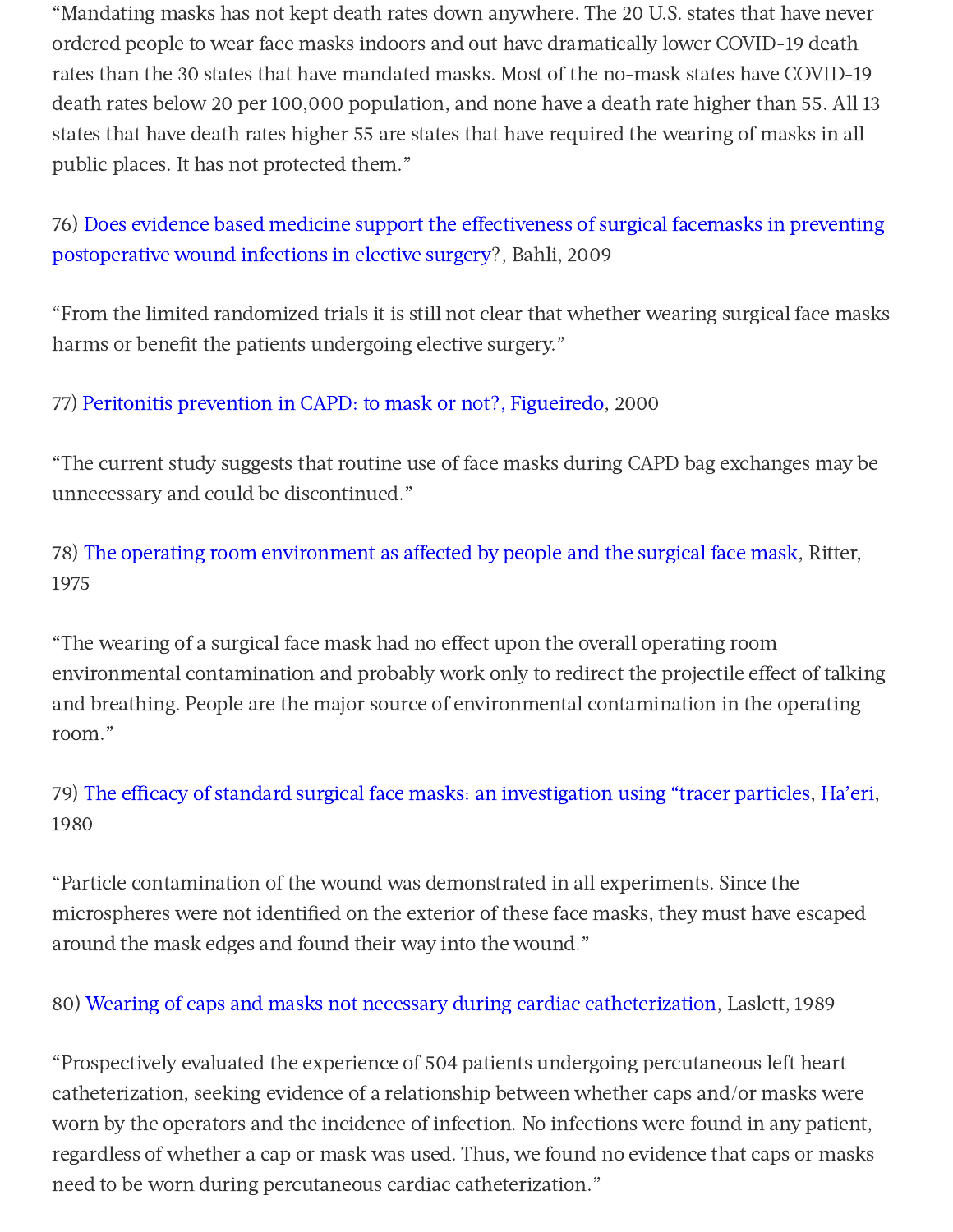# 81) Do anaesthetists need to wear surgical masks in the operating theatre? A literature review with evidence-based [recommendations,](https://pubmed.ncbi.nlm.nih.gov/11512642/) Skinner, 2001

"A questionnaire-based survey, undertaken by Leyland' in 1993 to assess attitudes to the use of masks, showed that 20 percent of surgeons discarded surgical masks for endoscopic work. Less than 50 percent did not wear the mask as recommended by the Medical Research Council. Equal numbers of surgeons wore the mask in the belief they were protecting themselves and the patient, with 20 percent of these admitting that tradition was the only reason for wearing them."

#### 82) Mask [mandates](https://www.washingtonexaminer.com/opinion/mask-mandates-for-children-are-not-backed-by-data) for children are not backed by data, Faria, 2021

"Even if you want to use the 2018-19 flu season to avoid overlap with the start of the COVID-19 pandemic, the CDC paints a similar picture: It [estimated](https://www.cdc.gov/flu/about/burden/2018-2019.html) 480 flu deaths among children during that period, with 46,000 hospitalizations. COVID-19, mercifully, is simply not as deadly for children. According to the American Academy of Pediatrics, preliminary data from 45 states [show](https://www.aap.org/en/pages/2019-novel-coronavirus-covid-19-infections/children-and-covid-19-state-level-data-report/) that between 0.00 percent-0.03 percent of child COVID-19 cases resulted in death. When you combine these numbers with the CDC [study](https://nymag.com/intelligencer/2021/08/the-science-of-masking-kids-at-school-remains-uncertain.html) that found mask mandates for students  $$ along with hybrid models, social distancing, and classroom barriers — did not have a statistically significant benefit in preventing the spread of COVID-19 in schools, the insistence that we force students to jump through these hoops for their own protection makes no sense."

#### 83) The [Downsides](https://www.theatlantic.com/ideas/archive/2021/09/school-mask-mandates-downside/619952/) of Masking Young Students Are Real, Prasad, 2021

"The benefits of mask requirements in schools might seem self-evident—they have to help contain the coronavirus, right?—but that may not be so. In Spain, masks are used in kids ages 6 and older. The authors of one study there examined the risk of viral spread at all ages. If masks provided a large benefit, then the transmission rate among 5-year-olds would be far higher than the rate among 6-year-olds. The [results](https://twitter.com/apsmunro/status/1420765698746322949?s=20) don't show that. Instead, they show that transmission rates, which were low among the youngest kids, steadily increased with age—rather than dropping sharply for older children subject to the face-covering requirement. This suggests that masking kids in school does not provide a major benefit and might provide none at all. And yet many officials prefer to double down on masking mandates, as if the fundamental policy were sound and only the people have failed."

# 84) Masks In Schools: Scientific American Fumbles Report On Childhood COVID [Transmission,](https://www.acsh.org/news/2021/09/16/masks-schools-scientific-american-fumbles-report-childhood-covid-transmission-15814) English/ACSH, 2021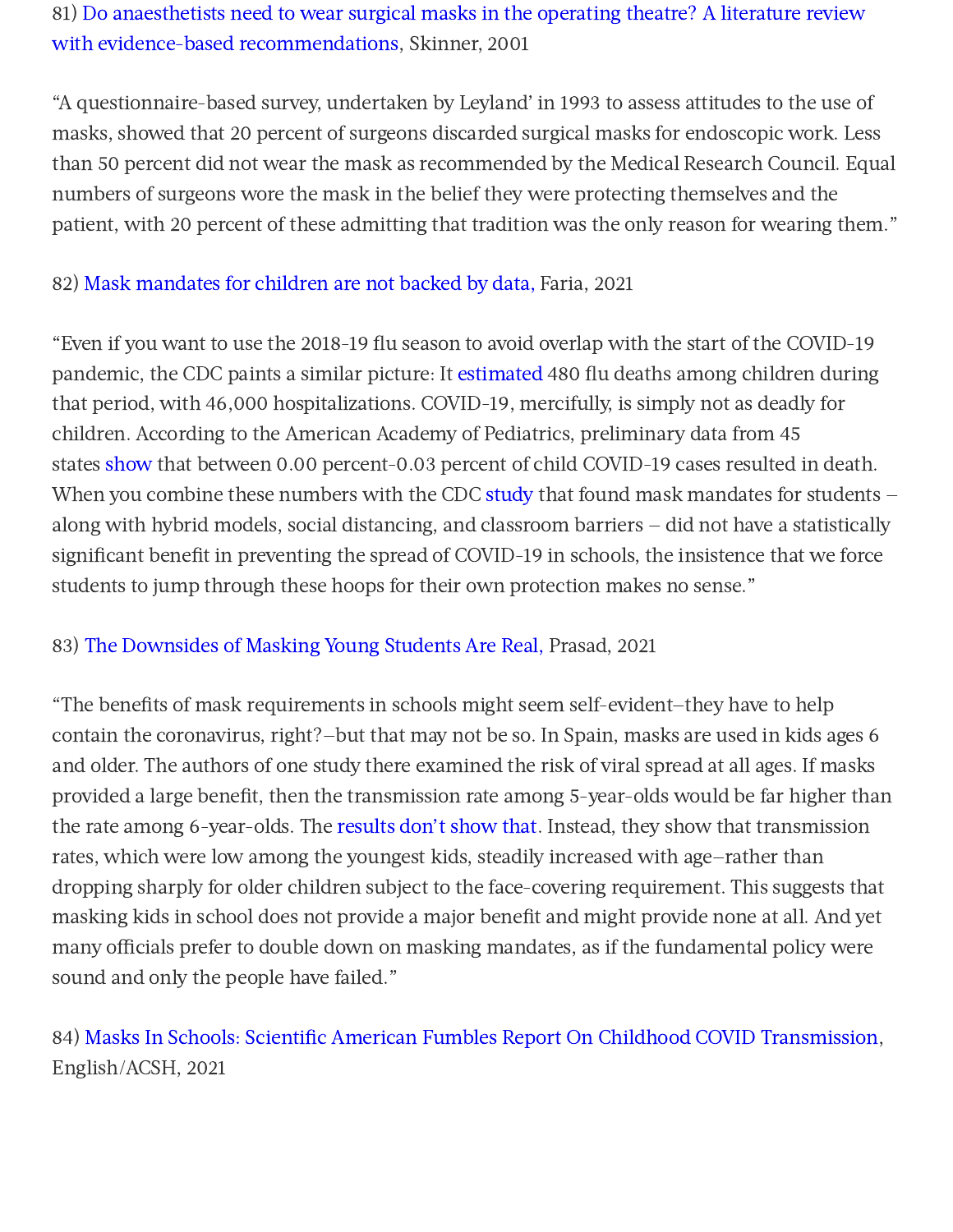"Masking is a low-risk, inexpensive intervention. If we want to recommend it as a precautionary measure, especially in situations where vaccination isn't an option, great. But that's not what the public has been told. "Florida governor Ron DeSantis and politicians in Texas say research does not support mask mandates," SciAm's sub-headline bellowed. "Many studies show they are wrong."If that's the case, demonstrate that the intervention works before you mandate its use in schools. If you can't, acknowledged what UC San Francisco hematologist-oncologist and Associate Professor of Epidemiology Vinay Prasad wrote over at the [Atlantic:](https://www.msn.com/en-us/money/news/the-harms-of-masking-young-students-are-real/ar-AAO1anQ)"No scientific consensus exists about the wisdom of mandatory-masking rules for schoolchildren …. In mid-March 2020, few could argue against erring on the side of caution. But nearly 18 months later, we owe it to children and their parents to answer the question properly: Do the benefits of masking kids in school outweigh the downsides? The honest answer in 2021 remains that we don't know for sure."

# 85) Masks 'don't work,' are damaging health and are being used to control population: Doctors panel, [Haynes,](https://www.lifesitenews.com/news/masks-dont-work-are-damaging-health-and-are-being-used-to-control-population-doctors-panel/) 2021

"The only randomized control studies that have ever been done on masks show that they don't work," began Dr. Nepute. He referred to Dr. Anthony Fauci's "noble lie," in which Fauci "changed his tune." from his March 2020 [comments](https://nypost.com/2020/12/30/sen-marco-rubio-says-dr-fauci-selectively-lied-about-covid-19/), where he downplayed the need and efficacy of mask wearing, before urging Americans to use masks later in the year. "Well, he lied to us. So if he lied about that, what else has he lied to you about?" questioned Nepute. Masks have become commonplace in almost every setting, whether indoors or outdoors, but Dr. Popper mentioned how there have been "no studies" which actually examine the "effect of wearing a mask during all your waking hours." "There's no science to back any of this and particularly no science to back the fact that wearing a mask twenty four-seven or every waking minute, is health promoting," added Popper."

#### 86) Aerosol [penetration](https://www.ajicjournal.org/article/S0196-6553(05)80143-9/pdf) through surgical masks, Chen, 1992

"The mask that has the highest collection efficiency is not necessarily the best mask from the perspective of the filter-quality factor, which considers not only the capture efficiency but also the air resistance. Although surgical mask media may be adequate to remove bacteria exhaled or expelled by health care workers, they may not be sufficient to remove the sub-micrometer-sized aerosols containing pathogens to which these health care workers are potentially exposed."

# 87) CDC: Schools With Mask Mandates Didn't See Statistically Significant Different Rates of COVID [Transmission](https://fee.org/articles/cdc-schools-with-mask-mandates-didn-t-see-statistically-significant-different-rates-of-covid-transmission-from-schools-with-optional-policies/) From Schools With Optional Policies, Miltimore, 2021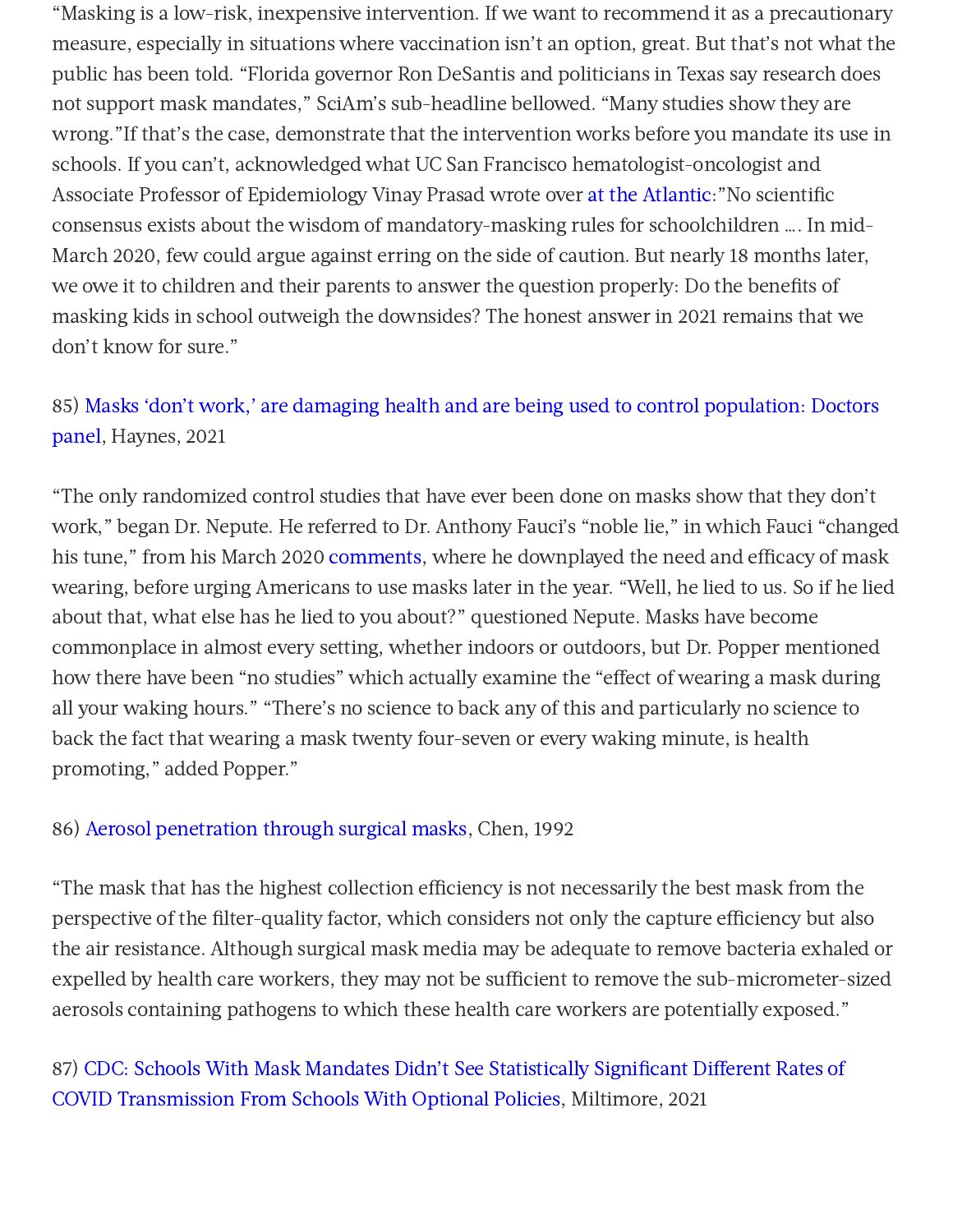"The CDC did not include its finding that "required mask use among students was not statistically significant compared with schools where mask use was optional" in the summary of its report."

88) [Horowitz:](https://www.theblaze.com/op-ed/horowitz-data-from-india-continues-to-blow-up-the-delta-fear-narrative?utm_source=theblaze-breaking&utm_medium=email&utm_campaign=20210722Trending-HorowitzIndiaDelta&utm_term=ACTIVE%20LIST%20-%20TheBlaze%20Breaking%20News) Data from India continues to blow up the 'Delta' fear narrative, Howorwitz, 2021

"Rather than proving the need to sow more panic, fear, and control over people, the story from India — the source of the "Delta" variant — continues to refute every current premise of COVID fascism …. Unless we do that, we must return to the very effective lockdowns and masks. In reality, India's experience proves the opposite true; namely: 1) Delta is largely an attenuated version, with a much lower fatality rate, that for most people is akin to a cold. 2) Masks failed to stop the spread there.3) The country has come close to the herd immunity threshold with just 3 percent vaccinated.

# 89) [Transmission](https://papers.ssrn.com/sol3/papers.cfm?abstract_id=3897733) of SARS-CoV-2 Delta Variant Among Vaccinated Healthcare Workers, Vietnam, Chau, 2021

While not definitive in the LANCET publication, it can be inferred that the nurses were all masked up and had PPE etc. as was the case in Finland and Israel nosocomial outbreaks, indicating the failure of PPE and masks to constrain Delta spread.

#### 90) Aerosol [penetration](https://pubmed.ncbi.nlm.nih.gov/1524265/) through surgical masks, Willeke, 1992

"The mask that has the highest collection efficiency is not necessarily the best mask from the perspective of the filter-quality factor, which considers not only the capture efficiency but also the air resistance. Although surgical mask media may be adequate to remove bacteria exhaled or expelled by health care workers, they may not be sufficient to remove the submicrometer-size aerosols containing pathogens to which these health care workers are potentially exposed."

# 91) The efficacy of standard surgical face masks: an [investigation](https://pubmed.ncbi.nlm.nih.gov/7379387/) using "tracer particles," Wiley, 1980

"Particle contamination of the wound was demonstrated in all aexperiments. Since the microspheres were not identified on the exterior of these face masks, they must have escped around the mask edges and found their way into the wound. The wearing of the mask beneath the headgear curtails this route of contamination."

92) An Evidence Based Scientific Analysis of Why Masks are Ineffective, Unnecessary, and [Harmful,](https://ratical.org/PandemicParallaxView/mp3s/An-Evidence-Based-Scientific-Analysis-of-Why-Masks-are-Ineffective-Unnecessary-and-Harmful-10-12-2020.pdf) Meehan, 2020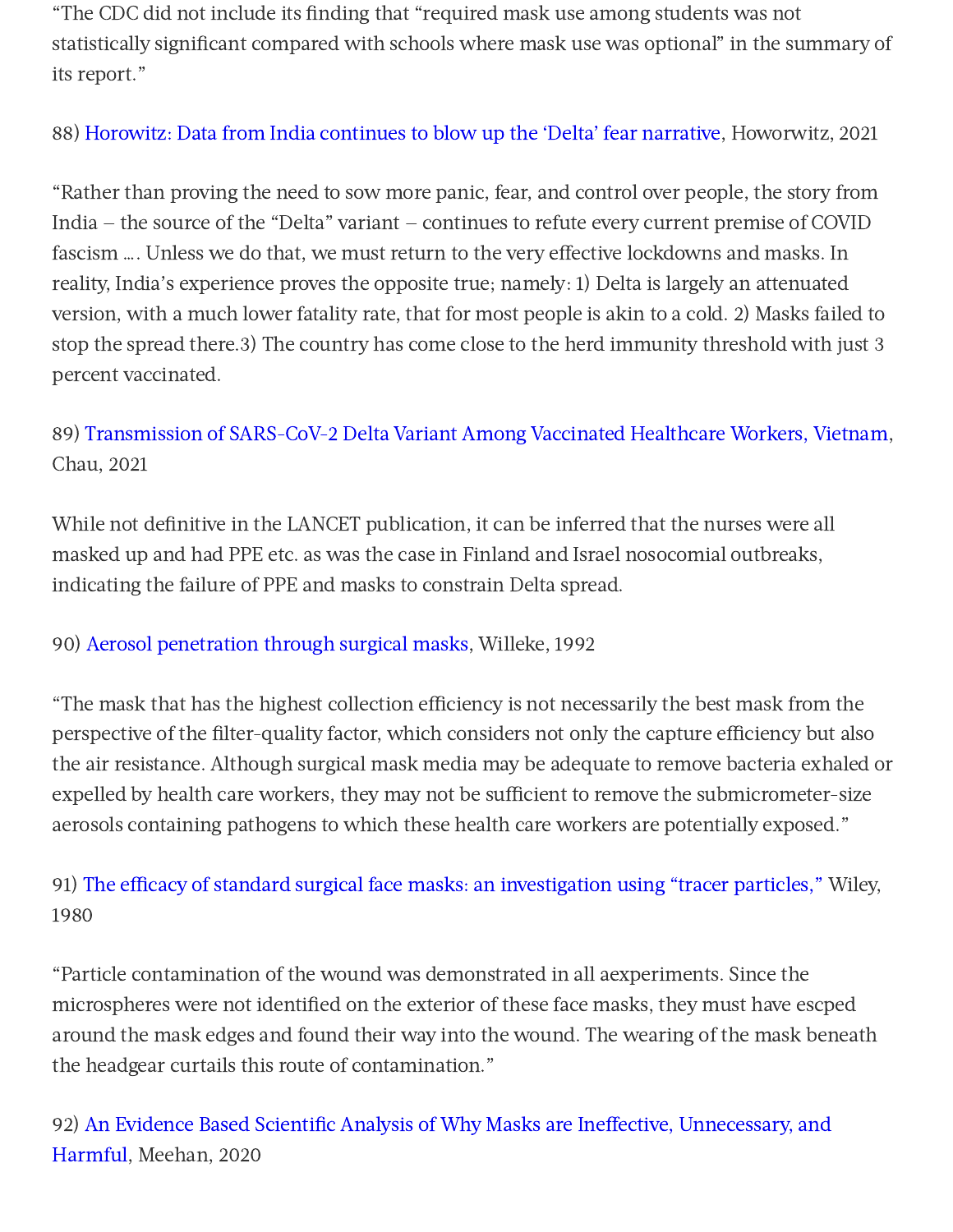"Decades of the highest-level scientific evidence (meta-analyses of multiple randomized controlled trials) overwhelmingly conclude that medical masks are ineffective at preventing the transmission of respiratory viruses, including SAR-CoV-2 … those arguing for masks are relying on low-level evidence (observational retrospective trials and mechanistic theories), none of which are powered to counter the evidence, arguments, and risks of mask mandates."

# 93) Open Letter from Medical Doctors and Health [Professionals](https://www.aier.org/article/open-letter-from-medical-doctors-and-health-professionals-to-all-belgian-authorities-and-all-belgian-media/) to All Belgian Authorities and All Belgian Media, AIER, 2020

"Oral masks in healthy individuals are ineffective against the spread of viral infections."

94) Effectiveness of N95 respirators versus surgical masks against influenza: A systematic review and [meta-analysis,](https://onlinelibrary.wiley.com/doi/10.1111/jebm.12381) Long, 2020

"The use of N95 respirators compared with surgical masks is not associated with a lower risk of laboratory-confirmed influenza. It suggests that N95 respirators should not be recommended for general public and nonhigh-risk medical staff those are not in close contact with influenza patients or suspected patients."

#### 95) Advice on the use of masks in the context of [COVID-19,](https://apps.who.int/iris/bitstream/handle/10665/332293/WHO-2019-nCov-IPC_Masks-2020.4-eng.pdf?sequence=1&isAllowed=y) WHO, 2020

"However, the use of a mask alone is insufficient to provide an adequate level of protection or source control, and other personal and community level measures should also be adopted to suppress transmission of respiratory viruses."

96) Farce mask: it's safe for only 20 [minutes,](https://www.smh.com.au/national/farce-mask-its-safe-for-only-20-minutes-20030427-gdgnyo.html) The Sydney Morning Herald, 2003

"Health authorities have warned that surgical masks may not be an effective protection against the virus. Those masks are only effective so long as they are dry," said Professor Yvonne Cossart of the Department of Infectious Diseases at the University of Sydney." As soon as they become saturated with the moisture in your breath they stop doing their job and pass on the droplets." Professor Cossart said that could take as little as 15 or 20 minutes, after which the mask would need to be changed. But those warnings haven't stopped people snapping up the masks, with retailers reporting they are having trouble keeping up with demand."

97) Study: Wearing a Used Mask Is [Potentially](https://thefederalist.com/2020/12/17/study-wearing-a-used-mask-is-potentially-riskier-than-no-mask-at-all/) Riskier Than No Mask at All, Boyd, 2020 Effects of [mask-wearing](https://aip.scitation.org/doi/10.1063/5.0034580) on the inhalability and deposition of airborne SARS-CoV-2 aerosols in human upper airway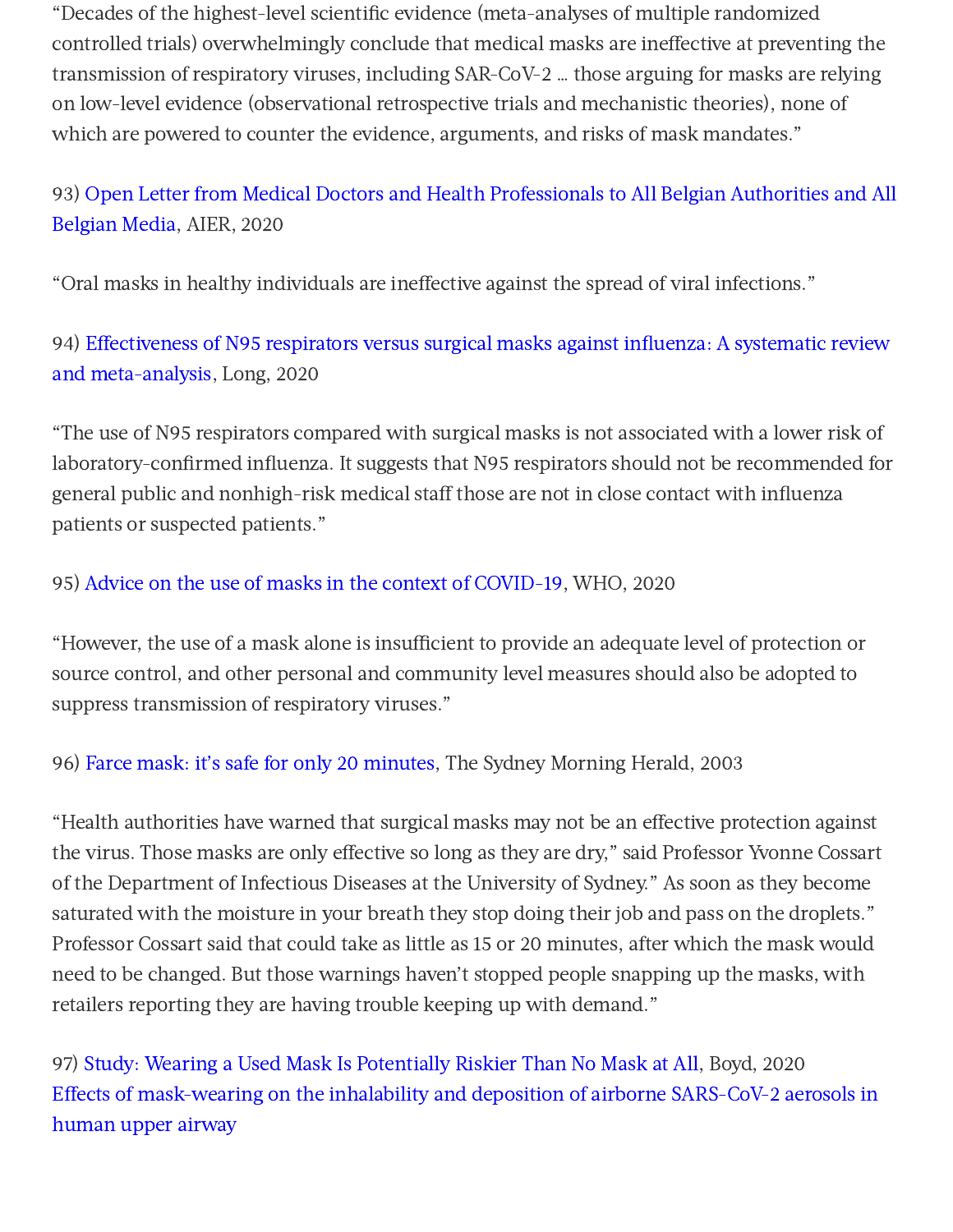"According to researchers from the University of Massachusetts Lowell and California Baptist University, a three-layer surgical mask is 65 percent efficient in filtering particles in the air. That effectiveness, however, falls to 25 percent once it is used." "It is natural to think that wearing a mask, no matter new or old, should always be better than nothing," [said](https://nypost.com/2020/12/16/wearing-a-used-mask-could-worse-than-no-mask-amid-covid-19-study/amp/) author Jinxiang Xi. "Our results show that this belief is only true for particles larger than 5 micrometers, but not for fine particles smaller than 2.5 micrometers," he continued.

# MASK MANDATES

1) Mask mandate and use efficacy for COVID-19 [containment](https://www.medrxiv.org/content/10.1101/2021.05.18.21257385v2) in US States, Guerra, 2021

"Calculated total COVID-19 case growth and mask use for the continental United States with data from the Centers for Disease Control and Prevention and Institute for Health Metrics and Evaluation. We estimated post-mask mandate case growth in non-mandate states using median issuance dates of neighboring states with mandates … did not observe association between mask mandates or use and reduced COVID-19 spread in US states."

2) These 12 Graphs Show Mask [Mandates](https://thefederalist.com/2020/10/29/these-12-graphs-show-mask-mandates-do-nothing-to-stop-covid/) Do Nothing to Stop COVID, Weiss, 2020

"Masks can work well when they're fully sealed, properly fitted, changed often, and have a filter designed for virus-sized particles. This represents none of the common masks available on the consumer market, making universal masking much more of a confidence trick than a medical solution …. Our universal use of unscientific face coverings is therefore closer to medieval superstition than it is to science, but many powerful institutions have too much political capital invested in the mask narrative at this point, so the dogma is perpetuated. The narrative says that if cases go down it's because masks succeeded. It says that if cases go up it's because masks succeeded in preventing more cases. The narrative simply assumes rather than proves that masks work, despite overwhelming scientific evidence to the contrary."

3) Mask [Mandates](https://www.theepochtimes.com/face-mask-mandates-seem-to-make-ccp-virus-infection-rates-climb-says-study_3629627.html?utm_source=morningbrief&utm_medium=email&utm_campaign=mb-2020-12-23&fbclid=IwAR1OlncsLOdYRg-vt2afCphIGj3z6Curfcp3G-U9_EEjQi-MXId5IzwZRBw) Seem to Make CCP Virus Infection Rates Climb, Study Says, Vadum, 2020

"Protective-mask mandates aimed at combating the spread of the CCP [virus](https://www.theepochtimes.com/giving-the-right-name-to-the-virus-causing-a-worldwide-pandemic-2_3277200.html) that causes the disease [COVID-19](https://www.theepochtimes.com/t-covid-19) appear to promote its spread, according to a report from RationalGround.com, a clearinghouse of COVID-19 data trends that's run by a grassroots group of data analysts, computer scientists, and actuaries."

4) Horowitz: [Comprehensive](https://www.conservativereview.com/horowitz-comprehensive-analysis-of-50-states-shows-greater-spread-with-mask-mandates-2649589520.html) analysis of 50 states shows greater spread with mask mandates, Howorwitz, 2020 [Justin](https://twitter.com/justin_hart/status/1340725095573024768) Hart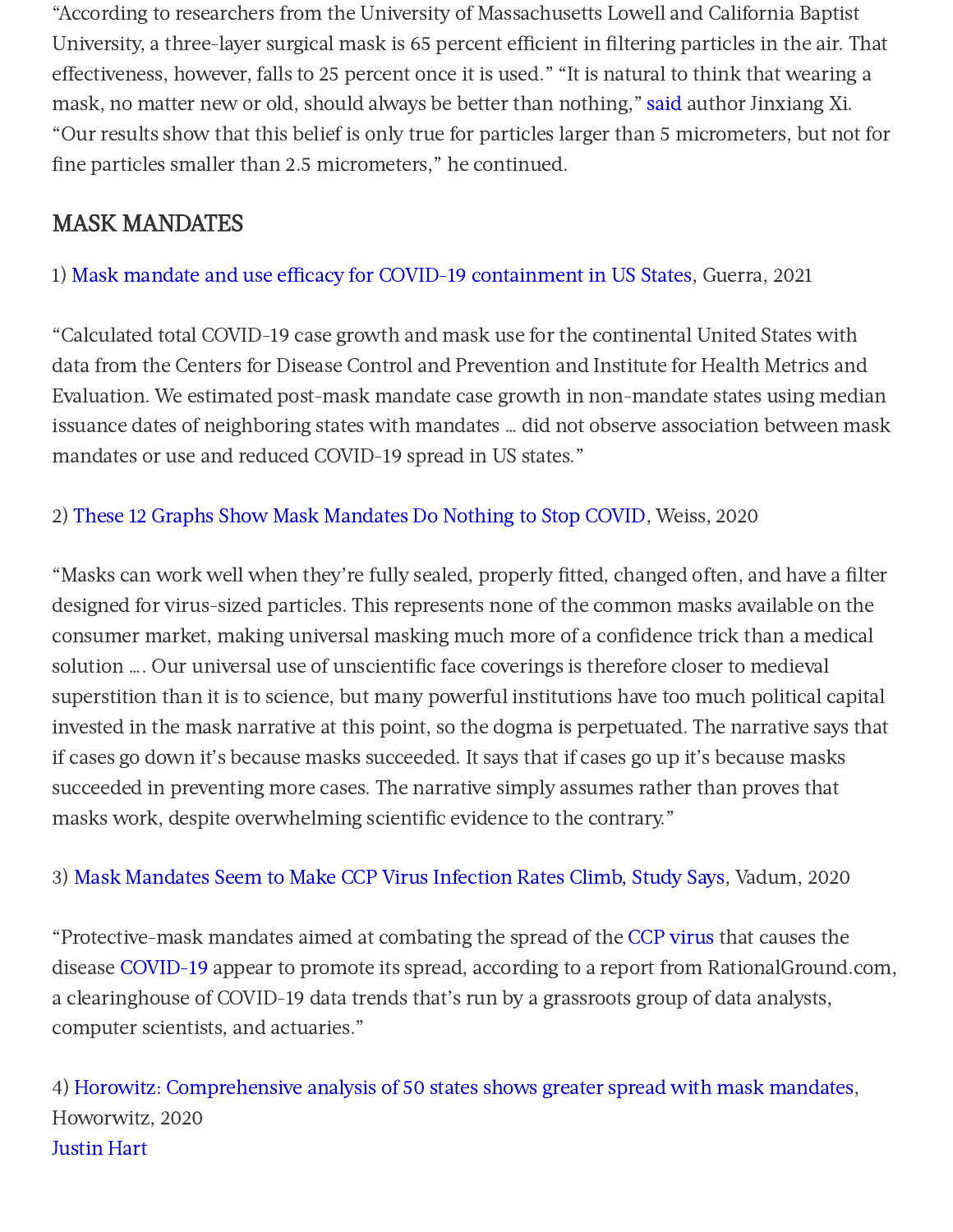"How long do our politicians get to ignore the results? … The results: When comparing states with mandates vs. those without, or periods of times within a state with a mandate vs. without, there is absolutely no evidence the mask mandate worked to slow the spread one iota. In total, in the states that had a mandate in effect, there were  $9.605.256$  confirmed COVID cases over  $5.907$ total days, an average of 27 cases per 100,000 per day. When states did not have a statewide order (which includes the states that never had them and the period of time masking states did not have the mandate in place) there were 5,781,716 cases over 5,772 total days, averaging 17 cases per 100,000 people per day."

#### 5) The CDC's Mask Mandate Study: [Debunked,](https://www.aier.org/article/the-cdcs-mask-mandate-study-debunked/) Alexander, 2021

"Thus, it is not surprising that the CDC's own recent conclusion on the use of [nonpharmaceutical](https://wwwnc.cdc.gov/eid/article/26/5/19-0994_article) measures such as face masks in pandemic influenza, warned that scientific "evidence from 14 randomized controlled trials of these measures did not support a substantial effect on transmission …" Moreover, in the WHO's 2019 guidance [document](https://apps.who.int/iris/bitstream/handle/10665/329438/9789241516839-eng.pdf?ua=1) on nonpharmaceutical public health measures in a pandemic, they reported as to face masks that "there is no evidence that this is effective in reducing transmission ..." Similarly, in the fine print to a recent double-blind, double-masking simulation the CDC [stated](https://www.cdc.gov/mmwr/volumes/70/wr/mm7007e1.htm?s_cid=mm7007e1_w) that "The findings of these simulations [supporting mask usage] should neither be generalized to the effectiveness … nor interpreted as being representative of the effectiveness of these masks when worn in real-world settings."

#### 6) Phil [Kerpin](https://twitter.com/kerpen/status/1397253170380689410?ref_src=twsrc%5Etfw%7Ctwcamp%5Etweetembed%7Ctwterm%5E1397253170380689410%7Ctwgr%5E%7Ctwcon%5Es1_&ref_url=https%3A%2F%2Fthespectator.info%2F2021%2F05%2F27%2Four-main-finding-is-that-mask-mandates-and-use-are-not-associated-with-lower-sars-cov-2-spread-among-us-states-twitchy-com%2F), tweet, 2021 — The [Spectator](https://thespectator.info/2021/05/27/our-main-finding-is-that-mask-mandates-and-use-are-not-associated-with-lower-sars-cov-2-spread-among-us-states-twitchy-com/)

"The first ecological study of state mask mandates and use to include winter data: "Case growth was independent of mandates at low and high rates of community spread, and mask use did not predict case growth during the Summer or Fall-Winter waves."

#### 7) How face masks and [lockdowns](https://swprs.org/the-face-mask-folly-in-retrospect/) failed, SPR, 2021

"Infections have been driven primarily by seasonal and endemic factors, whereas mask mandates and lockdowns have had no discernible impact"

# 8) Analysis of the Effects of COVID-19 Mask Mandates on Hospital Resource Consumption and [Mortality](https://www.ncbi.nlm.nih.gov/pmc/articles/PMC8395971/) at the County Level, Schauer, 2021

"There was no reduction in per-population daily mortality, hospital bed, ICU bed, or ventilator occupancy of COVID-19-positive patients attributable to the implementation of a mask-wearing mandate."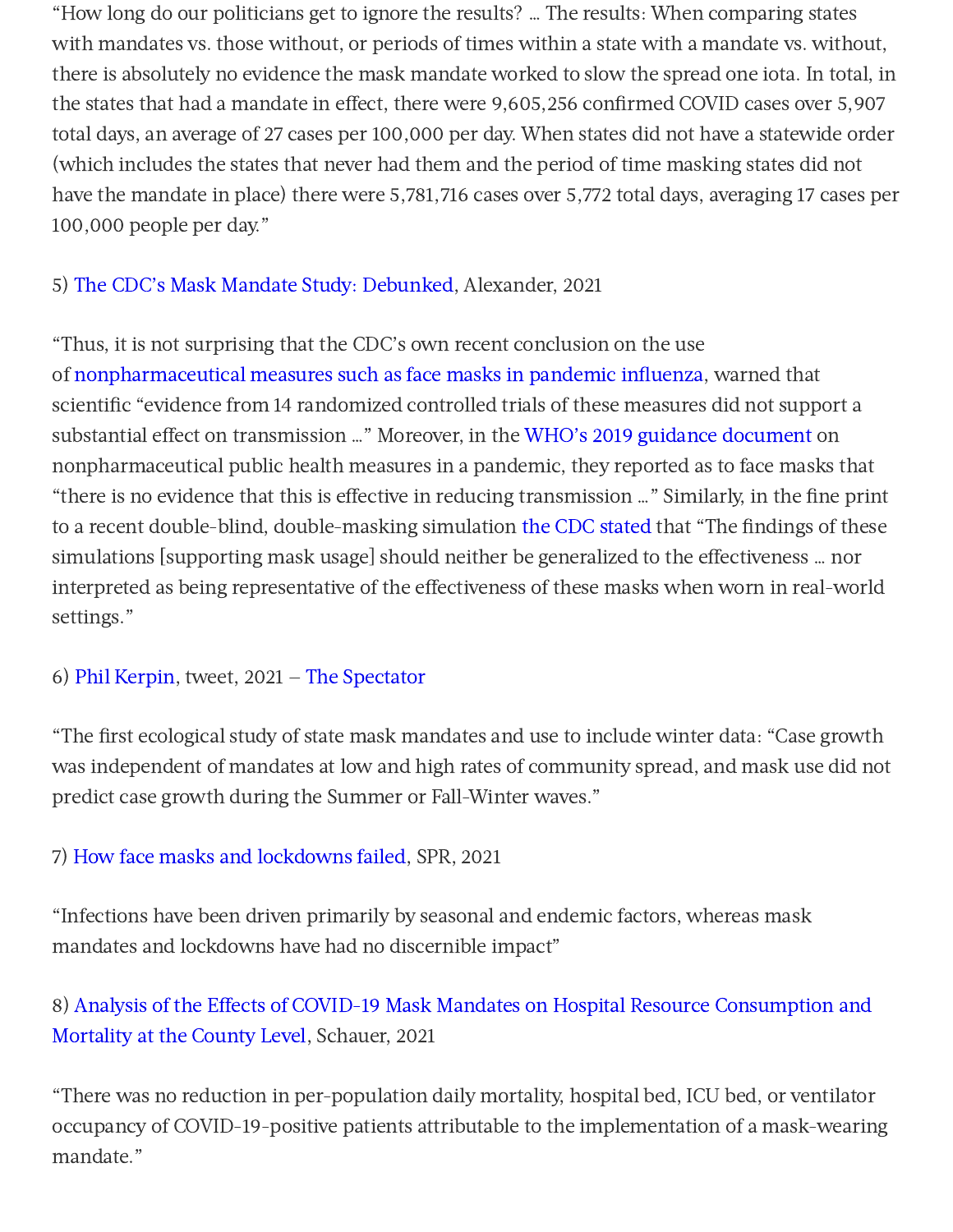#### 9) Do we need mask [mandates,](https://www.city-journal.org/do-we-need-mask-mandates) Harris, 2021

"But masks proved far less useful in the subsequent 1918 Spanish flu, a viral disease spread by pathogens smaller than bacteria. California's Department of Health, for instance, [reported](https://update.lib.berkeley.edu/2020/05/23/did-masks-work-the-1918-flu-pandemic-and-the-meaning-of-layered-interventions/) that the cities of Stockton, which required masks, and Boston, which did not, had scarcely different death rates, and so advised against mask mandates except for a few high-risk professions such as barbers …. Randomized controlled trials (RCTs) on mask use, generally more reliable than observational studies, though not infallible, typically show that cloth and surgical masks offer little protection. A few RCTs suggest that perfect adherence to an exacting mask protocol may guard against influenza, but meta-analyses find little on the whole to suggest that masks offer meaningful protection. WHO [guidelines](https://apps.who.int/iris/bitstream/handle/10665/329438/9789241516839-eng.pdf) from 2019 on influenza say that despite "mechanistic plausibility for the potential effectiveness" of masks, studies showed a benefit too small to be established with any certainty. Another [literature](https://wwwnc.cdc.gov/eid/article/26/5/19-0994_article) review by researchers from the University of Hong Kong agrees. Its best estimate for the protective effect of surgical masks against influenza, based on ten RCTs published through 2018, was just 22 percent, and it could not rule out zero effect."

# MASK HARMS

1) Corona children studies: Co-Ki: First results of a German-wide registry on mouth and nose covering (mask) in [children,](https://www.researchsquare.com/article/rs-124394/v3) Schwarz, 2021

"The average wearing time of the mask was 270 minutes per day. Impairments caused by wearing the mask were reported by 68 percent of the parents. These included irritability (60 percent), headache (53 percent), difficulty concentrating (50 percent), less happiness (49 percent), reluctance to go to school/kindergarten (44 percent), malaise (42 percent) impaired learning (38 percent) and drowsiness or fatigue (37 percent)."

2) [Dangerous](https://rationalground.com/dangerous-pathogens-found-on-childrens-face-masks/) pathogens found on children's face masks, Cabrera, 2021

"Masks were contaminated with bacteria, parasites, and fungi, including three with dangerous pathogenic and pneumonia-causing bacteria."

3) Masks, false safety and real dangers, Part 2: Microbial [challenges](https://childrenshealthdefense.org/wp-content/uploads/Masks-false-safety-and-real-dangers-Part-2-Microbial-challenges-from-masks.pdf) from masks, Borovoy, 2020/2021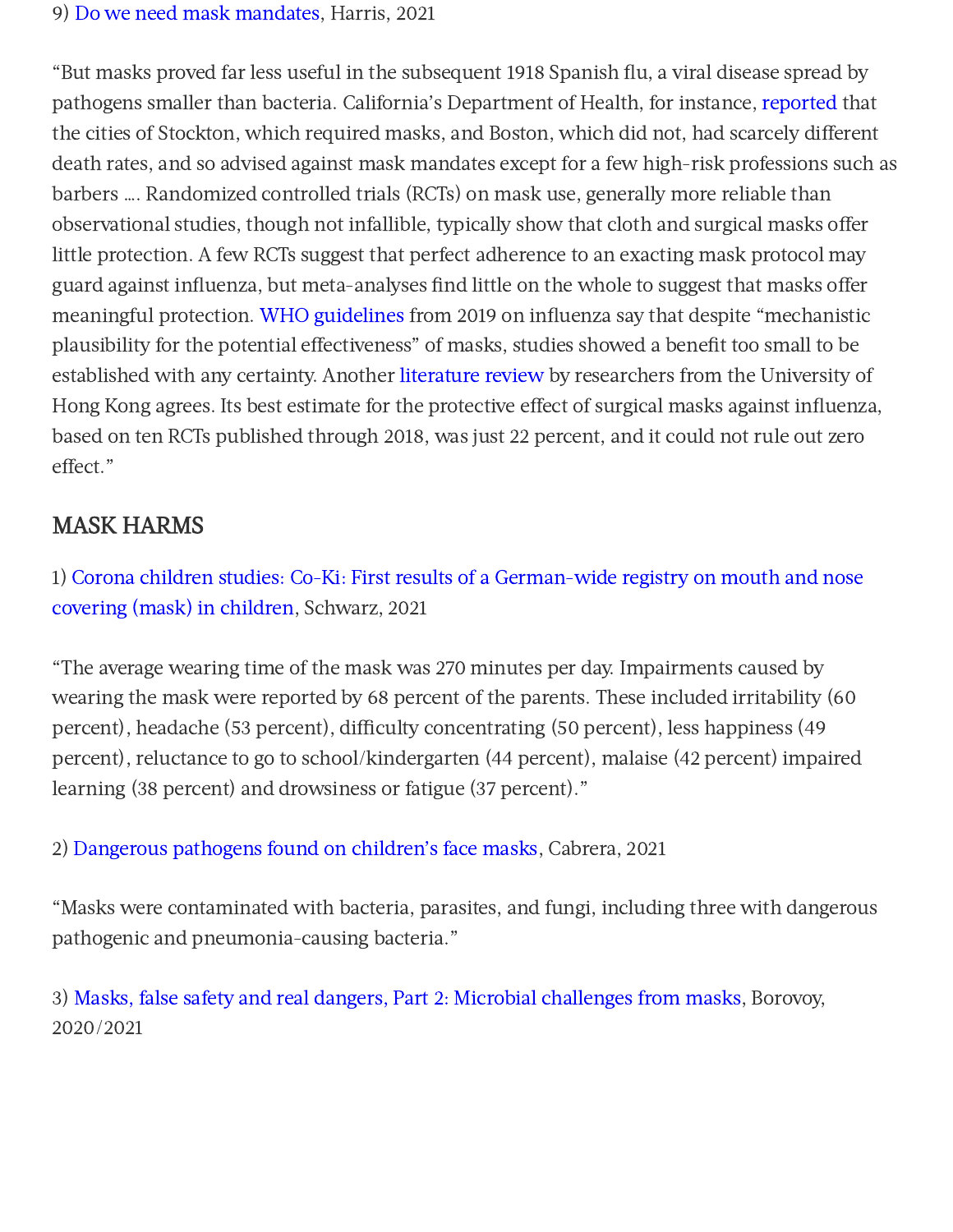"Laboratory testing of used masks from 20 train commuters revealed that 11 of the 20 masks tested contained over 100,000 bacterial colonies. Molds and yeasts were also found. Three of the masks contained more than one million bacterial colonies …. The outside surfaces of surgical masks were found to have high levels of the following microbes, even in hospitals, more concentrated on the outside of masks than in the environment. Staphylococcus species (57 percent) and Pseudomonas spp (38 percent) were predominant among bacteria, and Penicillium spp (39 percent) and Aspergillus spp. (31 percent) were the predominant fungi."

# 4) Preliminary report on surgical mask induced [deoxygenation](https://scielo.isciii.es/pdf/neuro/v19n2/3.pdf) during major surgery, Beder, 2008

"Considering our findings, pulse rates of the surgeon's increase and SpO2 decrease after the first hour. This early change in SpO2 may be either due to the facial mask or the operational stress. Since a very small decrease in saturation at this level, reflects a large decrease in PaO2, our findings may have a clinical value for the health workers and the surgeons."

#### 5) Mask mandates may affect a child's emotional, intellectual [development](https://www.wishtv.com/news/mask-mandates-may-affect-a-childs-emotional-intellectual-development/), Gillis, 2020

"The thing is we really don't know for sure what the effect may or may not be. But what we do know is that children, especially in early childhood, they use the mouth as part of the entire face to get a sense of what's going on around them in terms of adults and other people in their environment as far as their emotions. It also has a role in language development as well …. If you think about an infant, when you interact with them you use part of your mouth. They are interested in your facial expressions. And if you think about that part of the face being covered up, there is that possibility that it could have an effect. But we don't know because this is really an unprecedented time. What we wonder about is if this could play a role and how can we stop it if it would affect child development."

#### 6) [Headaches](https://pubmed.ncbi.nlm.nih.gov/16441251/) and the N95 face-mask amongst healthcare providers, Lim, 2006

"Healthcare providers may develop headaches following the use of the N95 face-mask."

# 7) Maximizing Fit for Cloth and Medical Procedure Masks to Improve Performance and Reduce SARS-CoV-2 [Transmission](https://www.cdc.gov/mmwr/volumes/70/wr/mm7007e1.htm?s_cid=mm7007e1_w) and Exposure, 2021, Brooks, 2021

"Although use of double masking or knotting and tucking are two of many options that can optimize fit and enhance mask performance for source control and for wearer protection, double masking might impede breathing or obstruct peripheral vision for some wearers, and knotting and tucking can change the shape of the mask such that it no longer covers fully both the nose and the mouth of persons with larger faces."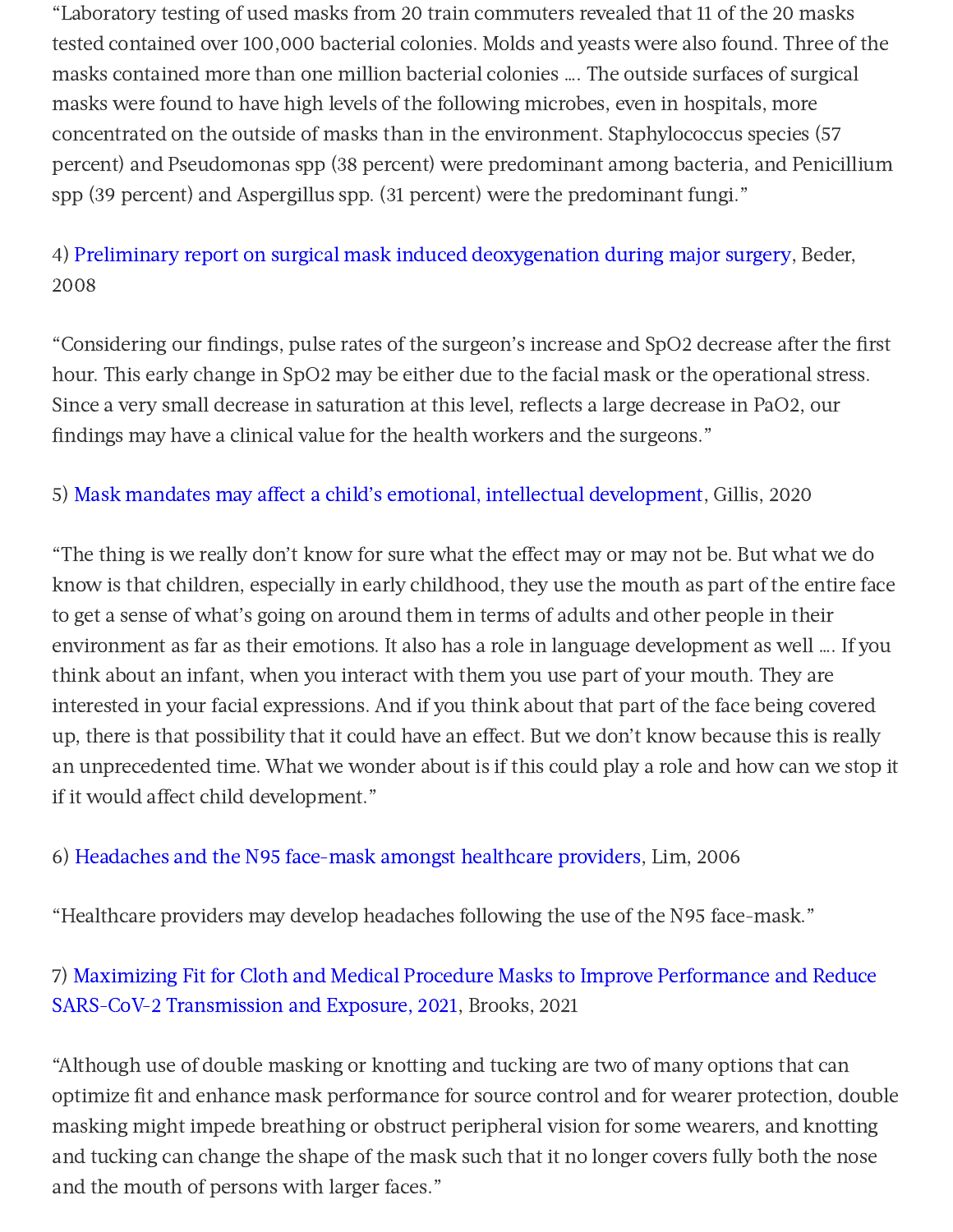#### 8) Facemasks in the COVID-19 era: A health [hypothesis,](https://www.ncbi.nlm.nih.gov/pmc/articles/PMC7680614/) [Vainshelboim,](https://www.ncbi.nlm.nih.gov/pubmed/?term=Vainshelboim%20B%5BAuthor%5D&cauthor=true&cauthor_uid=33303303) 2021

"Wearing facemasks has been demonstrated to have substantial adverse physiological and psychological effects. These include hypoxia, hypercapnia, shortness of breath, increased acidity and toxicity, activation of fear and stress response, rise in stress hormones, immunosuppression, fatigue, headaches, decline in cognitive performance, predisposition for viral and infectious illnesses, chronic stress, anxiety and depression."

# 9) Wearing a mask can expose children to dangerous levels of carbon dioxide in just THREE MINUTES, study finds, [Shaheen/Daily](https://www.dailymail.co.uk/health/article-9758217/Children-wearing-masks-exposed-dangerous-levels-carbon-dioxide-study-finds.html) Mail, 2021

"European study found that children wearing masks for only minutes could be exposed to dangerous carbon dioxide levels …. Forty-five children were exposed to carbon dioxide levels between three to twelve times healthy levels."

#### 10) How many [children](https://healthimpactnews.com/2020/4-year-old-almost-dies-due-to-lung-infection-caused-by-prolonged-mask-wearing-doctor-rants-how-many-children-must-die/) must die? Shilhavy, 2020

"How long are parents going to continue masking their children causing great harm to them, even to the point of risking their lives? Dr. Eric [Nepute](https://www.instagram.com/tv/CHkOsjOJcuq/) in St. Louis took time to record a video rant that he wants everyone to share, after the 4-year-old child of one of his patients almost died from a bacterial lung infection caused by prolonged mask use."

# 11) Medical Doctor Warns that "Bacterial [Pneumonias](https://www.globalresearch.ca/medical-doctor-warns-bacterial-pneumonias-rise-mask-wearing) Are on the Rise" from Mask Wearing, Meehan, 2021

"I'm seeing patients that have facial rashes, fungal infections, bacterial infections. Reports coming from my colleagues, all over the world, are suggesting that the bacterial pneumonias are on the rise …. Why might that be? Because untrained members of the public are wearing medical masks, repeatedly … in a non-sterile fashion …. They're becoming contaminated. They're pulling them off of their car seat, off the rear-view mirror, out of their pocket, from their countertop, and they're reapplying a mask that should be worn fresh and sterile every single time."

# 12) Open Letter from Medical Doctors and Health [Professionals](https://www.aier.org/article/open-letter-from-medical-doctors-and-health-professionals-to-all-belgian-authorities-and-all-belgian-media/) to All Belgian Authorities and All Belgian Media, AIER, 2020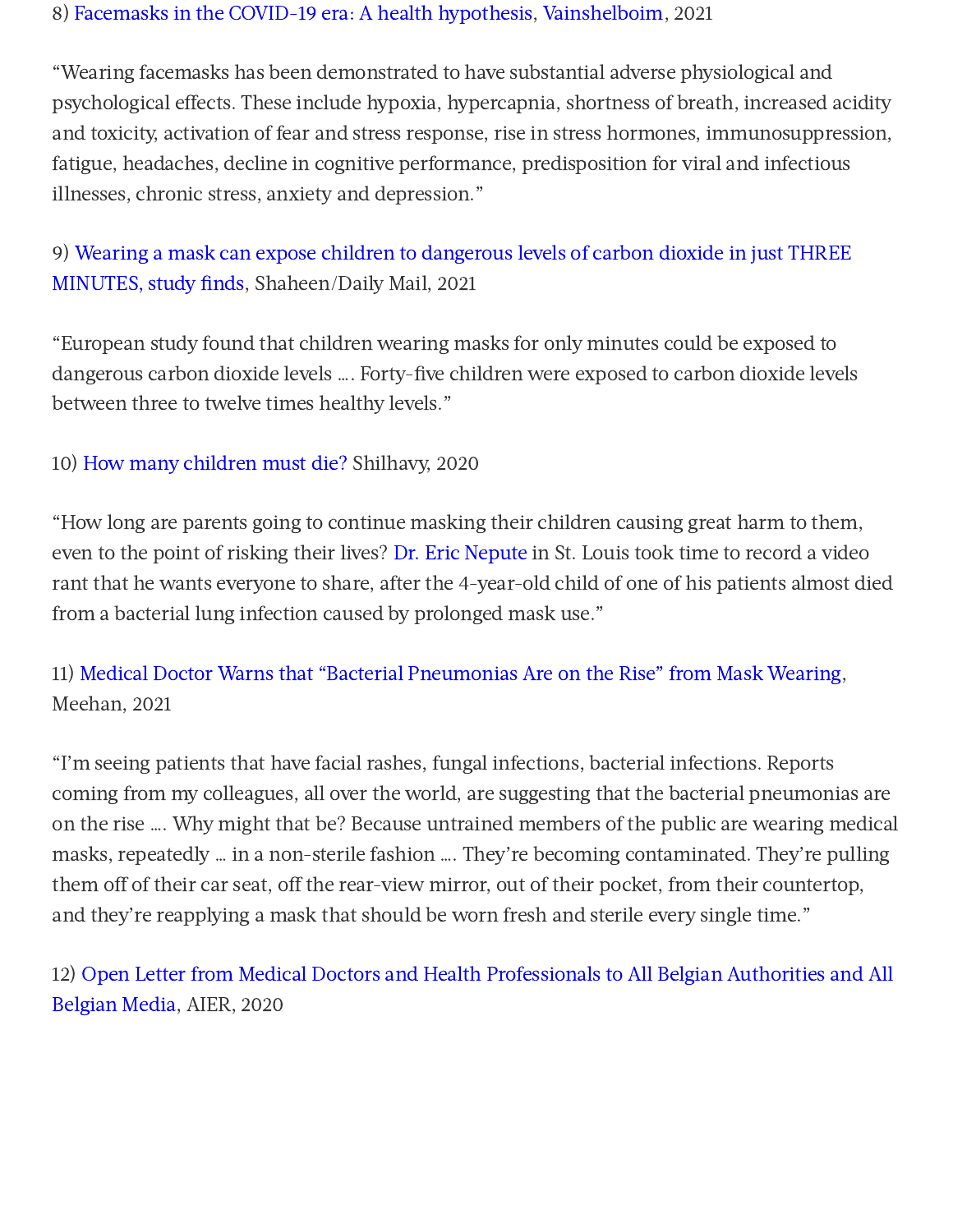"Wearing a mask is not without side effects. Oxygen deficiency (headache, nausea, fatigue, loss of concentration) occurs fairly quickly, an effect similar to altitude sickness. Every day we now see patients complaining of headaches, sinus problems, respiratory problems and hyperventilation due to wearing masks. In addition, the accumulated CO2 leads to a toxic acidification of the organism which affects our immunity. Some experts even warn of an increased transmission of the virus in case of inappropriate use of the mask."

#### 13) Face coverings for covid-19: from medical [intervention](https://www.bmj.com/content/370/bmj.m3021/rr-6) to social practice, Peters, 2020

"At present, there is no direct evidence (from studies on Covid19 and in healthy people in the community) on the effectiveness of universal masking of healthy people in the community to prevent infection with respiratory viruses, including Covid19. Contamination of the upper respiratory tract by viruses and bacteria on the outside of medical face masks has been detected in several hospitals. Another research shows that a moist mask is a breeding ground for (antibiotic resistant) bacteria and fungi, which can undermine mucosal viral immunity. This research advocates the use of medical / surgical masks (instead of homemade cotton masks) that are used once and replaced after a few hours."

#### 14) Face masks for the public during the [covid-19](https://www.bmj.com/content/369/bmj.m1435/rr-40) crisis, Lazzarino, 2020

"The two potential side effects that have already been acknowledged are: (1) Wearing a face mask may give a false sense of security and make people adopt a reduction in compliance with other infection control measures, including social distancing and hands washing. (2) Inappropriate use of face mask: people must not touch their masks, must change their single-use masks frequently or wash them regularly, dispose them correctly and adopt other management measures, otherwise their risks and those of others may increase. Other potential side effects that we must consider are: (3) The quality and the volume of speech between two people wearing masks is considerably compromised and they may unconsciously come closer. While one may be trained to counteract side effect n.1, this side effect may be more difficult to tackle. (4) Wearing a face mask makes the exhaled air go into the eyes. This generates an uncomfortable feeling and an impulse to touch your eyes. If your hands are contaminated, you are infecting yourself."

# 15) Contamination by respiratory viruses on outer surface of medical masks used by hospital [healthcare](https://bmcinfectdis.biomedcentral.com/articles/10.1186/s12879-019-4109-x) workers, Chughtai, 2019

"Respiratory pathogens on the outer surface of the used medical masks may result in selfcontamination. The risk is higher with longer duration of mask use (> 6 h) and with higher rates of clinical contact. Protocols on duration of mask use should specify a maximum time of continuous use, and should consider guidance in high contact settings."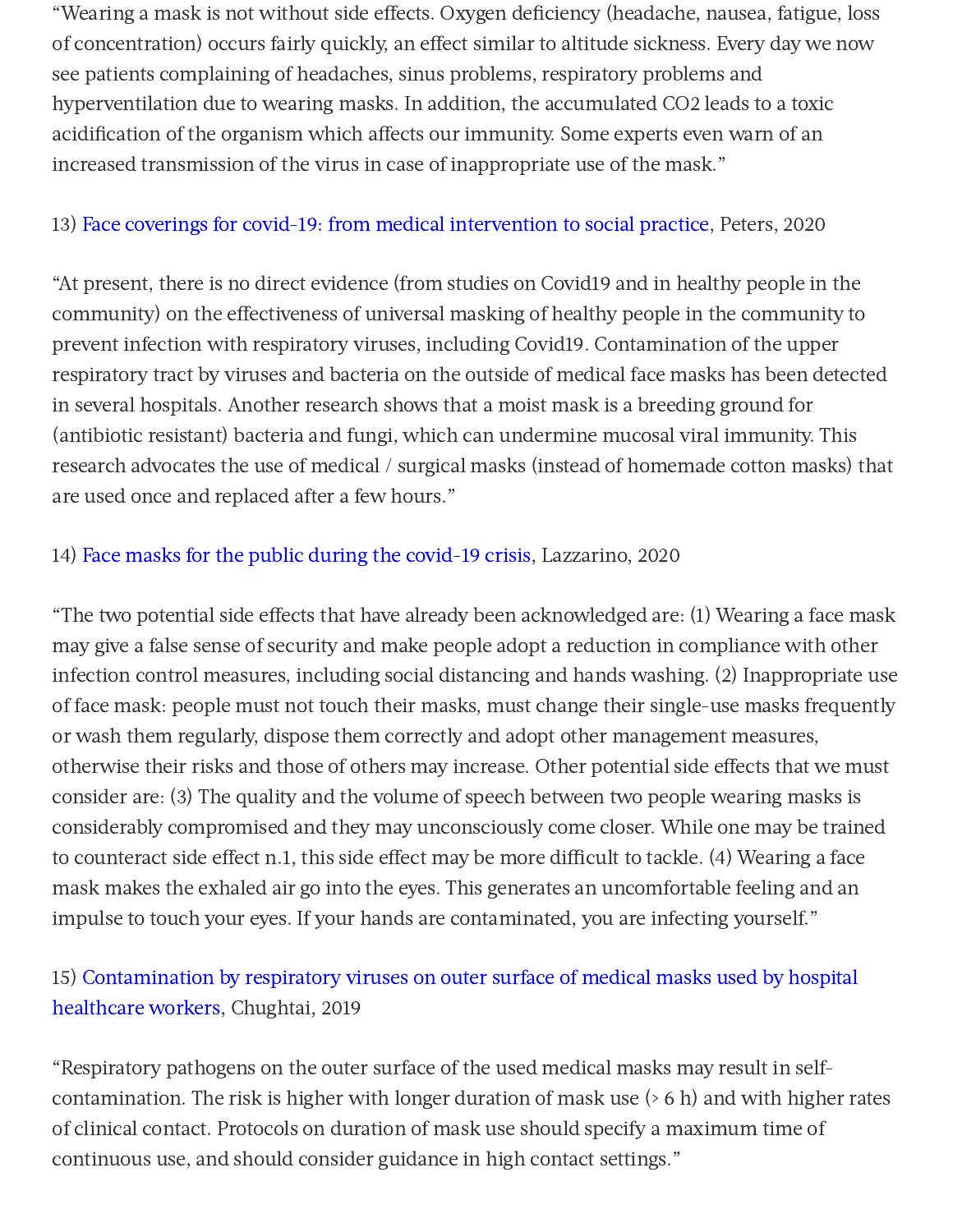#### 16) [Reusability](https://www8.nationalacademies.org/onpinews/newsitem.aspx?RecordID=s04272006) of Facemasks During an Influenza Pandemic, Bailar, 2006

"After considering all the testimony and other information we received, the committee concluded that there is currently no simple, reliable way to decontaminate these devices and enable people to use them safely more than once. There is relatively little data available about how effective these devices are against flu even the first time they are used. To the extent they can help at all, they must be used correctly, and the best respirator or mask will do little to protect a person who uses it incorrectly. Substantial research must be done to increase our understanding of how flu spreads, to develop better masks and respirators, and to make it easier to decontaminate them. Finally, the use of face coverings is only one of many strategies that will be needed to slow or halt a pandemic, and people should not engage in activities that would increase their risk of exposure to flu just because they have a mask or respirator."

#### 17) Exhalation of [respiratory](http://../Downloads/Stelzer-Braid) viruses by breathing, coughing, and talking, [Stelzer-Braid,](https://onlinelibrary.wiley.com/action/doSearch?ContribAuthorRaw=Stelzer-Braid%2C+Sacha) 2009

"The exhaled aerosols generated by coughing, talking, and breathing were sampled in 50 subjects using a novel mask, and analyzed using PCR for nine respiratory viruses. The exhaled samples from a subset of 10 subjects who were PCR positive for rhinovirus were also examined by cell culture for this virus. Of the 50 subjects, among the 33 with symptoms of upper respiratory tract infections, 21 had at least one virus detected by PCR, while amongst the 17 asymptomatic subjects, 4 had a virus detected by PCR. Overall, rhinovirus was detected in 19 subjects, influenza in 4 subjects, parainfluenza in 2 subjects, and human metapneumovirus in 1 subject. Two subjects were co-infected. Of the 25 subjects who had virus-positive nasal mucus, the same virus type was detected in 12 breathing samples, 8 talking samples, and in 2 coughing samples. In the subset of exhaled samples from 10 subjects examined by culture, infective rhinovirus was detected in 2."

#### 18) [Effect of a surgical mask on six minute walking [distance\]](https://pubmed.ncbi.nlm.nih.gov/29395560/), Person, 2018

"Wearing a surgical mask modifies significantly and clinically dyspnea without influencing walked distance."

19) [Protective](https://science.orf.at/stories/3201213/) masks reduce resilience, Science ORF, 2020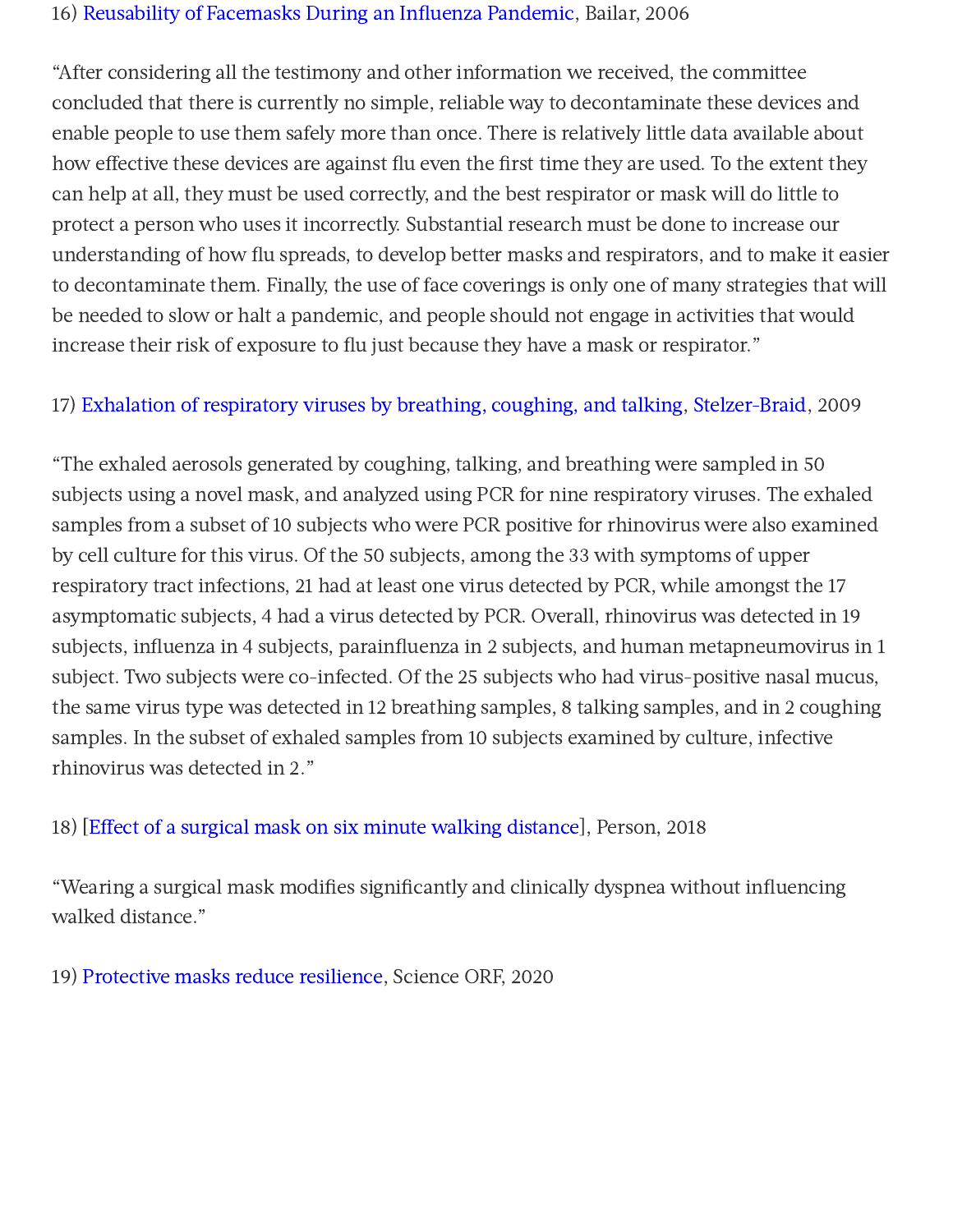"The German researchers used two types of face masks for their study—surgical masks and socalled FFP2 masks, which are mainly used by medical personnel. The measurements were carried out with the help of spiroergometry, in which patients or in this case the test persons exert themselves physically on a stationary bicycle—a so-called ergometer—or a treadmill. The subjects were examined without a mask, with surgical masks and with FFP2 masks. The masks therefore impair breathing, especially the volume and the highest possible speed of the air when exhaling. The maximum possible force on the ergometer was significantly reduced."

#### 20) Wearing masks even more [unhealthy](https://corona-transition.org/maskentragen-noch-ungesunder-als-gedacht) than expected, Coronoa transition, 2020

"They contain microplastics—and they exacerbate the waste problem …" Many of them are made of polyester and so you have a microplastic problem." Many of the face masks would contain polyester with chlorine compounds: "If I have the mask in front of my face, then of course I breathe in the microplastic directly and these substances are much more toxic than if you swallow them, as they get directly into the nervous system," Braungart continues."

#### 21) Masking Children: Tragic, [Unscientific,](https://www.aier.org/article/masking-children-tragic-unscientific-and-damaging/) and Damaging, Alexander, 2021

"Children do not readily acquire SARS-CoV-2 (very low risk), spread it to other children or teachers, or endanger parents or others at home. This is the settled science. In the rare cases where a child contracts Covid virus it is very unusual for the child to get severely ill or die. Masking can do positive harm to children—as it can to some adults. But the cost benefit analysis is entirely different for adults and children–particularly younger children. Whatever arguments there may be for consenting adults—children should not be required to wear masks to prevent the spread of Covid-19. Of course, zero risk is not attainable—with or without masks, vaccines, therapeutics, distancing or anything else medicine may develop or government agencies may impose."

#### 22) The [Dangers](https://www.aier.org/article/the-dangers-of-masks/) of Masks, Alexander, 2021

"With that clarion call, we pivot and refer here to another looming concern and this is the potential danger of the chlorine, polyester, and microplastic components of the face masks (surgical principally but any of the mass-produced masks) that have become part of our daily lives due to the Covid-19 pandemic. We hope those with persuasive power in the government will listen to this plea. We hope that the necessary decisions will be made to reduce the risk to our populations."

23) 13-year-old mask wearer dies for [inexplicable](https://corona-transition.org/13-jahrige-maskentragerin-stirbt) reasons, Corona Transition, 2020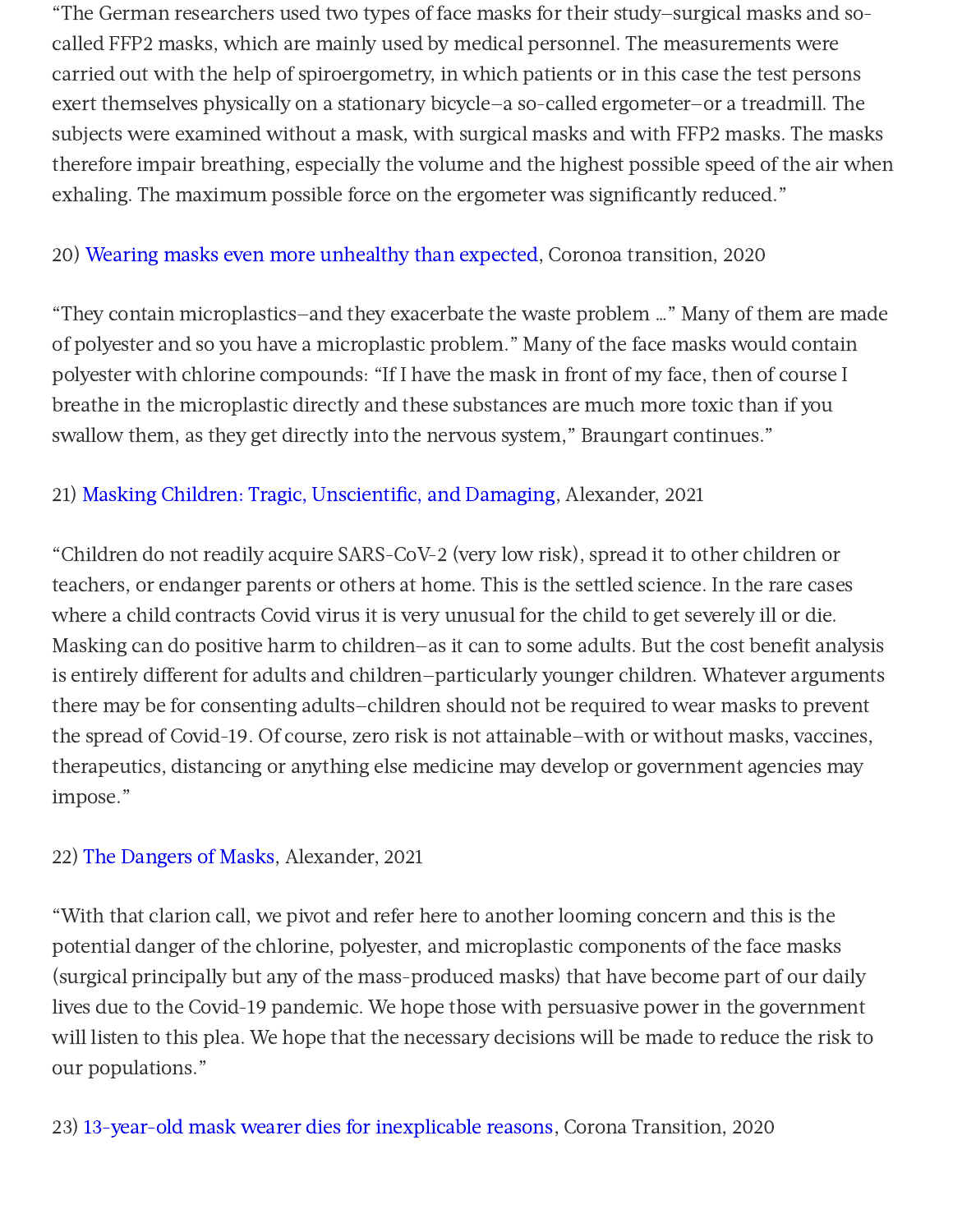"The case is not only causing speculation in Germany about possible poisoning with carbon dioxide. Because the student "was wearing a corona protective mask when she suddenly collapsed and died a little later in the hospital," writes Wochenblick. Editor's Review: The fact that no cause of death was communicated nearly three weeks after the girl's death is indeed unusual. The carbon dioxide content of the air is usually about 0.04 percent. From a proportion of four percent, the first symptoms of hypercapnia, i.e. carbon dioxide poisoning, appear. If the proportion of the gas rises to more than 20 percent, there is a risk of deadly carbon dioxide poisoning. However, this does not come without alarm signals from the body. According to the medical portal netdoktor, these include "sweating, accelerated breathing, accelerated heartbeat, headaches, confusion, loss of consciousness". The unconsciousness of the girl could therefore be an indication of such poisoning."

#### 24) Student Deaths Lead [Chinese](https://www.thatsmags.com/china/post/31100/student-deaths-lead-schools-to-adjust-rules-on-masks-while-exercising) Schools to Change Mask Rules, that's, 2020

"During the month of April, three cases of students suffering sudden cardiac death (SCD) while running during gym class have been reported in Zhejiang, Henan and Hunan provinces. Beijing Evening News noted that all three students were wearing masks at the time of their deaths, igniting a critical discussion over school rules on when students should wear masks."

#### 25) [Blaylock:](https://www.technocracy.news/blaylock-face-masks-pose-serious-risks-to-the-healthy/) Face Masks Pose Serious Risks to the Healthy, 2020

"As for the scientific support for the use of face mask, a recent careful examination of the literature, in which 17 of the best studies were analyzed, concluded that, " None of the studies established a conclusive relationship between mask/respirator use and protection against influenza infection."1 Keep in mind, no studies have been done to demonstrate that either a cloth mask or the N95 mask has any effect on transmission of the COVID-19 virus. Any recommendations, therefore, have to be based on studies of influenza virus transmission. And, as you have seen, there is no conclusive evidence of their efficiency in controlling flu virus transmission."

# 26) The mask requirement is responsible for severe psychological damage and the weakening of the immune system, Coronoa [Transition,](https://corona-transition.org/der-maskenzwang-ist-verantwortlich-fur-schwere-psychische-schaden-und-die) 2020

"In fact, the mask has the potential to "trigger strong psychovegetative stress reactions via emerging aggression, which correlate significantly with the degree of stressful after-effects". Prousa is not alone in her opinion. Several psychologists dealt with the mask problem — and most came to devastating results. Ignoring them would be fatal, according to Prousa."

# 27) The physiological impact of wearing an N95 mask during hemodialysis as a precaution against SARS in patients with [end-stage](https://pubmed.ncbi.nlm.nih.gov/15340662/) renal disease, Kao, 2004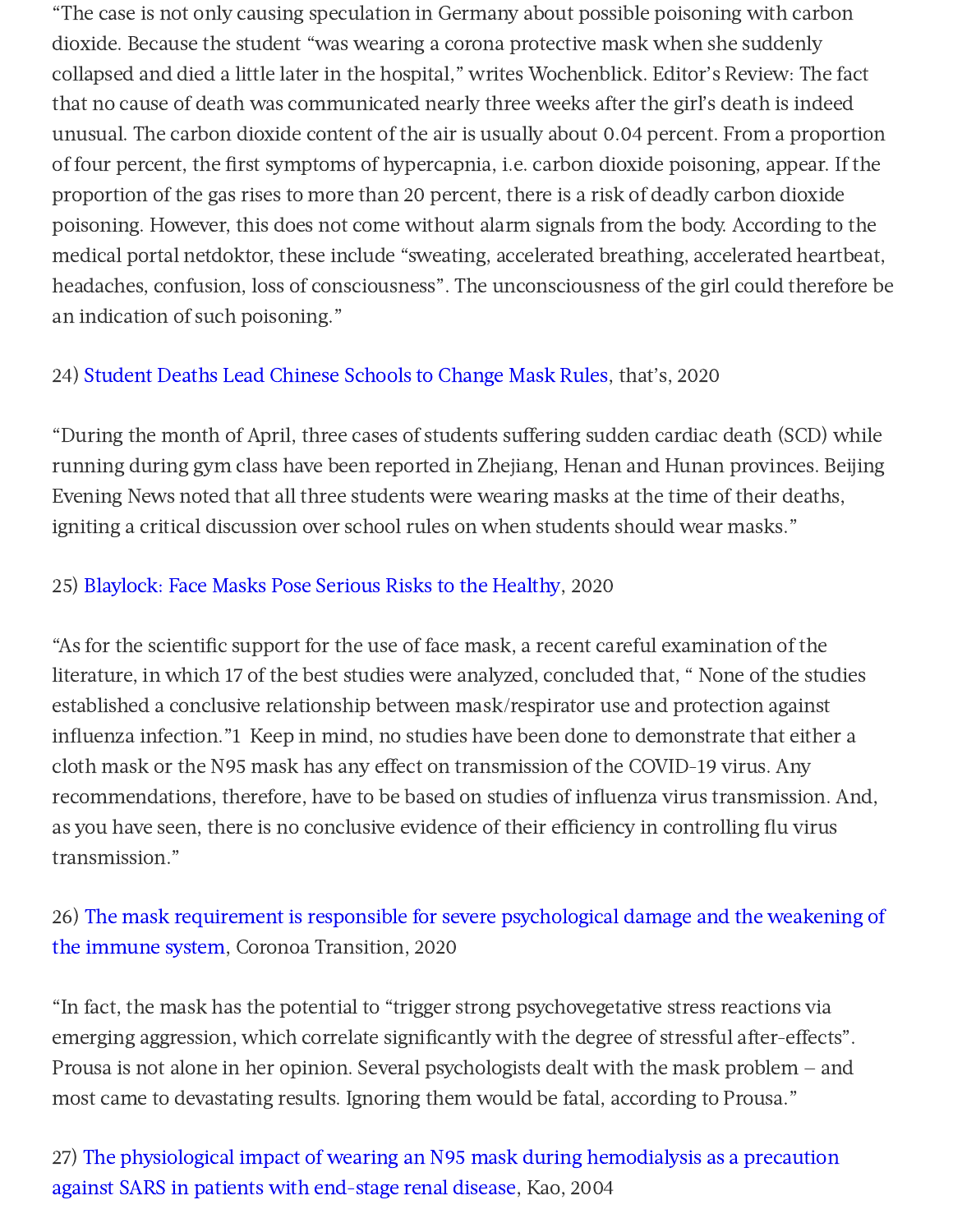"Wearing an N95 mask for 4 hours during HD significantly reduced PaO2 and increased respiratory adverse effects in ESRD patients."

# 28) Is a Mask That Covers the Mouth and Nose Free from Undesirable Side Effects in Everyday Use and Free of Potential Hazards?, [Kisielinski,](https://pubmed.ncbi.nlm.nih.gov/33923935/) 2021

"We objectified evaluation evidenced changes in respiratory physiology of mask wearers with significant correlation of O2 drop and fatigue (p < 0.05), a clustered co-occurrence of respiratory impairment and O2 drop (67 percent), N95 mask and CO2 rise (82 percent), N95 mask and O2 drop (72 percent), N95 mask and headache (60 percent), respiratory impairment and temperature rise (88 percent), but also temperature rise and moisture (100 percent) under the masks. Extended mask-wearing by the general population could lead to relevant effects and consequences in many medical fields." "Here are the pathophysiological changes and subjective complaints: 1) Increase in blood carbon dioxide 2) Increase in breathing resistance 3) Decrease in blood oxygen saturation 4) Increase in heart rate 5) Decrease in cardiopulmonary capacity 6) Feeling of exhaustion 7) Increase in respiratory rate 8) Difficulty breathing and shortness of breath 9) Headache 10) Dizziness 11) Feeling of dampness and heat 12) Drowsiness (qualitative neurological deficits) 13) Decrease in empathy perception 14) Impaired skin barrier function with acne, itching and skin lesions"

#### 29) Is N95 face mask linked to dizziness and [headache?,](https://pubmed.ncbi.nlm.nih.gov/33646335/) Ipek, 2021

"Respiratory alkalosis and hypocarbia were detected after the use of N95. Acute respiratory alkalosis can cause headache, anxiety, tremor, muscle cramps. In this study, it was quantitatively shown that the participants' symptoms were due to respiratory alkalosis and hypocarbia."

#### 30) [COVID-19](https://engineering.stanford.edu/magazine/article/covid-19-prompts-team-engineers-rethink-humble-face-mask) prompts a team of engineers to rethink the humble face mask, Myers, 2020

"But in filtering those particles, the mask also makes it harder to breathe. N95 masks are estimated to reduce oxygen intake by anywhere from 5 to 20 percent. That's significant, even for a healthy person. It can cause dizziness and lightheadedness. If you wear a mask long enough, it can damage the lungs. For a patient in respiratory distress, it can even be life threatening."

31) 70 doctors in open letter to Ben Weyts: 'Abolish mandatory mouth mask at [school'—Belgium,](https://www.world-today-news.com/70-doctors-in-open-letter-to-ben-weyts-abolish-mandatory-mouth-mask-at-school-belgium/) World Today News, 2020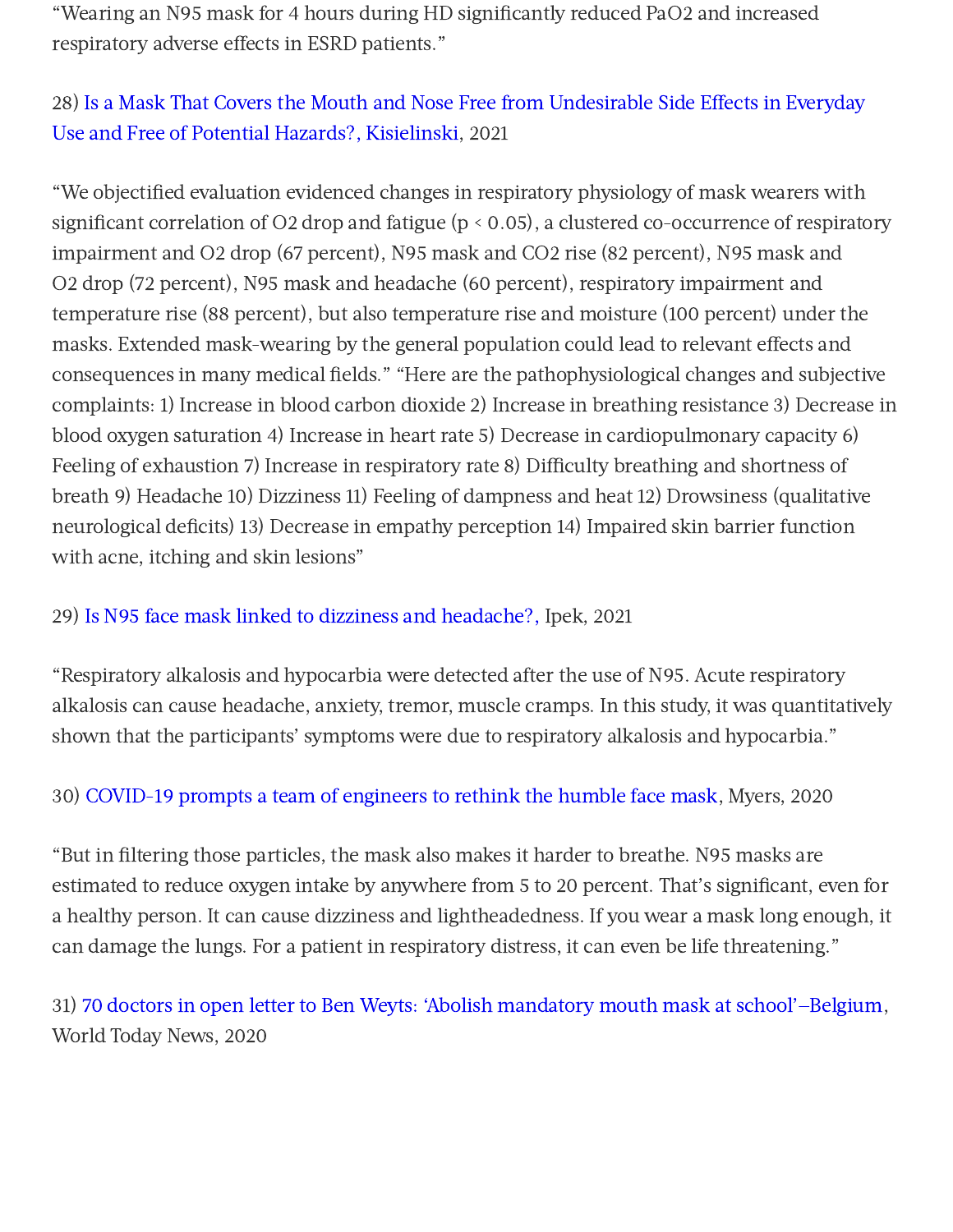"In an open letter to the Flemish Minister of Education Ben Weyts (N-VA), 70 doctors ask to abolish the mandatory mouth mask at school, both for the teachers and for the students. Weyts does not intend to change course. The doctors ask that Minister Ben Weyts immediately reverses his working method: no mouth mask obligation at school, only protect the risk group and only the advice that people with a possible risk profile should consult their doctor."

# 32) Face masks pose dangers for babies, toddlers during COVID-19 [pandemic,](https://health.ucdavis.edu/health-news/newsroom/masks-pose-dangers-for-babies-toddlers-/2020/04) UC Davis Health, 2020

"Masks may present a choking hazard for young children. Also, depending on the mask and the fit, the child may have trouble breathing. If this happens, they need to be able to take it off." said UC Davis pediatrician [Lena](https://twitter.com/drlenado?lang=en) van der List. "Children less than 2 years of age will not reliably be able to remove a face mask and could suffocate. Therefore, masks should not routinely be used for young children …. The younger the child, the more likely they will be to not wear the mask properly, reach under the mask and touch potentially contaminated masks," said Dean [Blumberg,](https://health.ucdavis.edu/team/pediatrics/497/dean-blumberg---pediatric-infectious-diseases-sacramento) chief of pediatric infectious diseases at UC Davis [Children's](https://children.ucdavis.edu/) Hospital. "Of course, this depends on the developmental level of the individual child. But I think masks are not likely to provide much potential benefit over risk until the teen years."

# 33) Covid-19: Important potential side effects of wearing face masks that we should bear in mind, [Lazzarino,](https://www.bmj.com/content/369/bmj.m2003) 2020

"Other potential side effects that we must consider, however, are 1) The quality and volume of speech between people wearing masks is considerably compromised and they may unconsciously come closer2) Wearing a mask makes the exhaled air go into the eyes. This generates an impulse to touch the eyes. 3) If your hands are contaminated, you are infecting vourself, 4) Face masks make breathing more difficult. Moreover, a fraction of carbon dioxide previously exhaled is inhaled at each respiratory cycle. Those phenomena increase breathing frequency and deepness, and they may worsen the burden of [covid-](https://www.theepochtimes.com/t-covid)19 if infected people wearing masks spread more contaminated air. This may also worsen the clinical condition of infected people if the enhanced breathing pushes the viral load down into their lungs, 5) The innate immunity's efficacy is highly dependent on the viral load. If masks determine a humid habitat where SARS-CoV-2 can remain active because of the water vapour continuously provided by breathing and captured by the mask fabric, they determine an increase in viral load (by reinhaling exhaled viruses) and therefore they can cause a defeat of the innate immunity and an increase in infections."

34) Risks of N95 Face Mask Use in [Subjects](http://rc.rcjournal.com/content/65/5/658?ijkey=be3bebb8efce2d5522cba138974e0cd41951803f&keytype2=tf_ipsecsha) With COPD, Kyung, 2020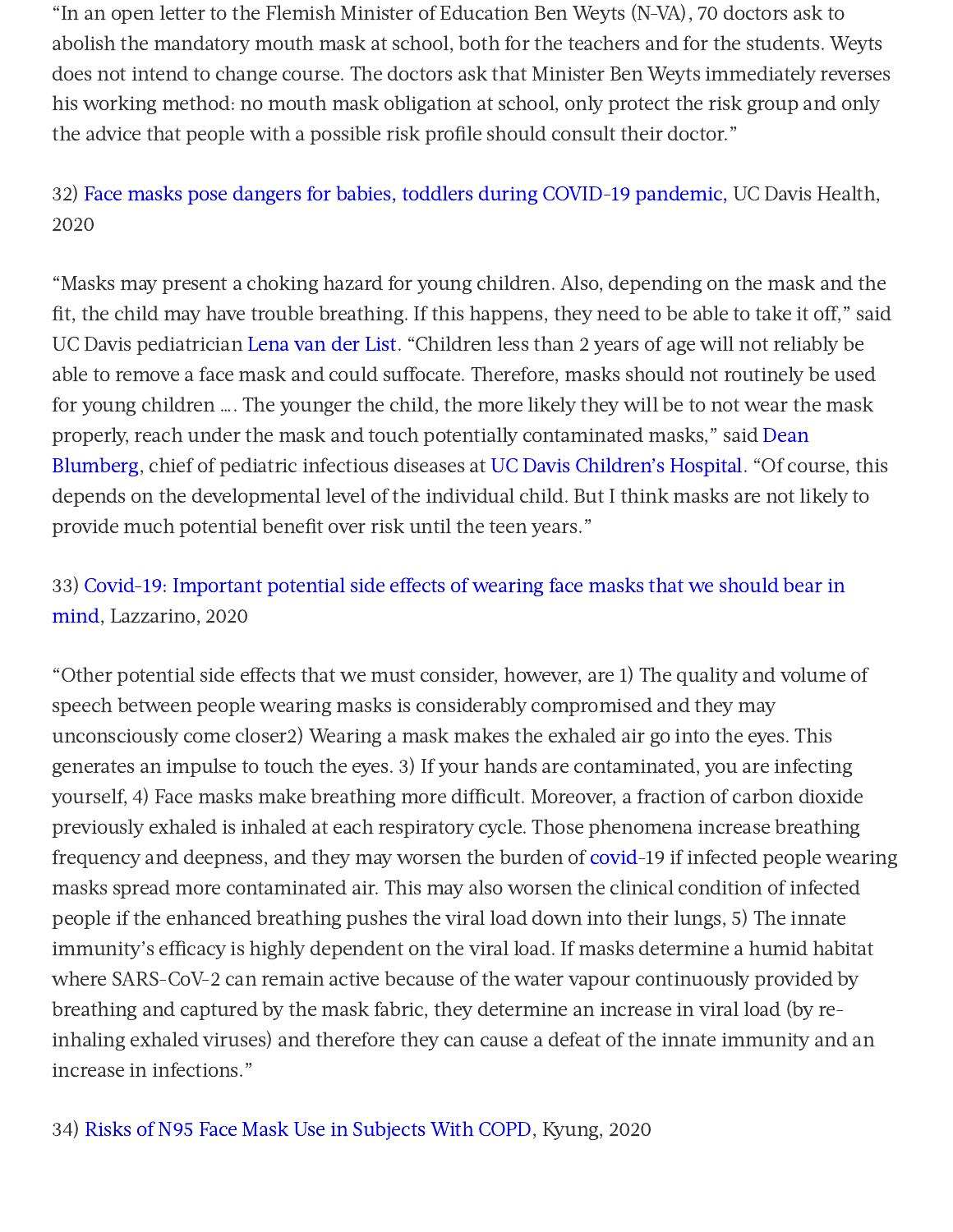"Of the 97 subjects, 7 with COPD did not wear the N95 for the entire test duration. This maskfailure group showed higher British modified Medical Research Council dyspnea scale scores and lower FEV1 percent of predicted values than did the successful mask use group. A modified Medical Research Council dyspnea scale score ≥ 3 (odds ratio 167, 95 percent CI 8.4 to >999.9; P = .008) or a FEV1 < 30 percent predicted (odds ratio 163, 95 percent CI 7.4 to >999.9; P = .001) was associated with a risk of failure to wear the N95. Breathing frequency, blood oxygen saturation, and exhaled carbon dioxide levels also showed significant differences before and after N95 use."

35) Masks too [dangerous](https://www.japantimes.co.jp/news/2020/05/27/national/masks-children-coronavirus/) for children under 2, medical group warns, The Japan Times, 2020

"Children under the age of 2 shouldn't wear masks because they can make breathing difficult and increase the risk of choking, a medical group has said, launching an urgent appeal to parents as the nation reopens from the coronavirus crisis …. Masks can make breathing difficult because infants have narrow air passages," which increases the burden on their hearts, the association said, adding that masks also raise the risk of heat stroke for them."

36) Face masks can be [problematic,](https://globalnews.ca/news/6967625/coronavirus-canada-face-masks-disabilities/) dangerous to health of some Canadians: advocates, Spenser, 2020

"Face [masks](https://globalnews.ca/tag/face-masks/) are dangerous to the health of some Canadians and problematic for some others …. Asthma Canada president and CEO Vanessa Foran said simply wearing a mask could create risk of an asthma attack."

37) COVID-19 Masks Are a Crime Against [Humanity](https://perma.cc/Q568-Y2H2) and Child Abuse, [Griesz-Brisson](https://wr.perma-archives.org/public/q568-y2h2/20210119170832mp_/https:/www.globalresearch.ca/author/margarite-griesz-brisson), 2020

"The rebreathing of our exhaled air will without a doubt create oxygen deficiency and a flooding of carbon dioxide. We know that the human brain is very sensitive to oxygen depravation. There are nerve cells for example in the hippocampus, that can't be longer than 3 minutes without oxygen—they cannot survive. The acute warning symptoms are headaches, drowsiness, dizziness, issues in concentration, slowing down of the reaction time—reactions of the cognitive system. However, when you have chronic oxygen depravation, all of those symptoms disappear, because you get used to it. But your efficiency will remain impaired and the undersupply of oxygen in your brain continues to progress. We know that neurodegenerative diseases take years to decades to develop. If today you forget your phone number, the breakdown in your brain would have already started 20 or 30 years ago …. The child needs the brain to learn, and the brain needs oxygen to function. We don't need a clinical study for that. This is simple, indisputable physiology. Conscious and purposely induced oxygen deficiency is an absolutely deliberate health hazard, and an absolute medical contraindication."

#### 38) Study shows how masks are [harming](https://www.lifesitenews.com/opinion/study-shows-how-masks-are-harming-children/) children, Mercola, 2021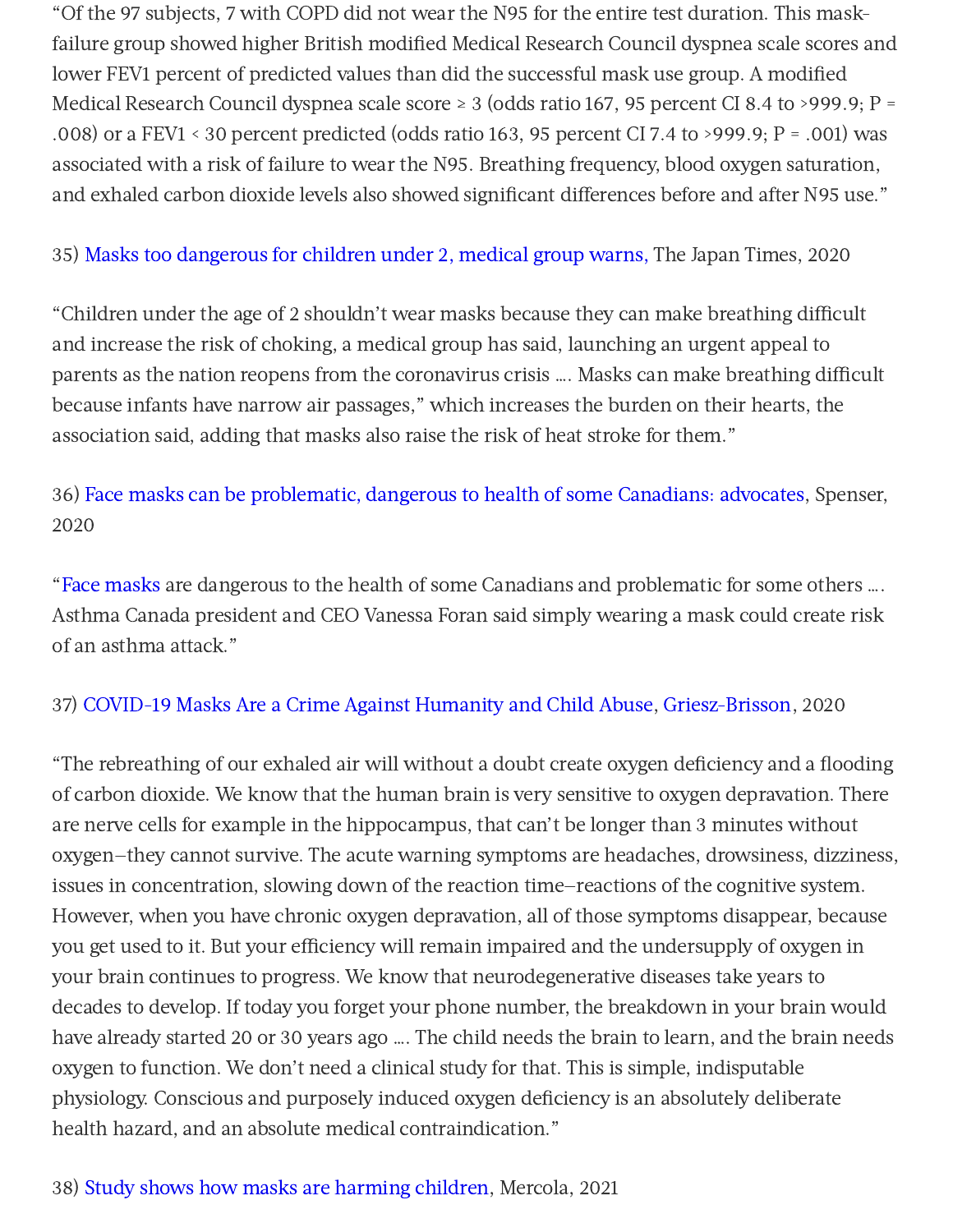"Data from the first registry to record children's experiences with masks show physical, psychological and behavioral issues including irritability, difficulty concentrating and impaired learning.Since school shutdowns in spring 2020, an increasing number of parents are seeking drug treatment for attention deficit hyperactivity disorder (ADHD) for their children.Evidence from the U.K. shows schools are not the super spreaders health officials said they were: measured rates of infection in schools were the same as the community, not higher.A large randomized controlled trial showed wearing masks does not reduce the spread of SARS-CoV-2."

# 39) New Study Finds Masks Hurt Schoolchildren Physically, [Psychologically,](https://montanadailygazette.com/2021/01/25/new-study-finds-masks-hurt-schoolchildren-physically-psychologically-and-behaviorally/) and Behaviorally, Hall, 2021

<https://www.researchsquare.com/article/rs-124394/v2>

"A new [study,](https://www.researchsquare.com/article/rs-124394/v2) involving over 25,000 school-aged children, shows that masks are harming schoolchildren physically, psychologically, and behaviorally, revealing 24 distinct health issues associated with wearing masks …. Though these results are concerning, the study also found that 29.7 percent of children experienced shortness of breath, 26.4 percent experienced dizziness, and hundreds of the participants experiencing accelerated respiration, tightness in chest, weakness, and short-term impairment of consciousness."

40) Protective Face Masks: Effect on the Oxygenation and Heart Rate Status of Oral Surgeons during Surgery, [Scarano,](https://pubmed.ncbi.nlm.nih.gov/33670983/) 2021

"In all 20 surgeons wearing FFP2 covered by surgical masks, a reduction in arterial O2 saturation from around 97.5 percent before surgery to 94 percent after surgery was recorded with increase of heart rates. A shortness of breath and light-headedness/headaches were also noted."

41) Effects of surgical and FFP2/N95 face masks on [cardiopulmonary](https://pubmed.ncbi.nlm.nih.gov/32632523/) exercise capacity, [Fikenzer](https://pubmed.ncbi.nlm.nih.gov/?term=Fikenzer+S&cauthor_id=32632523), 2020

"Ventilation, cardiopulmonary exercise capacity and comfort are reduced by surgical masks and highly impaired by FFP2/N95 face masks in healthy individuals. These data are important for recommendations on wearing face masks at work or during physical exercise."

42) Headaches Associated With Personal Protective Equipment—A Cross-Sectional Study Among Frontline [Healthcare](https://headachejournal.onlinelibrary.wiley.com/doi/full/10.1111/head.13811) Workers During COVID-19, Ong, 2020

"Most healthcare workers develop de novo PPE-associated headaches or exacerbation of their pre-existing headache disorders."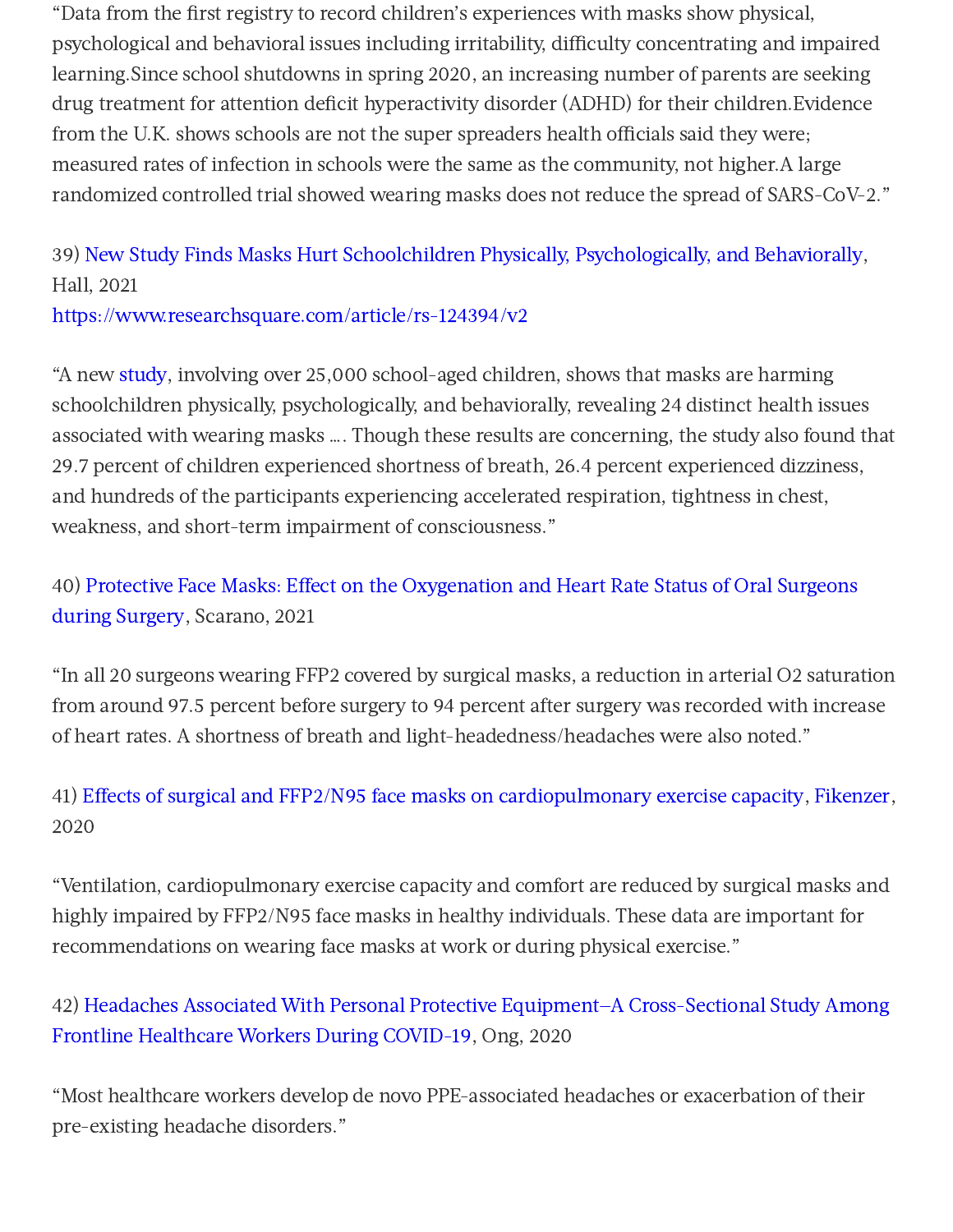43) Open letter from medical doctors and health professionals to all Belgian authorities and all Belgian media, The [American](https://www.stress.org/open-letter-from-medical-doctors-and-health-professionals-to-all-belgian-authorities-and-all-belgian-media) Institute of Stress, 2020

"Wearing a mask is not without side effects. Oxygen deficiency (headache, nausea, fatigue, loss of concentration) occurs fairly quickly, an effect similar to altitude sickness. Every day we now see patients complaining of headaches, sinus problems, respiratory problems, and hyperventilation due to wearing masks. In addition, the accumulated CO2 leads to a toxic acidification of the organism which affects our immunity. Some experts even warn of increased transmission of the virus in case of inappropriate use of the mask."

44) Reusing masks may increase your risk of [coronavirus](https://www.news-medical.net/news/20200315/Reusing-masks-may-increase-your-risk-of-coronavirus-infection-expert-says.aspx) infection, expert says, Laguipo, 2020

"For the public, they should not wear facemasks unless they are sick, and if a healthcare worker advised them. For the average member of the public walking down a street, it is not a good idea," Dr. Harries said. "What tends to happen is people will have one mask. They won't wear it all the time, they will take it off when they get home, they will put it down on a surface they haven't cleaned," she added. "Further, she added that behavioral issues could adversely put themselves at more risk of getting the infection. For instance, people go out and don't wash their hands, they touch parts of the mask or their face, and they get infected."

#### 45) What's Going On Under the [Masks?,](https://www.aier.org/article/whats-going-on-under-the-masks/) Wright, 2021

"Americans today have pretty good chompers on average, at least relative to most other people, past and present. Nevertheless, we do not think enough about oral health as evidenced by the almost complete lack of discussion regarding the effect of lockdowns and mandatory masking on our mouths."

# 46) Experimental Assessment of Carbon Dioxide Content in Inhaled Air With or Without Face Masks in Healthy ChildrenA [Randomized](https://jamanetwork.com/journals/jamapediatrics/fullarticle/2781743#pld210019f1) Clinical Trial, Walach, 2021

"A large-scale survey in Germany of adverse effects in parents and children using data of 25 930 children has shown that 68 percent of the participating children had problems when wearing nose and mouth coverings."

47) NM Kids forced to wear masks while running in [100-degree](https://pinonpost.com/nm-kids-forced-to-wear-masks-while-running-in-100-degree-heat-parents-are-striking-back/?fbclid=IwAR3OxxThECQcNaK1EpCUSLmseN4nJErY-K0C0RyUrUT58sfQp7TzUDvhpf8) heat; Parents are striking back, Smith, 2021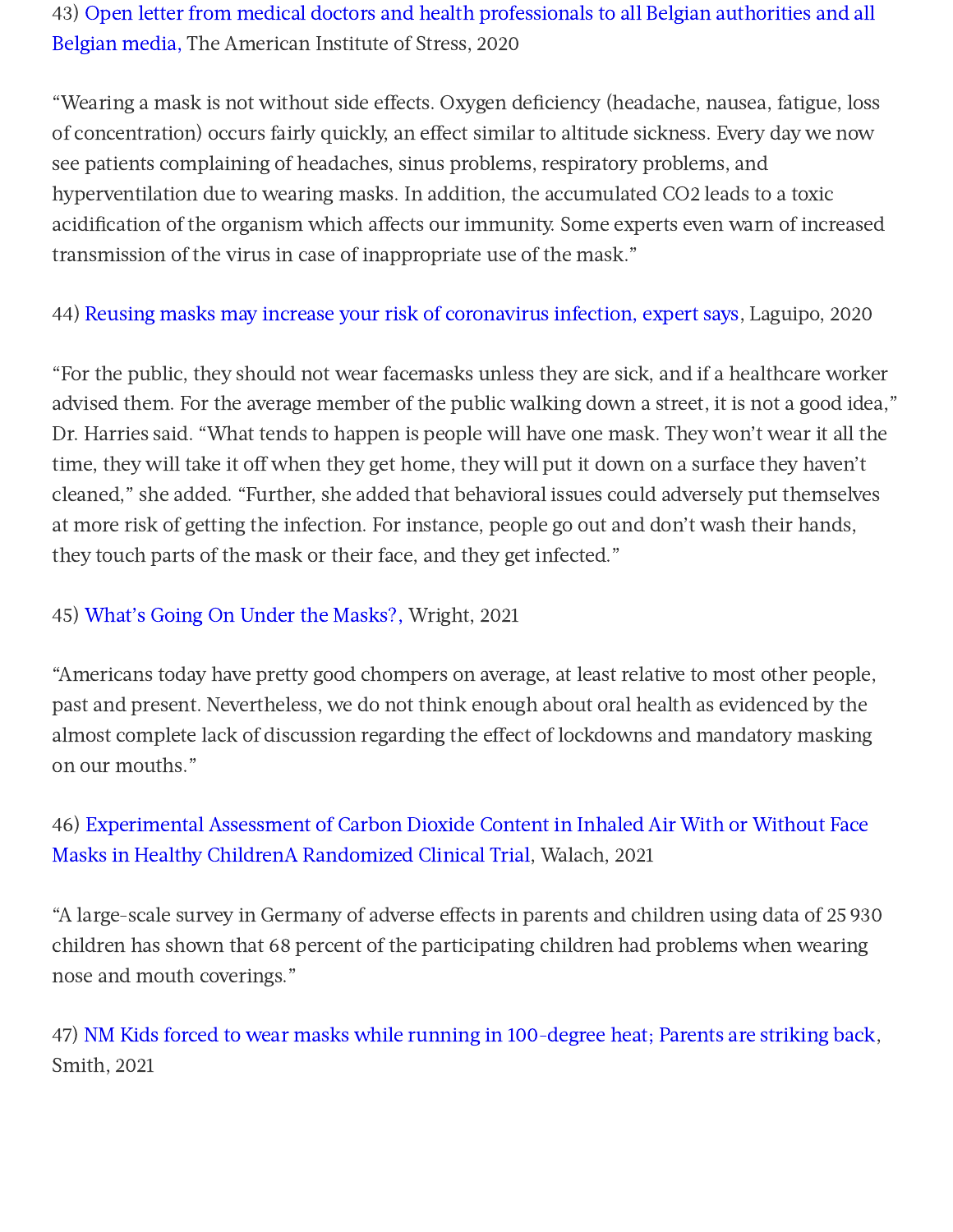"Nationally, children have a 99.997 percent survival rate from COVID-19. In New Mexico, only 0.7 percent of child COVID-19 cases have resulted in [hospitalization](https://cv.nmhealth.org/wp-content/uploads/2021/06/COVID19-pediatric-hospitalization-report_06_21_2021.pdf). It is clear that children have an extremely low risk of severe [illness](https://services.aap.org/en/pages/2019-novel-coronavirus-covid-19-infections/children-and-covid-19-state-level-data-report/) or death from COVID-19, and mask mandates are placing a burden upon kids which is detrimental to their own health and well-being."

#### 48) Health Canada issues advisory for [disposable](https://www.cbc.ca/news/canada/new-brunswick/health-canada-disposable-1.5974867) masks with graphene, CBC, 2021

"Health Canada is advising Canadians not to use disposable face masks that contain graphene. Health Canada [issued](https://healthycanadians.gc.ca/recall-alert-rappel-avis/hc-sc/2021/75309a-eng.php) the notice on Friday and said wearers could inhale graphene, a single layer of carbon atoms. Masks containing the toxic particles may have been distributed in some healthcare facilities."

# 49) COVID-19: [Performance](https://www.sciencedirect.com/science/article/pii/S0304389420329460?dgcid=rss_sd_all) study of microplastic inhalation risk posed by wearing masks, Li, 2021

"Wearing masks considerably reduces the inhalation risk of particles (e.g., granular microplastics and unknown particles) even when they are worn continuously for 720 h. Surgical, cotton, fashion, and activated carbon masks wearing pose higher fiber-like microplastic inhalation risk, while all masks generally reduced exposure when used under their supposed time (<4 h). N95 poses less fiber-like microplastic inhalation risk. Reusing masks after they underwent different disinfection pre-treatment processes can increase the risk of particle (e.g., granular microplastics) and fiber-like microplastic inhalation. Ultraviolet disinfection exerts a relatively weak effect on fiber-like microplastic inhalation, and thus, it can be recommended as a treatment process for reusing masks if proven effective from microbiological standpoint. Wearing an N95 mask reduces the inhalation risk of spherical-type microplastics by 25.5 times compared with not wearing a mask."

# 50) Manufacturers have been using [nanotechnology-derived](https://medium.com/edge-of-innovation/how-safe-are-graphene-based-face-masks-b88740547e8c) graphene in face masks — now there are safety concerns, Maynard, 2021

"Early concerns around graphene were sparked by previous research on another form of carbon — carbon [nanotubes](https://www.nature.com/news/2008/080520/full/news.2008.845.html). It turns out that some forms of these fiber-like materials can cause serious harm if inhaled. And following on from research here, a natural next-question to ask is whether carbon nanotubes' close cousin graphene comes with similar concerns.Because graphene lacks many of the physical and chemical aspects of carbon nanotubes that make them [harmful](https://doi.org/10.1186/1743-8977-7-5) (such as being long, thin, and hard for the body to get rid of), the indications are that the material is safer than its nanotube cousins. But safer doesn't mean safe. And current research indicates that this is not a material that should be used where it could potentially be inhaled, without a good amount of safety testing first …. As a general rule of thumb, engineered [nanomaterials](https://therealandrewmaynard.com/2021/04/02/assessing-nanoparticle-risks-to-human-health/) should not be used in products where they might inadvertently be inhaled and reach the sensitive lower regions of the lungs."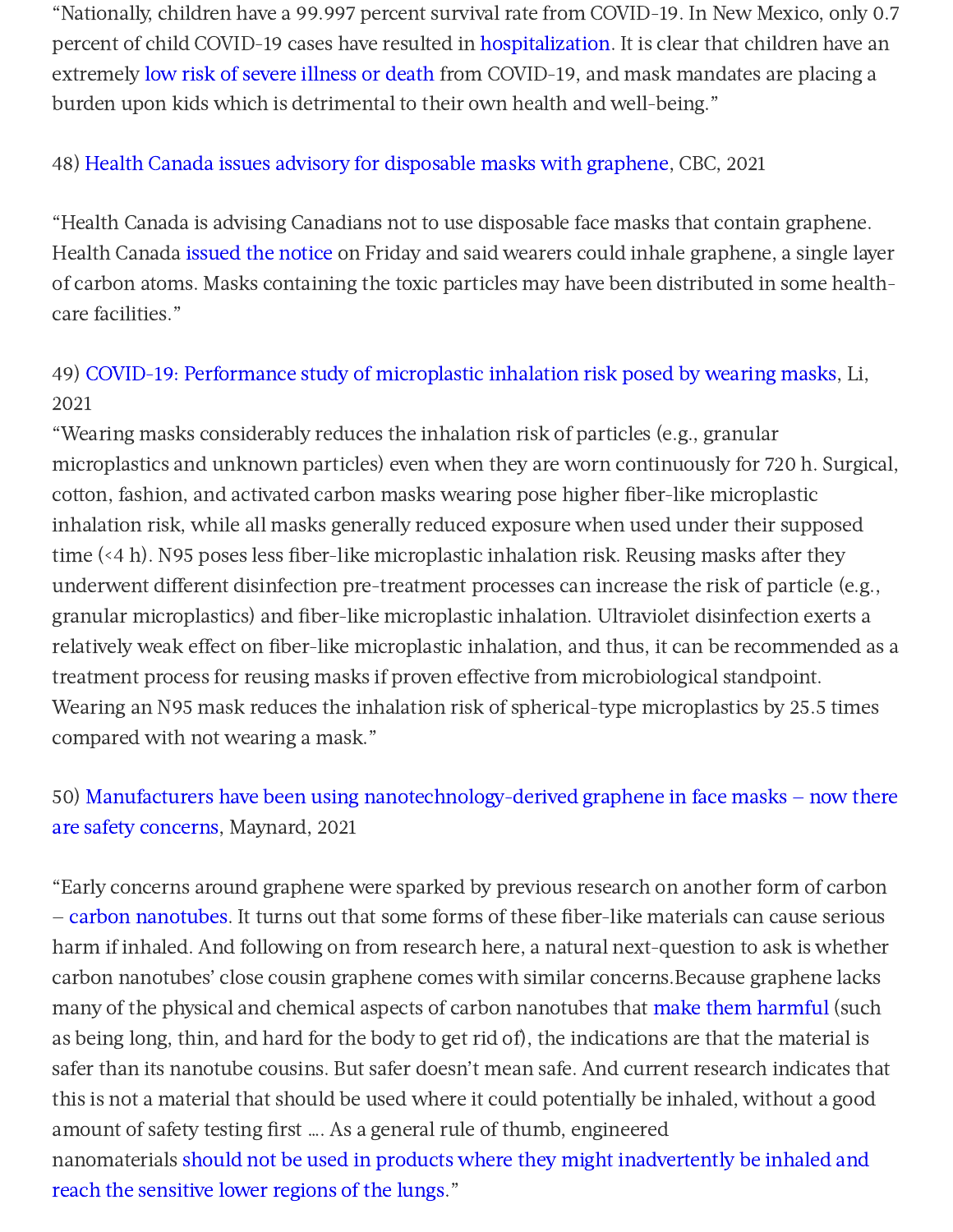#### 51) Masking young children in school harms language [acquisition,](https://www.americanthinker.com/blog/2021/09/masking_young_children_in_school_harms_language_acquisition.html) Walsh, 2021

"This is important because children and/or students do not have the speech or language ability that adults have — they are not equally able and the ability to see the face and especially the mouth is critical to language acquisition which children and/or students are engaged in at all times. Furthermore, the ability to see the mouth is not only essential to communication but also essential to brain development. Studies show that by age four, kids from low-income households will hear 30 million less words than their more affluent counterparts, who get more quality facetime with caretakers." [\(https://news.stanford.edu/news/2014/november/language-toddlers](https://news.stanford.edu/news/2014/november/language-toddlers-fernald-110514.html)fernald-110514.html)."

52) [Dangerous](https://rationalground.com/dangerous-pathogens-found-on-childrens-face-masks/) pathogens found on children's face masks, Rational Ground, 2021

"A group of parents in Gainesville, FL, sent 6 face masks to a lab at the University of Florida, requesting an analysis of contaminants found on the masks after they had been worn. The resulting report found that five masks were contaminated with bacteria, parasites, and fungi, including three with dangerous pathogenic and pneumonia-causing bacteria. Although the test is capable of detecting viruses, including SARS-CoV-2, only one virus was found on one mask (alcelaphine herpesvirus 1) …. Half of the masks were contaminated with one or more strains of pneumonia-causing bacteria. One-third were contaminated with one or more strains of meningitis-causing bacteria. One-third were contaminated with dangerous, antibiotic-resistant bacterial pathogens. In addition, less dangerous pathogens were identified, including pathogens that can cause fever, ulcers, acne, yeast infections, strep throat, periodontal disease, Rocky Mountain Spotted Fever, and more."

# 53) Face mask dermatitis" due to compulsory facial masks during the SARS-CoV-2 pandemic: data from 550 health care and [non-health](https://pubmed.ncbi.nlm.nih.gov/33814358/) care workers in Germany, Niesert, 2021

"The duration of wearing masks showed a significant impact on the prevalence of symptoms (p < 0.001). Type IV hypersensitivity was significantly more likely in participants with symptoms compared to those without symptoms ( $p = 0.001$ ), whereas no increase in symptoms was observed in participants with atopic diathesis. HCWs used facial skin care products significantly more often than non-HCWs  $(p = 0.001)$ ."

54) Effect of Wearing Face Masks on the Carbon Dioxide [Concentration](https://aaqr.org/articles/aaqr-20-07-covid-0403.pdf) in the Breathing Zone, AAQR/Geiss, 2020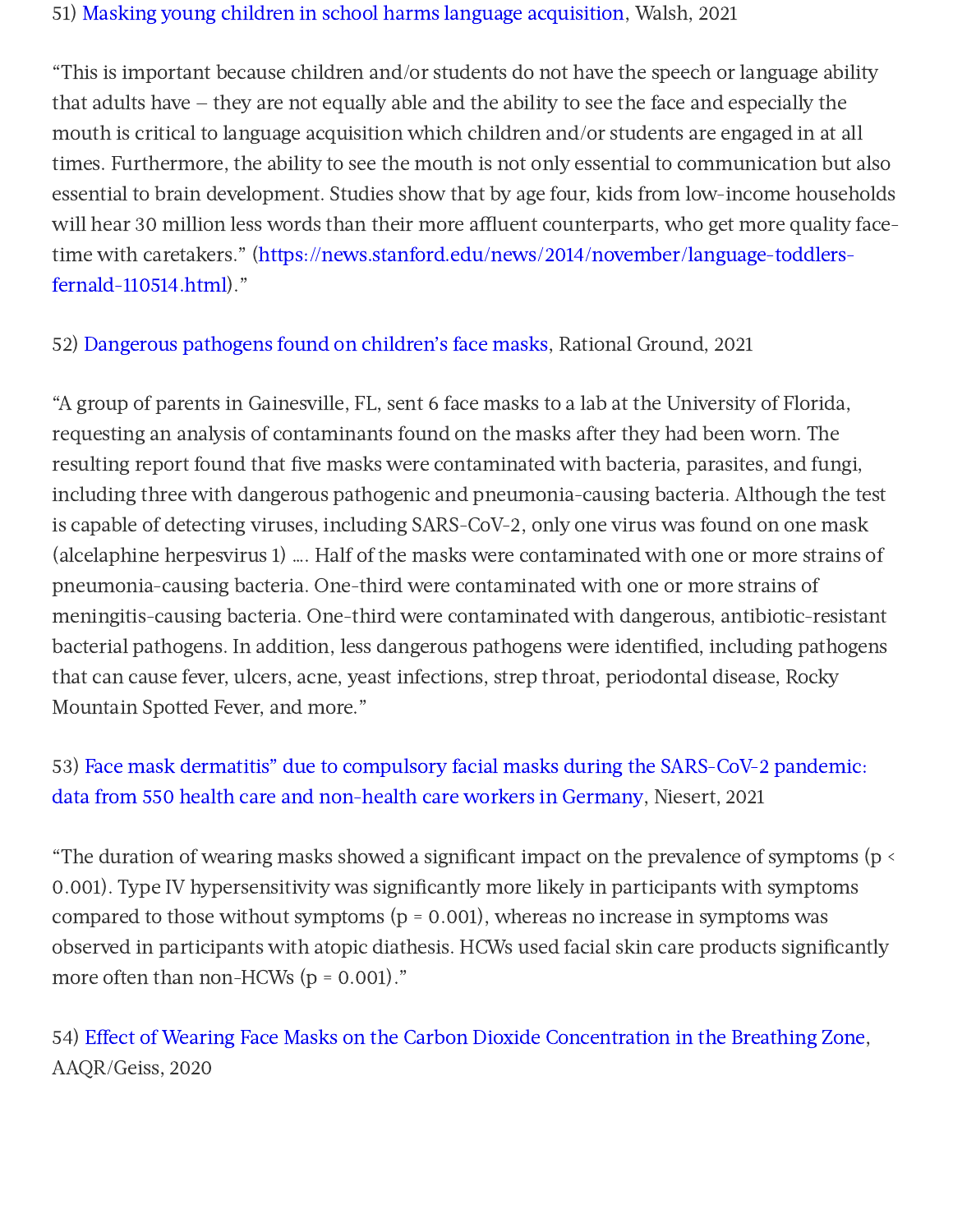"Detected carbon dioxide concentrations ranged from 2150  $\pm$  192 to 2875  $\pm$  323 ppm. The concentrations of carbon dioxide while not wearing a face mask varied from 500–900 ppm. Doing office work and standing still on the treadmill each resulted in carbon dioxide concentrations of around 2200 ppm. A small increase could be observed when walking at a speed of 3 km h–1 (leisurely walking pace) … concentrations in the detected range can cause undesirable symptoms, such as fatigue, headache, and loss of concentration."

55) Surgical masks as source of bacterial [contamination](https://www.sciencedirect.com/science/article/pii/S2214031X18300809) during operative procedures, Zhiqing, 2018

"The source of bacterial contamination in SMs was the body surface of the surgeons rather than the OR environment. Moreover, we recommend that surgeons should change the mask after each operation, especially those beyond 2 hours."

#### 56) The Damage of Masking Children Could be [Irreparable,](https://brownstone.org/articles/the-damage-of-masking-children-could-be-irreparable/) Hussey, 2021

"When we surround children with mask-wearers for a year at a time, are we impairing their face barcode recognition during a period of hot neural development, thus putting full development of the FFA at risk? Does the demand for separation from others, reducing social interaction, add to the potential consequences as it might in autism? When can we be sure that we won't interfere with visual input to the face recognition visual neurology so we don't interfere with brain development? How much time with stimulus interference can we allow without consequences? Those are all questions currently without answers; we don't know. Unfortunately, the science implies that if we mess up brain development for faces, we may not currently have therapies to undo everything we've done."

#### 57) Masks can be [Murder,](https://www.americanthinker.com/articles/2021/01/masks_can_be_murder.html) Grossman, 2021

"Wearing masks can create a sense of anonymity for an aggressor, while also dehumanizing the victim. This prevents empathy, empowering violence, and murder." Masking helps remove empathy and compassion, allowing others to commit unspeakable acts on the masked person."

# 58) London high school teacher calls face masks an 'egregious and [unforgivable](https://www.cbc.ca/news/canada/london/beal-teacher-masks-1.5739327) form of child abuse, Butler, 2020

"In his email, Farquharson called the campaign to legislate mask wearing a "shameful farce, a charade, an act of political theatre" that's more about enforcing "obedience and compliance" than it is about public health. He also likened children wearing masks to "involuntary selftorture," calling it "an egregious and unforgivable form of child abuse and physical assault."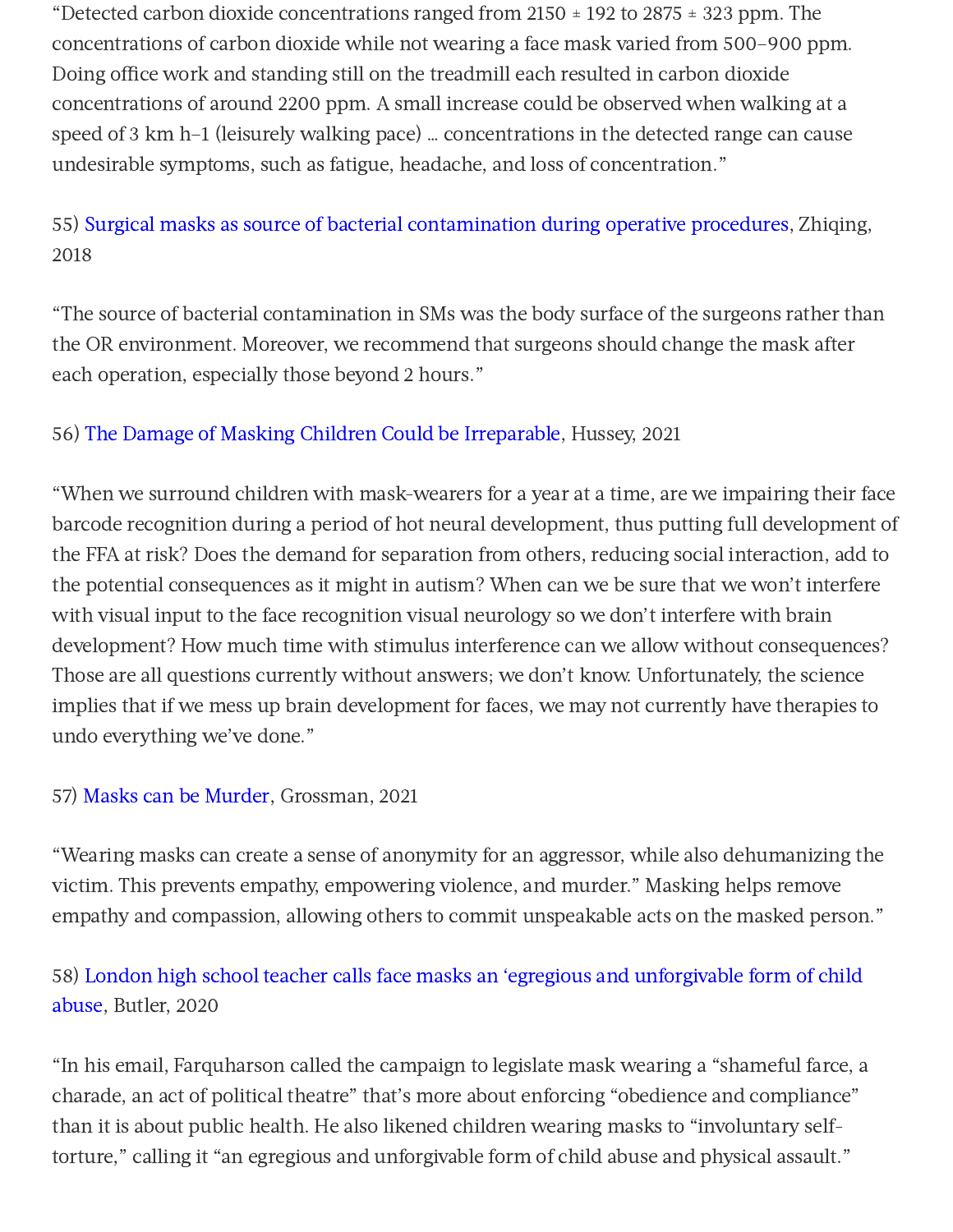# 59) UK Government Advisor Admits Masks Are Just "Comfort Blankets" That Do Virtually Nothing, [ZeroHedge,](https://www.zerohedge.com/covid-19/uk-government-advisor-admits-masks-are-just-comfort-blankets-do-virtually-nothing) 2021

"As the UK Government heralds "freedom day" today, which is [anything](https://summit.news/2021/07/13/confirmed-uks-return-to-freedom-will-see-continued-use-of-masks-government-tracking-and-introduction-of-vaccine-passports/) but, a prominent government scientific advisor has admitted that face masks do very little to protect from coronavirus and are basically just "comfort blankets … the professor noted that "those aerosols escape masks and will render the mask ineffective." adding "The public were demanding something must be done, they got masks, it is just a comfort blanket. But now it is entrenched, and we are entrenching bad behaviour … all around the world you can look at mask mandates and superimpose on infection rates, you cannot see that mask mandates made any effect whatsoever," Axon further noted, adding that "The best thing you can say about any mask is that any positive effect they do have is too small to be measured."

# 60) Masks, false safety and real dangers, Part 1: Friable mask particulate and lung [vulnerability,](https://childrenshealthdefense.org/wp-content/uploads/Masks-false-safety-and-real-dangers-Part-1-Friable-mask-particulate-and-lung-vulnerability.pdf) Borovoy, 2020

"Surgical personnel are trained to never touch any part of a mask, except the loops and the nose bridge. Otherwise, the mask is considered useless and is to be replaced. Surgical personnel are strictly trained not to touch their masks otherwise. However, the general public may be seen touching various parts of their masks. Even the masks just removed from manufacturer packaging have been shown in the above photos to contain particulate and fiber that would not be optimal to inhale …. Further concerns of macrophage response and other immune and inflammatory and fibroblast response to such inhaled particles specifically from facemasks should be the subject of more research. If widespread masking continues, then the potential for inhaling mask fibers and environmental and biological debris continues on a daily basis for hundreds of millions of people. This should be alarming for physicians and epidemiologists knowledgeable in occupational hazards."

#### 61) [Medical](https://jamanetwork.com/journals/jama/fullarticle/2762694) Masks, Desai, 2020

"Face masks should be used only by individuals who have symptoms of respiratory infection such as coughing, sneezing, or, in some cases, fever. Face masks should also be worn by health care workers, by individuals who are taking care of or are in close contact with people who have respiratory infections, or otherwise as directed by a doctor. Face masks should not be worn by healthy individuals to protect themselves from acquiring respiratory infection because there is no evidence to suggest that face masks worn by healthy individuals are effective in preventing people from becoming ill."

#### From the [Brownstone](https://brownstone.org/articles/more-than-150-comparative-studies-and-articles-on-mask-ineffectiveness-and-harms/) Institute